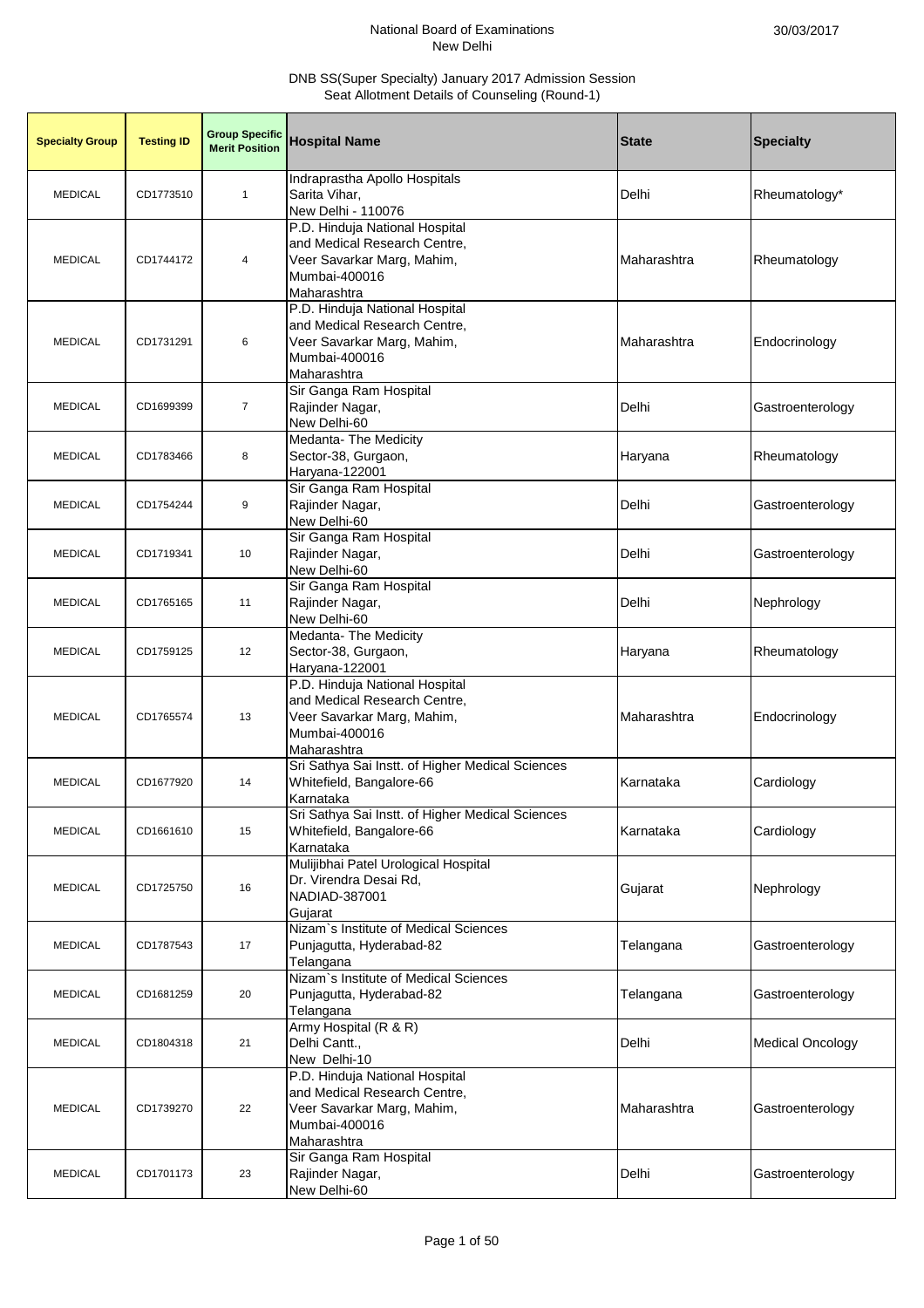| <b>Specialty Group</b> | <b>Testing ID</b> | <b>Group Specific</b><br><b>Merit Position</b> | <b>Hospital Name</b>                                                                                                         | <b>State</b>      | <b>Specialty</b> |
|------------------------|-------------------|------------------------------------------------|------------------------------------------------------------------------------------------------------------------------------|-------------------|------------------|
| <b>MEDICAL</b>         | CD1650820         | 24                                             | Medanta- The Medicity<br>Sector-38, Gurgaon,<br>Haryana-122001                                                               | Haryana           | Endocrinology    |
| <b>MEDICAL</b>         | CD1686105         | 31                                             | Apollo Hospital<br>21Greams lane,<br>Off Greams Rd,<br>Chennai - 06<br><b>Tamil Nadu</b>                                     | <b>Tamil Nadu</b> | Gastroenterology |
| <b>MEDICAL</b>         | CD1738182         | 33                                             | Care Hospital<br>Road No. 1, Banjara Hills,<br>Hyderabad - 34<br>Telangana                                                   | Telangana         | Endocrinology    |
| <b>MEDICAL</b>         | CD1797756         | 36                                             | Narayana Hrudayalaya,<br>258/A, Bommasandra Industrial Area,<br>Anekal Taluk,<br>Bangalore-560099<br>Karnataka               | Karnataka         | Hematology       |
| <b>MEDICAL</b>         | CD1739410         | 37                                             | Asian Institute of Gastroenterology,<br>6-3-661, Somajiguda, Hyderabad-500082<br>Telangana                                   | Telangana         | Gastroenterology |
| <b>MEDICAL</b>         | CD1667040         | 38                                             | Indraprastha Apollo Hospitals<br>Sarita Vihar,<br>New Delhi - 110076                                                         | Delhi             | Gastroenterology |
| <b>MEDICAL</b>         | CD1761561         | 39                                             | Rajiv Gandhi Cancer Institute and Research Centre<br>Sec-5, Rohini,<br>New Delhi-110085<br>Delhi                             | Delhi             | Hematology       |
| <b>MEDICAL</b>         | CD1786906         | 42                                             | Sir Ganga Ram Hospital<br>Rajinder Nagar,<br>New Delhi-60                                                                    | Delhi             | Nephrology       |
| <b>MEDICAL</b>         | CD1787814         | 43                                             | Yashoda Hospital<br>Behind Hari Hara Kala Bhawan,<br>S.P. Road, Secunderabad - 3<br>Telangana                                | Telangana         | Endocrinology    |
| <b>MEDICAL</b>         | CD1672724         | 44                                             | Army Hospital (R & R)<br>Delhi Cantt.,<br>New Delhi-10                                                                       | Delhi             | Gastroenterology |
| <b>MEDICAL</b>         | CD1697980         | 45                                             | Sir Ganga Ram Hospital<br>Rajinder Nagar,<br>New Delhi-60                                                                    | Delhi             | Hematology*      |
| <b>MEDICAL</b>         | CD1707161         | 46                                             | Sir Ganga Ram Hospital<br>Rajinder Nagar,<br>New Delhi-60                                                                    | Delhi             | Nephrology       |
| <b>MEDICAL</b>         | CD1685149         | 52                                             | Sir Ganga Ram Hospital<br>Rajinder Nagar,<br>New Delhi-60                                                                    | Delhi             | Nephrology       |
| <b>MEDICAL</b>         | CD1749344         | 54                                             | Care Hospital<br>Road No. 1, Banjara Hills,<br>Hyderabad - 34<br>Telangana                                                   | Telangana         | Cardiology*      |
| <b>MEDICAL</b>         | CD1710894         | 55                                             | Apollo Hospital<br>21Greams lane,<br>Off Greams Rd,<br>Chennai - 06<br><b>Tamil Nadu</b>                                     | <b>Tamil Nadu</b> | Gastroenterology |
| <b>MEDICAL</b>         | CD1789161         | 56                                             | P.D. Hinduja National Hospital<br>and Medical Research Centre,<br>Veer Savarkar Marg, Mahim,<br>Mumbai-400016<br>Maharashtra | Maharashtra       | Nephrology       |
| <b>MEDICAL</b>         | CD1739526         | 57                                             | Indraprastha Apollo Hospitals<br>Sarita Vihar,<br>New Delhi - 110076                                                         | Delhi             | Endocrinology    |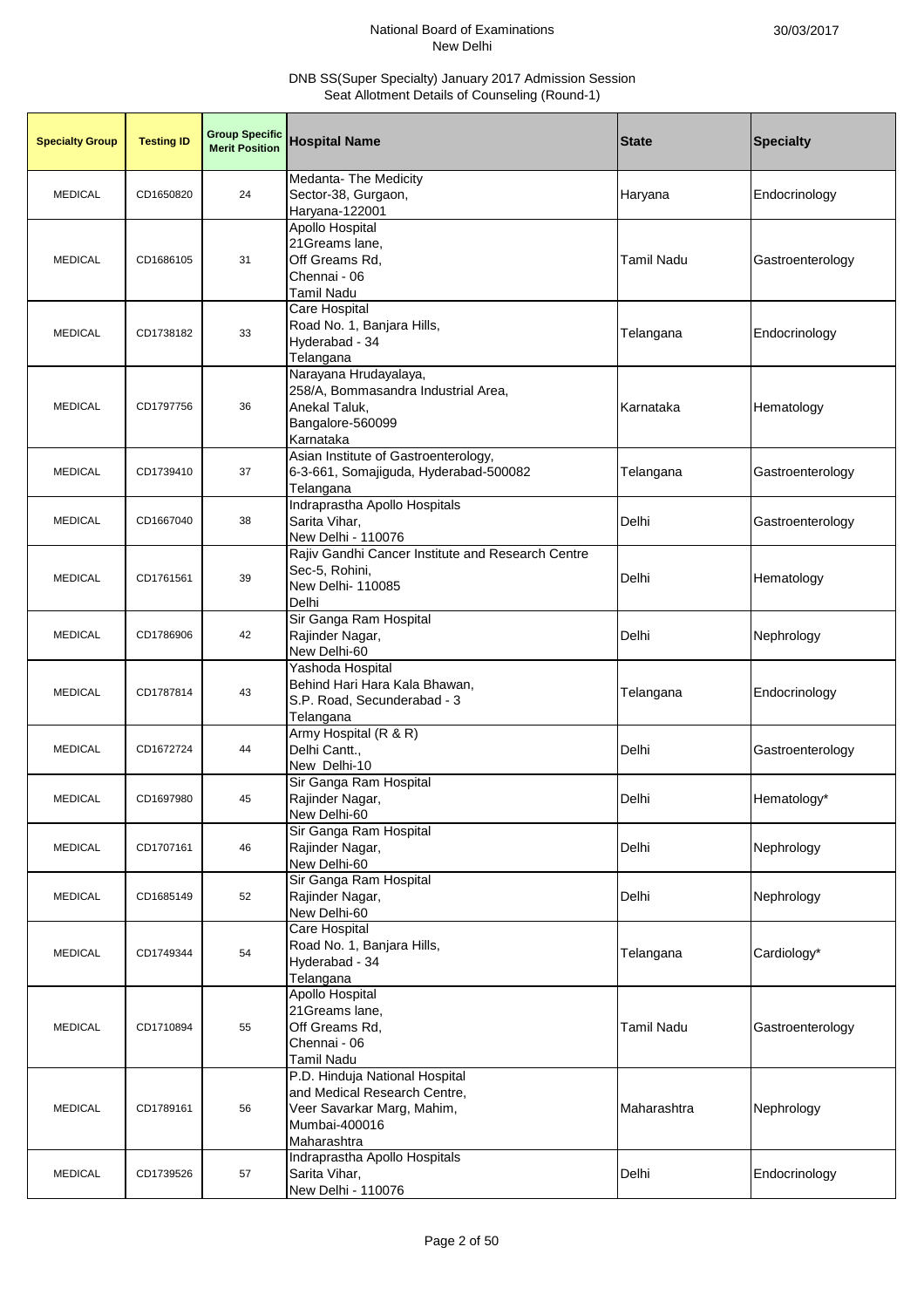| <b>Specialty Group</b> | <b>Testing ID</b> | <b>Group Specific</b><br><b>Merit Position</b> | <b>Hospital Name</b>                                                                                                                                                                          | <b>State</b> | <b>Specialty</b> |
|------------------------|-------------------|------------------------------------------------|-----------------------------------------------------------------------------------------------------------------------------------------------------------------------------------------------|--------------|------------------|
| <b>MEDICAL</b>         | CD1689500         | 58                                             | Sir Ganga Ram Hospital<br>Rajinder Nagar,<br>New Delhi-60                                                                                                                                     | Delhi        | Cardiology       |
| <b>MEDICAL</b>         | CD1725712         | 59                                             | Indraprastha Apollo Hospitals<br>Sarita Vihar,<br>New Delhi - 110076                                                                                                                          | Delhi        | Gastroenterology |
| <b>MEDICAL</b>         | CD1678777         | 60                                             | Krishna Institute of Medical Sciences<br>1-8-31/1, Minister Road,<br>Secunderabad - 500003<br>Telangana                                                                                       | Telangana    | Gastroenterology |
| <b>MEDICAL</b>         | CD1764884         | 64                                             | Lakeshore Hospital & Res. Centre<br>NH 47 - Bye Pass, Maradu,<br>Nettoor,<br>KOCHI - 682304<br>Kerala                                                                                         | Kerala       | Gastroenterology |
| <b>MEDICAL</b>         | CD1707975         | 65                                             | Medanta- The Medicity<br>Sector-38, Gurgaon,<br>Haryana-122001                                                                                                                                | Haryana      | Gastroenterology |
| <b>MEDICAL</b>         | CD1791504         | 66                                             | Sir Ganga Ram Hospital<br>Rajinder Nagar,<br>New Delhi-60                                                                                                                                     | Delhi        | Neurology        |
| <b>MEDICAL</b>         | CD1796117         | 67                                             | Aster Medcity,<br>Kuttisahib Road, Near Kothas Bridge,<br>South Chittoor P.O.,<br>Cheranalloor,<br>Kochi-682027<br>Kerala                                                                     | Kerala       | Nephrology*      |
| <b>MEDICAL</b>         | CD1660715         | 69                                             | <b>Frontier Lifeline Hospital</b><br>International Centre for Cardio Thoracic & Vascular<br>Diseases,<br>R-30-C, Ambattur Industrial Estate Road,<br>Mogappair, Chennai-600 101<br>Tamil Nadu | Tamil Nadu   | Cardiology       |
| <b>MEDICAL</b>         | CD1708952         | 70                                             | <b>Medanta-The Medicity</b><br>Sector-38, Gurgaon,<br>Haryana-122001                                                                                                                          | Haryana      | Endocrinology    |
| <b>MEDICAL</b>         | CD1736483         | 71                                             | Asian Institute of Gastroenterology,<br>6-3-661, Somajiguda, Hyderabad-500082<br>Telangana                                                                                                    | Telangana    | Gastroenterology |
| <b>MEDICAL</b>         | CD1795125         | 72                                             | Mulijibhai Patel Urological Hospital<br>Dr. Virendra Desai Rd,<br>NADIAD-387001<br>Gujarat                                                                                                    | Gujarat      | Nephrology       |
| <b>MEDICAL</b>         | CD1698199         | 73                                             | Mulijibhai Patel Urological Hospital<br>Dr. Virendra Desai Rd.<br>NADIAD-387001<br>Gujarat                                                                                                    | Gujarat      | Nephrology       |
| <b>MEDICAL</b>         | CD1682723         | 74                                             | Krishna Institute of Medical Sciences<br>1-8-31/1, Minister Road,<br>Secunderabad - 500003<br>Telangana                                                                                       | Telangana    | Gastroenterology |
| <b>MEDICAL</b>         | CD1811187         | 82                                             | Krishna Institute of Medical Sciences Ltd<br>1-8-31/1, Minister Road,<br>Secunderabad - 500003<br>Telangana                                                                                   | Telangana    | Rheumatology*    |
| <b>MEDICAL</b>         | CD1806683         | 83                                             | Medanta- The Medicity<br>Sector-38, Gurgaon,<br>Haryana-122001                                                                                                                                | Haryana      | Endocrinology    |
| <b>MEDICAL</b>         | CD1698761         | 84                                             | Asian Institute of Gastroenterology,<br>6-3-661, Somajiguda, Hyderabad-500082<br>Telangana                                                                                                    | Telangana    | Gastroenterology |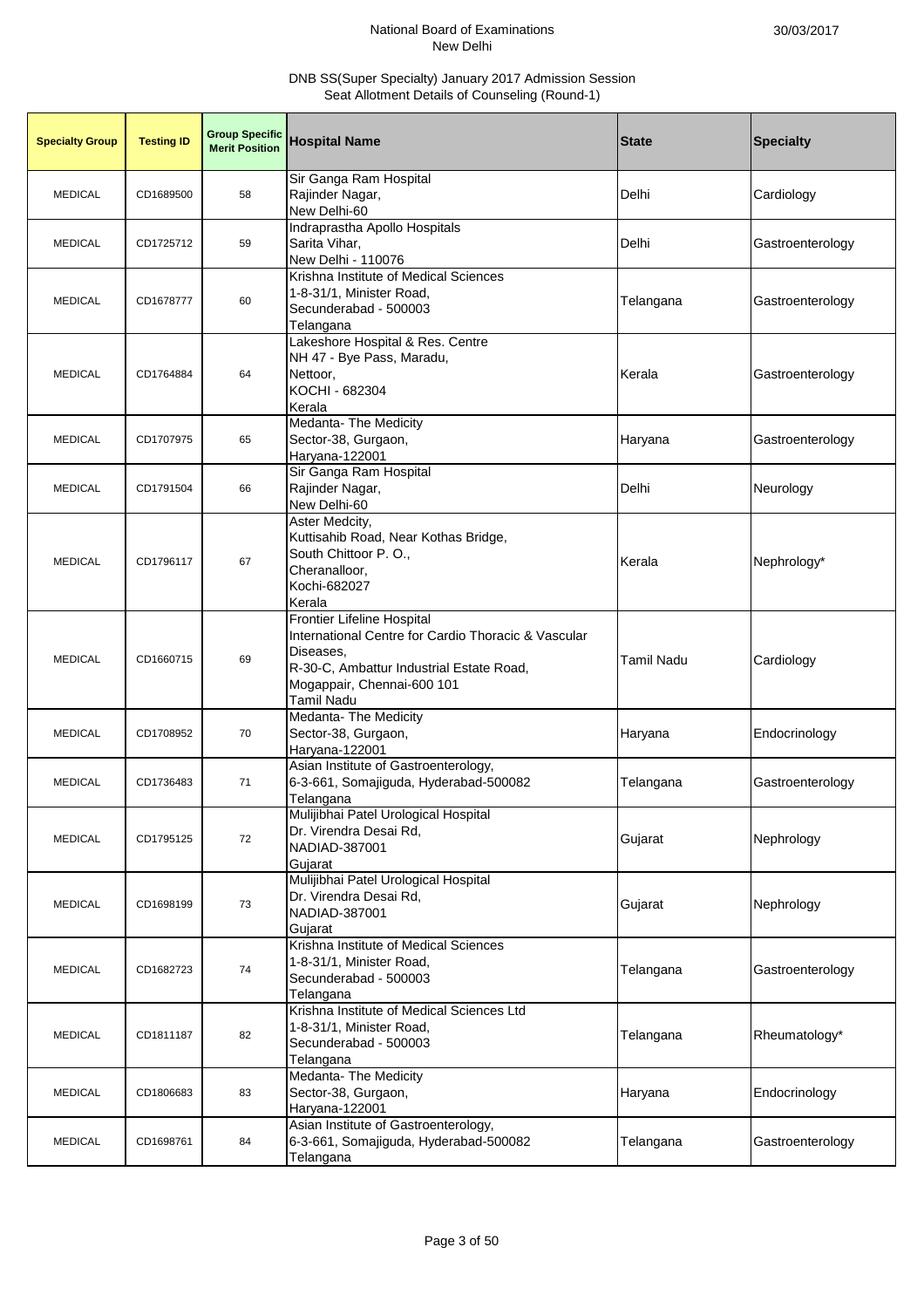| <b>Specialty Group</b> | <b>Testing ID</b> | <b>Group Specific</b><br><b>Merit Position</b> | <b>Hospital Name</b>                                                                                                                                                        | <b>State</b>   | <b>Specialty</b>        |
|------------------------|-------------------|------------------------------------------------|-----------------------------------------------------------------------------------------------------------------------------------------------------------------------------|----------------|-------------------------|
| <b>MEDICAL</b>         | CD1746155         | 85                                             | Mulijibhai Patel Urological Hospital<br>Dr. Virendra Desai Rd,<br>NADIAD-387001<br>Gujarat                                                                                  | Gujarat        | Nephrology              |
| <b>MEDICAL</b>         | CD1724287         | 86                                             | Asian Institute of Gastroenterology,<br>6-3-661, Somajiguda, Hyderabad-500082<br>Telangana                                                                                  | Telangana      | Gastroenterology        |
| <b>MEDICAL</b>         | CD1771246         | 87                                             | <b>Manipal Hospital</b><br>98 Rustum Bagh,<br>Airport Road,<br>Bangalore - 17<br>Karnataka                                                                                  | Karnataka      | Nephrology              |
| <b>MEDICAL</b>         | CD1760856         | 90                                             | Army Hospital (R & R)<br>Delhi Cantt.,<br>New Delhi-10                                                                                                                      | Delhi          | Gastroenterology        |
| <b>MEDICAL</b>         | CD1808124         | 91                                             | HealthCare Global Specialty Hospital,<br>(Formerly Bangalore Institute of Oncology)<br>44-45/2, 2nd Cross,<br>Raja Rammohan Roy Extension,<br>Bangalore-560027<br>Karnataka | Karnataka      | Medical Oncology*       |
| <b>MEDICAL</b>         | CD1783518         | 92                                             | Max Super Specialty Hospital<br>1, Press Enclave Road,<br>Saket,<br>New Delhi-110017                                                                                        | Delhi          | Nephrology              |
| <b>MEDICAL</b>         | CD1667562         | 94                                             | Batra Hospital & Med.Res. Centre<br>1, Tuglakabad Instn. Area,<br>M.B. Road,<br>New Delhi-62                                                                                | Delhi          | Gastroenterology        |
| <b>MEDICAL</b>         | CD1740700         | 95                                             | Medanta- The Medicity<br>Sector-38, Gurgaon,<br>Haryana-122001                                                                                                              | Haryana        | Gastroenterology        |
| <b>MEDICAL</b>         | CD1714515         | 102                                            | Global Hospitals and Health City<br>(A unit of Ravindernath GE Medical Associate Pvt Ltd)<br>No-439, Cheran Nagar, Perumbakkam,<br>Chennai-600100<br>Tamil Nadu             | Tamil Nadu     | Gastroenterology        |
| <b>MEDICAL</b>         | CD1734528         | 103                                            | Krishna Institute of Medical Sciences<br>1-8-31/1, Minister Road,<br>Secunderabad - 500003<br>Telangana                                                                     | Telangana      | Endocrinology*          |
| <b>MEDICAL</b>         | CD1793450         | 104                                            | Indira Gandhi Instt. of Med. Scs<br>Sheikhpura,<br>PATNA-14<br><b>Bihar</b>                                                                                                 | Bihar          | Gastroenterology        |
| <b>MEDICAL</b>         | CD1765420         | 105                                            | Rajiv Gandhi Cancer Institute and Research Centre<br>Sec-5, Rohini,<br>New Delhi- 110085<br>Delhi                                                                           | Delhi          | <b>Medical Oncology</b> |
| <b>MEDICAL</b>         | CD1795932         | 106                                            | Jaslok Hospital & Res. Centre<br>15, Deshmukh Marg,<br>Mumbai-26<br>Maharashtra                                                                                             | Maharashtra    | Neurology               |
| <b>MEDICAL</b>         | CD1734797         | 107                                            | Sri Sathya Sai Instt. of Higher Medical Scs.<br>Prasantha Gram,<br>ANANTHPUR-515134<br>Andhra Pradesh                                                                       | Andhra Pradesh | Cardiology              |
| <b>MEDICAL</b>         | CD1691477         | 109                                            | P.D. Hinduja National Hospital<br>and Medical Research Centre,<br>Veer Savarkar Marg, Mahim,<br>Mumbai-400016<br>Maharashtra                                                | Maharashtra    | Nephrology              |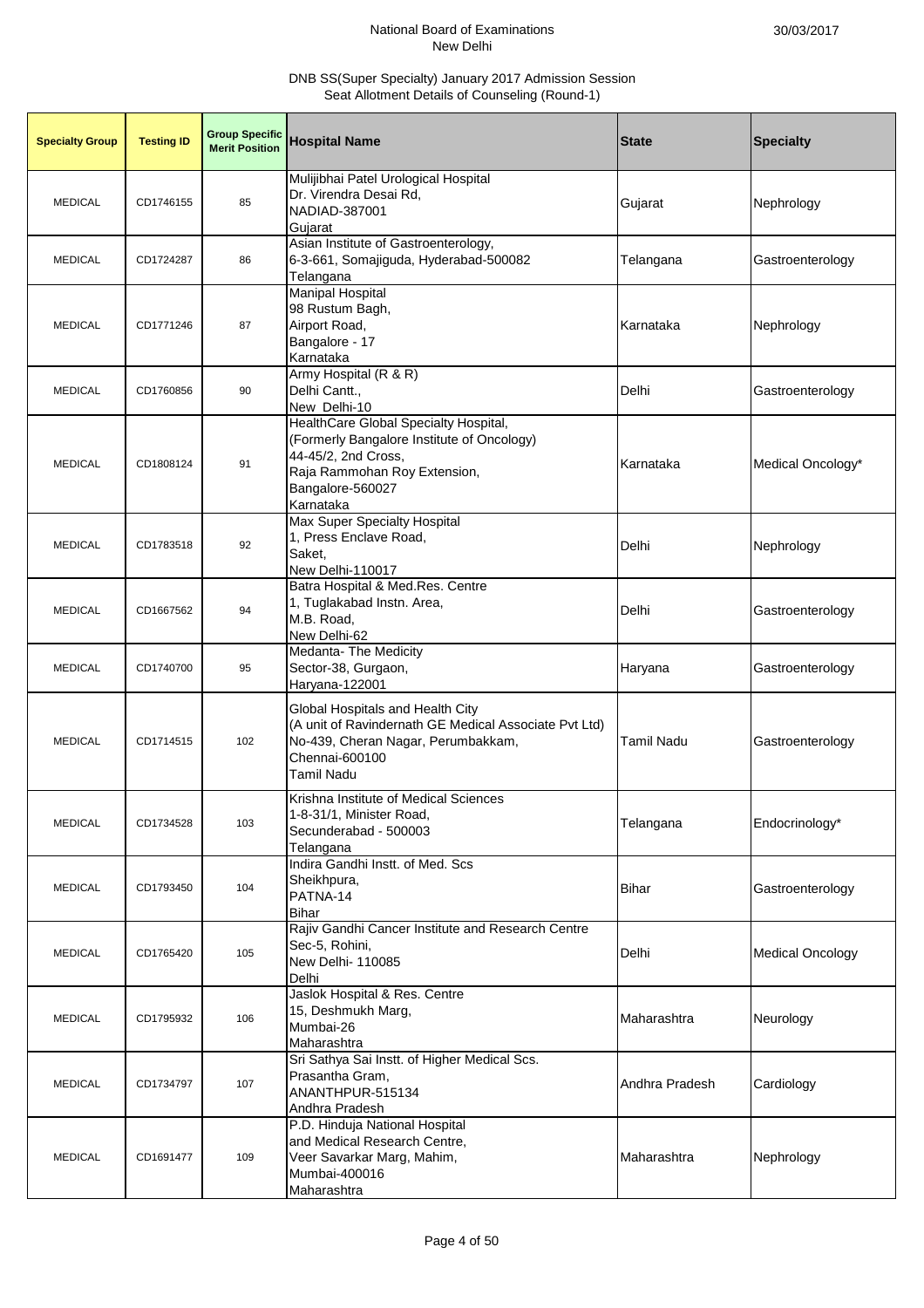| <b>Specialty Group</b> | <b>Testing ID</b> | <b>Group Specific</b><br><b>Merit Position</b> | <b>Hospital Name</b>                                                                                           | <b>State</b> | <b>Specialty</b>        |
|------------------------|-------------------|------------------------------------------------|----------------------------------------------------------------------------------------------------------------|--------------|-------------------------|
| <b>MEDICAL</b>         | CD1806785         | 114                                            | Medanta- The Medicity<br>Sector-38, Gurgaon,<br>Haryana-122001                                                 | Haryana      | Nephrology              |
| <b>MEDICAL</b>         | CD1799563         | 115                                            | Medanta-The Medicity<br>Sector-38, Gurgaon,<br>Haryana-122001                                                  | Haryana      | Gastroenterology        |
| <b>MEDICAL</b>         | CD1728530         | 116                                            | Sahyadri Speciality Hospital<br>30-C, Erandwane,<br>Karve Road,<br>Pune -411004<br>Maharashtra                 | Maharashtra  | Hematology              |
| <b>MEDICAL</b>         | CD1669488         | 118                                            | Bombay Hospital & Instt. of Med. Sciences<br>12, Marine Lines,<br>Mumbai-20<br>Maharashtra                     | Maharashtra  | Gastroenterology        |
| <b>MEDICAL</b>         | CD1702310         | 125                                            | Manipal Hospital<br>98 Rustum Bagh,<br>Airport Road,<br>Bangalore - 17<br>Karnataka                            | Karnataka    | Gastroenterology        |
| <b>MEDICAL</b>         | CD1747602         | 127                                            | <b>Ruby Hall Clinic</b><br>(Grant Medical Foundation)<br>40 Sassoon Road<br>Pune -411001<br>Maharashtra        | Maharashtra  | Cardiology              |
| <b>MEDICAL</b>         | CD1803370         | 128                                            | Narayana Hrudayalaya,<br>258/A, Bommasandra Industrial Area,<br>Anekal Taluk,<br>Bangalore-560099<br>Karnataka | Karnataka    | Hematology              |
| <b>MEDICAL</b>         | CD1772249         | 129                                            | Sir Ganga Ram Hospital<br>Rajinder Nagar,<br>New Delhi-60                                                      | Delhi        | Cardiology              |
| <b>MEDICAL</b>         | CD1741580         | 138                                            | Krishna Institute of Medical Sciences<br>1-8-31/1, Minister Road,<br>Secunderabad - 500003<br>Telangana        | Telangana    | Cardiology              |
| <b>MEDICAL</b>         | CD1717692         | 140                                            | Jaslok Hospital & Res. Centre<br>15, Deshmukh Marg,<br>Mumbai-26<br>Maharashtra                                | Maharashtra  | Neurology               |
| <b>MEDICAL</b>         | CD1774613         | 141                                            | Rajiv Gandhi Cancer Institute and Research Centre<br>Sec-5, Rohini,<br>New Delhi- 110085<br>Delhi              | Delhi        | <b>Medical Oncology</b> |
| <b>MEDICAL</b>         | CD1684923         | 143                                            | Bombay Hospital & Instt. of Med. Sciences<br>12, Marine Lines,<br>Mumbai-20<br>Maharashtra                     | Maharashtra  | Gastroenterology        |
| <b>MEDICAL</b>         | CD1780164         | 146                                            | Army Hospital (R & R)<br>Delhi Cantt.,<br>New Delhi-10                                                         | Delhi        | Cardiology              |
| <b>MEDICAL</b>         | CD1746734         | 147                                            | Lilavati Hospital & Res. Centre<br>A-791, Bandra Reclaimation,<br>Bandra West,<br>Mumbai - 50<br>Maharashtra   | Maharashtra  | Nephrology              |
| <b>MEDICAL</b>         | CD1758071         | 149                                            | <b>Manipal Hospital</b><br>98 Rustum Bagh,<br>Airport Road,<br>Bangalore - 17<br>Karnataka                     | Karnataka    | Gastroenterology        |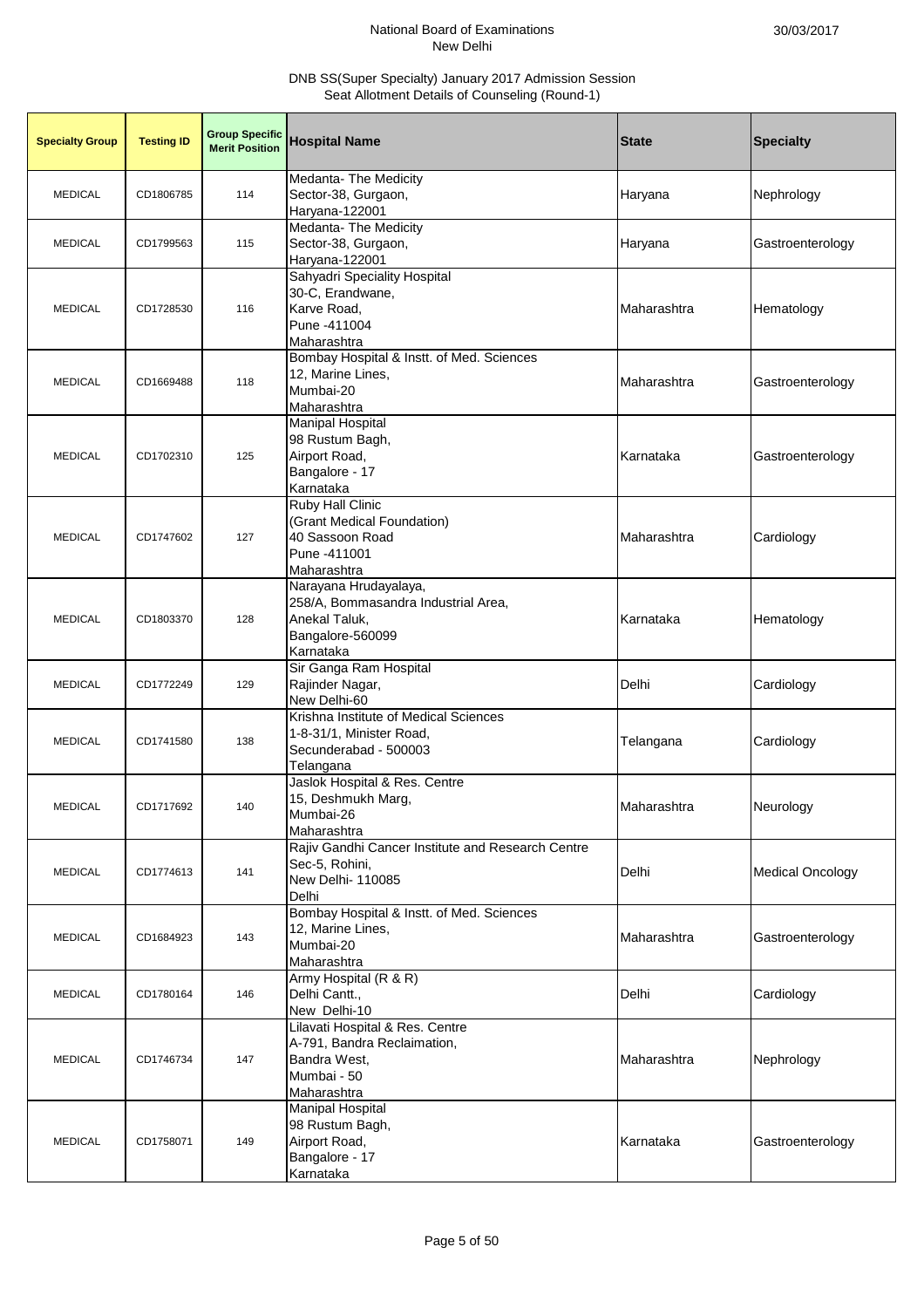| <b>Specialty Group</b> | <b>Testing ID</b> | <b>Group Specific</b><br><b>Merit Position</b> | <b>Hospital Name</b>                                                                                                      | <b>State</b>      | <b>Specialty</b>        |
|------------------------|-------------------|------------------------------------------------|---------------------------------------------------------------------------------------------------------------------------|-------------------|-------------------------|
| <b>MEDICAL</b>         | CD1772609         | 151                                            | Kasturba Medical College Hospital<br>Dr. B R Ambedkar Circle,<br>Mangalore- 575001<br>Karnataka                           | Karnataka         | Cardiology*             |
| <b>MEDICAL</b>         | CD1774733         | 152                                            | Ruby Hall Clinic<br>(Grant Medical Foundation)<br>40 Sassoon Road<br>Pune -411001<br>Maharashtra                          | Maharashtra       | Cardiology              |
| <b>MEDICAL</b>         | CD1782365         | 153                                            | Care Hospital,<br>The Institute of Medical Sciences<br>Road No. 1, Banjara Hills,<br>Hyderabad -5000 34<br>Telangana      | Telangana         | Neurology*              |
| <b>MEDICAL</b>         | CD1763634         | 161                                            | Apollo Hospital<br>21 Greams lane,<br>Off Greams Rd,<br>Chennai - 06<br><b>Tamil Nadu</b>                                 | <b>Tamil Nadu</b> | Nephrology              |
| <b>MEDICAL</b>         | CD1766245         | 163                                            | Care Hospital<br>Road No. 1, Banjara Hills,<br>Hyderabad - 34<br>Telangana                                                | Telangana         | Cardiology*             |
| <b>MEDICAL</b>         | CD1813586         | 164                                            | <b>Manipal Hospital</b><br>98 Rustum Bagh,<br>Airport Road,<br>Bangalore - 17<br>Karnataka                                | Karnataka         | Nephrology              |
| <b>MEDICAL</b>         | CD1769908         | 165                                            | Max Super Specialty Hospital<br>1, Press Enclave Road,<br>Saket,<br>New Delhi-110017                                      | Delhi             | Nephrology              |
| <b>MEDICAL</b>         | CD1761670         | 167                                            | Jaslok Hospital & Res. Centre<br>15, Deshmukh Marg,<br>Mumbai-26<br>Maharashtra                                           | Maharashtra       | Nephrology*             |
| <b>MEDICAL</b>         | CD1782096         | 168                                            | <b>Madras Medical Mission Hospital</b><br>4A Dr Jayalalitha Ngr, Mogappair<br><b>CHENNAI -600037</b><br><b>Tamil Nadu</b> | Tamil Nadu        | Cardiology              |
| <b>MEDICAL</b>         | CD1753869         | 169                                            | Max Super Specialty Hospital<br>1, Press Enclave Road,<br>Saket,<br>New Delhi-110017                                      | Delhi             | Gastroenterology        |
| <b>MEDICAL</b>         | CD1699881         | 170                                            | Santokbha Durlabji Memorial Hospital<br>Bhawani Singh Marg,<br>JAIPUR - 15<br>Rajasthan                                   | Rajasthan         | Gastroenterology        |
| <b>MEDICAL</b>         | CD1752042         | 172                                            | Sir Ganga Ram Hospital<br>Rajinder Nagar,<br>New Delhi-60                                                                 | Delhi             | Neurology               |
| <b>MEDICAL</b>         | CD1752500         | 173                                            | Jaslok Hospital & Res. Centre<br>15, Deshmukh Marg,<br>Mumbai-26<br>Maharashtra                                           | Maharashtra       | Nephrology*             |
| <b>MEDICAL</b>         | CD1795948         | 183                                            | Rajiv Gandhi Cancer Institute and Research Centre<br>Sec-5, Rohini,<br>New Delhi- 110085<br>Delhi                         | Delhi             | <b>Medical Oncology</b> |
| <b>MEDICAL</b>         | CD1786755         | 184                                            | Medanta- The Medicity<br>Sector-38, Gurgaon,<br>Haryana-122001                                                            | Haryana           | <b>Medical Oncology</b> |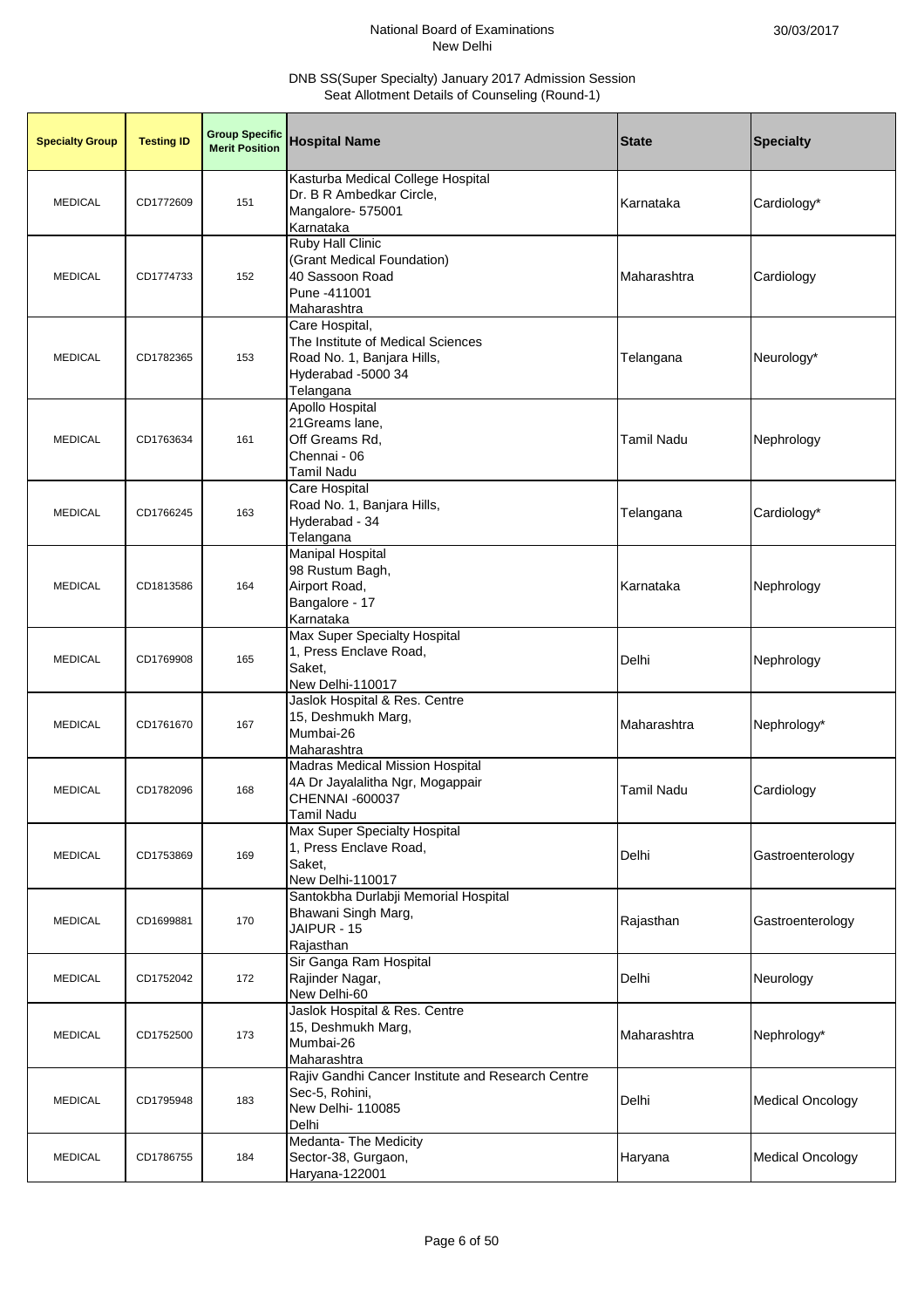| <b>Specialty Group</b> | <b>Testing ID</b> | <b>Group Specific</b><br><b>Merit Position</b> | <b>Hospital Name</b>                                                                                                                                                                 | <b>State</b>      | <b>Specialty</b> |
|------------------------|-------------------|------------------------------------------------|--------------------------------------------------------------------------------------------------------------------------------------------------------------------------------------|-------------------|------------------|
| <b>MEDICAL</b>         | CD1768482         | 186                                            | <b>Manipal Hospital</b><br>98 Rustum Bagh,<br>Airport Road,<br>Bangalore - 17<br>Karnataka                                                                                           | Karnataka         | Nephrology       |
| <b>MEDICAL</b>         | CD1691604         | 188                                            | Choithram Hospital & Res. Centre<br>Manik Bagh Road,<br>INDORE-14<br>Madhya Pradesh                                                                                                  | Madhya Pradesh    | Gastroenterology |
| <b>MEDICAL</b>         | CD1769727         | 189                                            | Santokbha Durlabji Memorial Hospital<br>Bhawani Singh Marg,<br>JAIPUR - 15<br>Rajasthan                                                                                              | Rajasthan         | Gastroenterology |
| <b>MEDICAL</b>         | CD1796531         | 190                                            | Choithram Hospital & Res. Centre<br>Manik Bagh Road,<br>INDORE-14<br>Madhya Pradesh                                                                                                  | Madhya Pradesh    | Gastroenterology |
| <b>MEDICAL</b>         | CD1768062         | 191                                            | Artemis Health Institute<br>Sector 51,<br>Gurgaon-122001<br>Haryana                                                                                                                  | Haryana           | Nephrology       |
| <b>MEDICAL</b>         | CD1741629         | 192                                            | <b>Global Hospital</b><br>(Super Specialty and Transplant Centre)<br>35, Dr. E Borges Road,<br>Hospital Avenue,<br>Opp Shirodkar High School,<br>Parel, Mumbai-400012<br>Maharashtra | Maharashtra       | Nephrology*      |
| <b>MEDICAL</b>         | CD1794476         | 193                                            | Pushpawati Singhania Hospital,<br>Press Enclave,<br>Sheikh Sarai Ph-I,<br>New Delhi-17                                                                                               | Delhi             | Gastroenterology |
| <b>MEDICAL</b>         | CD1802570         | 194                                            | Lakeshore Hospital & Res. Centre<br>NH 47 - Bye Pass, Maradu,<br>Nettoor,<br>KOCHI - 682304<br>Kerala                                                                                | Kerala            | Gastroenterology |
| <b>MEDICAL</b>         | CD1776205         | 195                                            | Narayana Hrudayalaya,<br>258/A, Bommasandra Industrial Area,<br>Anekal Taluk,<br>Bangalore-560099<br>Karnataka                                                                       | Karnataka         | Gastroenterology |
| <b>MEDICAL</b>         | CD1796242         | 198                                            | Krishna Institute of Medical Sciences<br>1-8-31/1, Minister Road,<br>Secunderabad - 500003<br>Telangana                                                                              | Telangana         | Neurology        |
| <b>MEDICAL</b>         | CD1806478         | 210                                            | Global Hospitals and Health City<br>(A unit of Ravindernath GE Medical Associate Pvt Ltd)<br>No-439, Cheran Nagar, Perumbakkam,<br>Chennai-600100<br>Tamil Nadu                      | <b>Tamil Nadu</b> | Gastroenterology |
| <b>MEDICAL</b>         | CD1765876         | 211                                            | Jaslok Hospital & Res. Centre<br>15, Deshmukh Marg,<br>Mumbai-26<br>Maharashtra                                                                                                      | Maharashtra       | Cardiology*      |
| <b>MEDICAL</b>         | CD1813829         | 212                                            | Krishna Institute of Medical Sciences<br>1-8-31/1, Minister Road,<br>Secunderabad - 500003<br>Telangana                                                                              | Telangana         | Neurology        |
| <b>MEDICAL</b>         | CD1722021         | 213                                            | Sir Ganga Ram Hospital<br>Rajinder Nagar,<br>New Delhi-60                                                                                                                            | Delhi             | Hematology*      |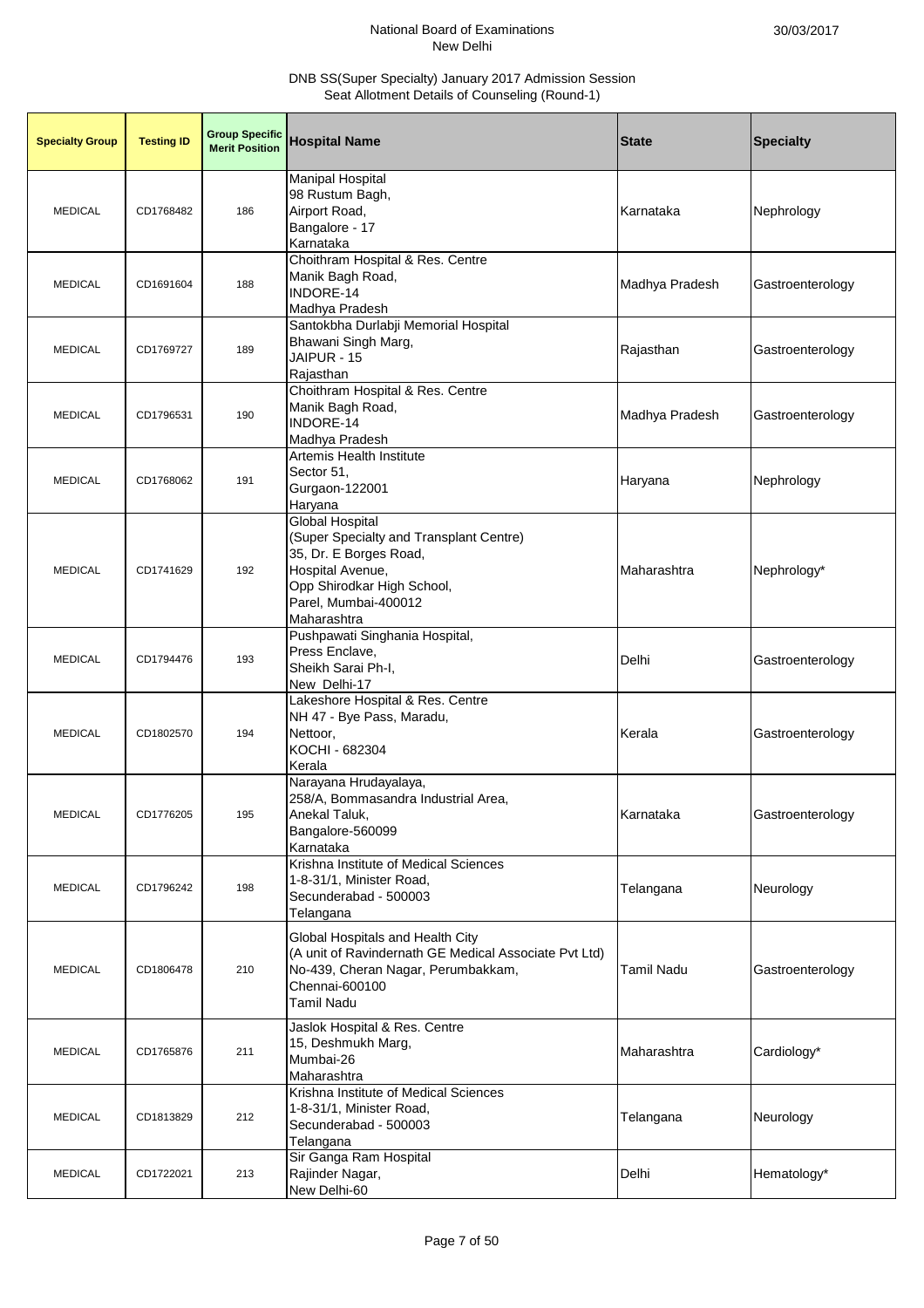| <b>Specialty Group</b> | <b>Testing ID</b> | <b>Group Specific</b><br><b>Merit Position</b> | <b>Hospital Name</b>                                                                                           | <b>State</b>      | <b>Specialty</b>        |
|------------------------|-------------------|------------------------------------------------|----------------------------------------------------------------------------------------------------------------|-------------------|-------------------------|
| <b>MEDICAL</b>         | CD1763423         | 214                                            | G. Kuppuswamy Naidu Memorial Hospital<br>Pappanaickenpalayan<br><b>COIMBATORE - 37</b><br><b>Tamil Nadu</b>    | <b>Tamil Nadu</b> | Cardiology*             |
| <b>MEDICAL</b>         | CD1787296         | 215                                            | Pushpawati Singhania Hospital,<br>Press Enclave,<br>Sheikh Sarai Ph-I,<br>New Delhi-17                         | Delhi             | Gastroenterology        |
| <b>MEDICAL</b>         | CD1675234         | 228                                            | Apollo Hospital<br>154/11, Opp. I.I.M.,<br>Bannerghatta Road,<br>Bangalore-560076<br>Karnataka                 | Karnataka         | <b>Medical Oncology</b> |
| <b>MEDICAL</b>         | CD1699489         | 229                                            | Sir Ganga Ram Hospital<br>Rajinder Nagar,<br>New Delhi-60                                                      | Delhi             | Cardiology              |
| <b>MEDICAL</b>         | CD1715487         | 230                                            | <b>PVS Memorial Hospital</b><br>Kaloor, Kochi - 17<br>Kerala                                                   | Kerala            | Gastroenterology        |
| <b>MEDICAL</b>         | CD1728717         | 232                                            | Care Hospital<br>Road No. 1, Banjara Hills,<br>Hyderabad - 34<br>Telangana                                     | Telangana         | Cardiology*             |
| <b>MEDICAL</b>         | CD1799270         | 233                                            | Indraprastha Apollo Hospitals<br>Sarita Vihar,<br>New Delhi - 110076                                           | Delhi             | Nephrology              |
| <b>MEDICAL</b>         | CD1662191         | 234                                            | Care Hospital<br>Road No. 1, Banjara Hills,<br>Hyderabad - 34<br>Telangana                                     | Telangana         | Cardiology*             |
| <b>MEDICAL</b>         | CD1782253         | 253                                            | <b>Manipal Hospital</b><br>98 Rustum Bagh,<br>Airport Road,<br>Bangalore - 17<br>Karnataka                     | Karnataka         | Nephrology              |
| <b>MEDICAL</b>         | CD1805564         | 254                                            | Narayana Hrudayalaya,<br>258/A, Bommasandra Industrial Area,<br>Anekal Taluk,<br>Bangalore-560099<br>Karnataka | Karnataka         | Gastroenterology        |
| <b>MEDICAL</b>         | CD1790537         | 256                                            | <b>Fortis Hospital</b><br>Mulund Goregaon Link Road,<br>Mumbai-400078<br>Maharashtra                           | Maharashtra       | Cardiology              |
| <b>MEDICAL</b>         | CD1799762         | 257                                            | Poona Hospital & Research Centre<br>27 Sadashivpeth,<br>Pune-30<br>Maharashtra                                 | Maharashtra       | Cardiology              |
| <b>MEDICAL</b>         | CD1790267         | 262                                            | Fortis Escorts Heart Institute<br>Okhla Road,<br>New Delhi-25                                                  | Delhi             | Cardiology              |
| <b>MEDICAL</b>         | CD1755911         | 263                                            | Dr. B L Kapur Memorial Hospital,<br>Pusa Road,<br>New Delhi-110005                                             | Delhi             | Gastroenterology        |
| <b>MEDICAL</b>         | CD1760072         | 264                                            | Sahyadri Speciality Hospital<br>30-C, Erandwane,<br>Karve Road,<br>Pune -411004<br>Maharashtra                 | Maharashtra       | Hematology              |
| <b>MEDICAL</b>         | CD1812726         | 288                                            | Kasturba Medical College Hospital<br>Dr. B R Ambedkar Circle,<br>Mangalore- 575001<br>Karnataka                | Karnataka         | Gastroenterology*       |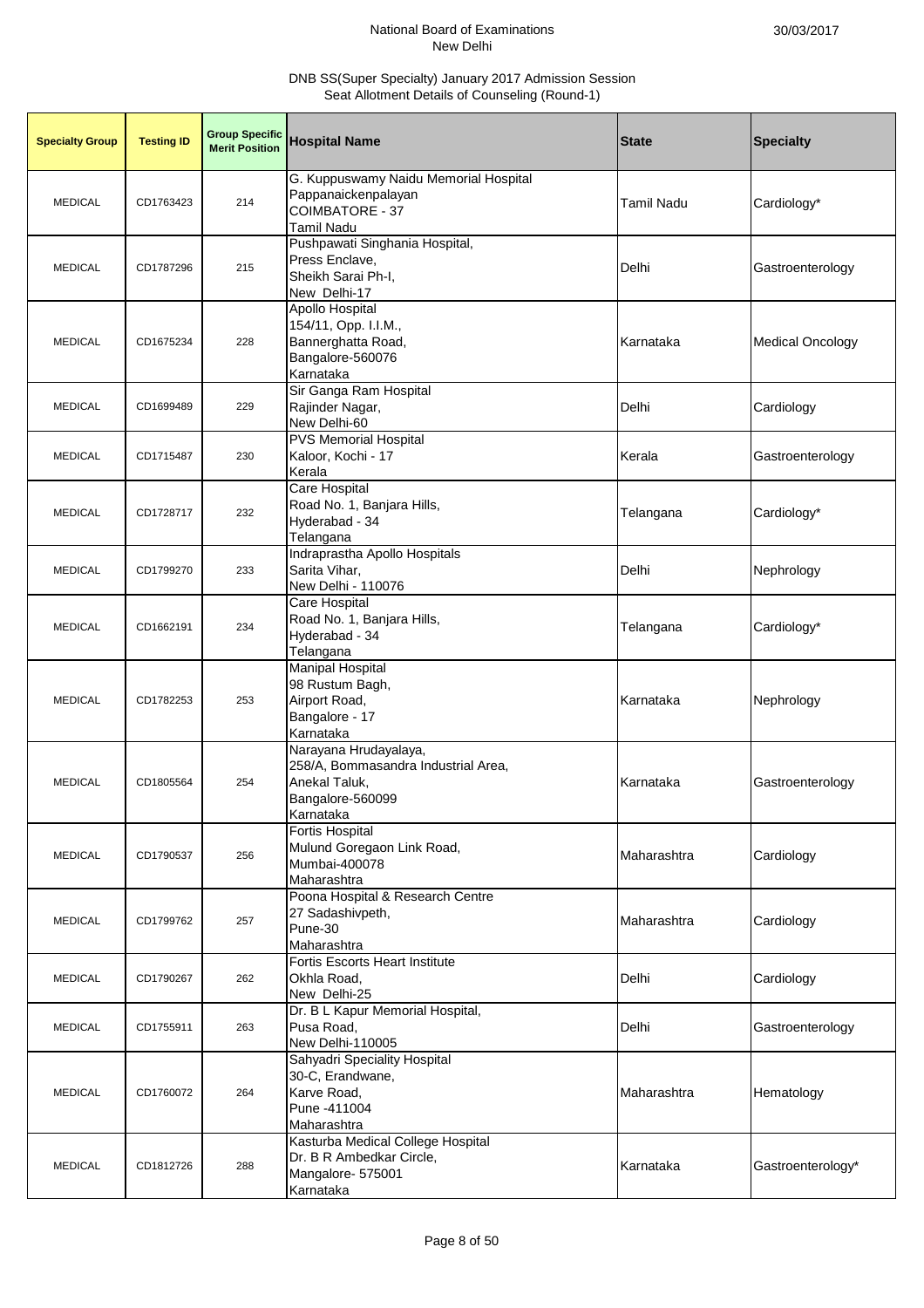| <b>Specialty Group</b> | <b>Testing ID</b> | <b>Group Specific</b><br><b>Merit Position</b> | <b>Hospital Name</b>                                                                                                         | <b>State</b>      | <b>Specialty</b>        |
|------------------------|-------------------|------------------------------------------------|------------------------------------------------------------------------------------------------------------------------------|-------------------|-------------------------|
| <b>MEDICAL</b>         | CD1755827         | 289                                            | Narayana Hrudayalaya,<br>258/A, Bommasandra Industrial Area,<br>Anekal Taluk,<br>Bangalore-560099<br>Karnataka               | Karnataka         | Nephrology              |
| <b>MEDICAL</b>         | CD1770124         | 290                                            | <b>Apollo Hospital</b><br>21Greams lane,<br>Off Greams Rd,<br>Chennai - 06<br><b>Tamil Nadu</b>                              | <b>Tamil Nadu</b> | Nephrology              |
| <b>MEDICAL</b>         | CD1791661         | 291                                            | <b>PVS Memorial Hospital</b><br>Kaloor, Kochi - 17<br>Kerala                                                                 | Kerala            | Gastroenterology        |
| <b>MEDICAL</b>         | CD1767511         | 292                                            | Kasturba Medical College Hospital<br>Dr. B R Ambedkar Circle,<br>Mangalore- 575001<br>Karnataka                              | Karnataka         | Gastroenterology*       |
| <b>MEDICAL</b>         | CD1810993         | 293                                            | Krishna Institute of Medical Sciences<br>1-8-31/1, Minister Road,<br>Secunderabad - 500003<br>Telangana                      | Telangana         | Cardiology              |
| <b>MEDICAL</b>         | CD1777577         | 294                                            | Apollo Hospital<br>21Greams lane,<br>Off Greams Rd,<br>Chennai - 06<br><b>Tamil Nadu</b>                                     | <b>Tamil Nadu</b> | Nephrology              |
| <b>MEDICAL</b>         | CD1743970         | 295                                            | <b>Fortis Escorts Heart Institute</b><br>Okhla Road,<br>New Delhi-25                                                         | Delhi             | Cardiology              |
| <b>MEDICAL</b>         | CD1775539         | 296                                            | P.D. Hinduja National Hospital<br>and Medical Research Centre,<br>Veer Savarkar Marg, Mahim,<br>Mumbai-400016<br>Maharashtra | Maharashtra       | Neurology               |
| <b>MEDICAL</b>         | CD1747534         | 299                                            | Medanta- The Medicity<br>Sector-38, Gurgaon,<br>Haryana-122001                                                               | Haryana           | Cardiology              |
| <b>MEDICAL</b>         | CD1800493         | 302                                            | Sahyadri Speciality Hospital<br>30-C, Erandwane,<br>Karve Road,<br>Pune -411004<br>Maharashtra                               | Maharashtra       | Hematology              |
| <b>MEDICAL</b>         | CD1753664         | 303                                            | P.D. Hinduja National Hospital<br>and Medical Research Centre,<br>Veer Savarkar Marg, Mahim,<br>Mumbai-400016<br>Maharashtra | Maharashtra       | <b>Medical Oncology</b> |
| <b>MEDICAL</b>         | CD1747220         | 304                                            | Global Hospital<br>6-1-1070/1 to 4,<br>Lakdi-Ka-Pool,<br>Hyderabad-4<br>Telangana                                            | Telangana         | Gastroenterology        |
| <b>MEDICAL</b>         | CD1666978         | 305                                            | Medanta- The Medicity<br>Sector-38, Gurgaon,<br>Haryana-122001                                                               | Haryana           | Nephrology              |
| <b>MEDICAL</b>         | CD1762981         | 306                                            | Dr. B L Kapur Memorial Hospital,<br>Pusa Road,<br>New Delhi-110005                                                           | Delhi             | Hematology*             |
| <b>MEDICAL</b>         | CD1763641         | 307                                            | Government Medical College<br>Karan- Nagar, Srinagar,<br>Kashmir- 190010                                                     | Jammu and Kashmir | Gastroenterology        |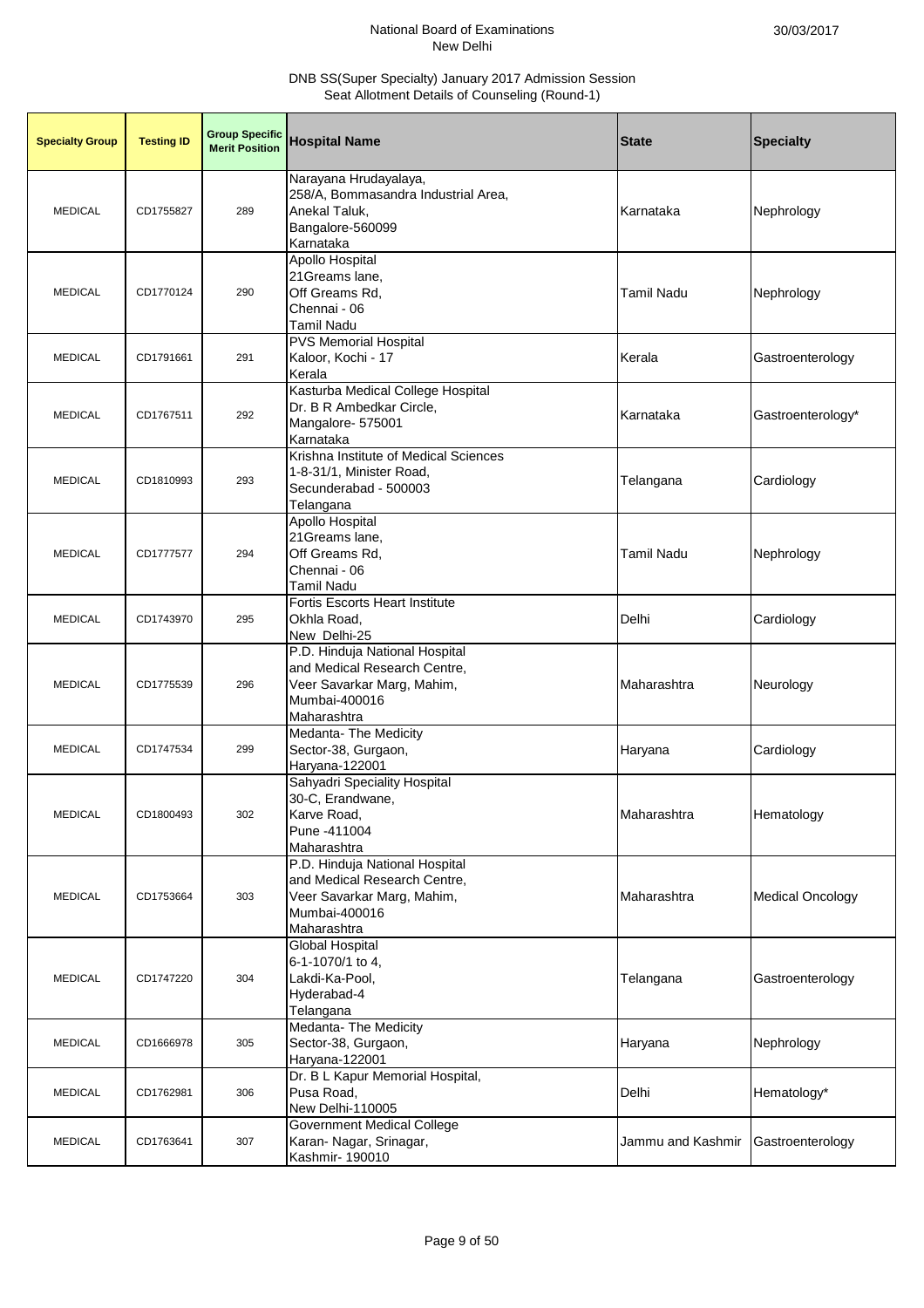| <b>Specialty Group</b> | <b>Testing ID</b> | <b>Group Specific</b><br><b>Merit Position</b> | <b>Hospital Name</b>                                                                                                                            | <b>State</b> | <b>Specialty</b>        |
|------------------------|-------------------|------------------------------------------------|-------------------------------------------------------------------------------------------------------------------------------------------------|--------------|-------------------------|
| <b>MEDICAL</b>         | CD1801928         | 308                                            | Krishna Institute of Medical Sciences<br>1-8-31/1, Minister Road,<br>Secunderabad - 500003<br>Telangana                                         | Telangana    | Cardiology              |
| <b>MEDICAL</b>         | CD1789757         | 333                                            | Madras Medical Mission Hospital<br>4A Dr Jayalalitha Ngr, Mogappair<br>CHENNAI -600037<br><b>Tamil Nadu</b>                                     | Tamil Nadu   | Cardiology              |
| <b>MEDICAL</b>         | CD1789279         | 334                                            | Apollo Gleneagles Hospitals<br>58, Canal Circular Road,<br>Kolkata-700054<br>West Bengal                                                        | West Bengal  | Nephrology              |
| <b>MEDICAL</b>         | CD1648360         | 335                                            | <b>Medical Trust Hospital</b><br>M. G. Road,<br>KOCHI-16<br>Kerala                                                                              | Kerala       | Gastroenterology        |
| <b>MEDICAL</b>         | CD1765177         | 336                                            | Kerala Institute of Medical Sciences<br>P B No.1, Anayara P O,<br>Trivandrum,<br>Kerala                                                         | Kerala       | Nephrology              |
| <b>MEDICAL</b>         | CD1742489         | 337                                            | Narayana Hrudayalaya,<br>258/A, Bommasandra Industrial Area,<br>Anekal Taluk,<br>Bangalore-560099<br>Karnataka                                  | Karnataka    | Cardiology              |
| <b>MEDICAL</b>         | CD1774312         | 338                                            | Narayana Hrudayalaya,<br>258/A, Bommasandra Industrial Area,<br>Anekal Taluk,<br>Bangalore-560099<br>Karnataka                                  | Karnataka    | Nephrology              |
| <b>MEDICAL</b>         | CD1771308         | 339                                            | Dr. B L Kapur Memorial Hospital,<br>Pusa Road,<br>New Delhi-110005                                                                              | Delhi        | Hematology*             |
| <b>MEDICAL</b>         | CD1796448         | 340                                            | Fortis Escorts Hospital<br>Jawahar Lal Nehru Marg,<br>Malviya Nagar,<br>Jaipur-302017<br>Rajasthan                                              | Rajasthan    | Gastroenterology*       |
| <b>MEDICAL</b>         | CD1724408         | 343                                            | <b>Fortis Escorts Heart Institute</b><br>Okhla Road,<br>New Delhi-25                                                                            | Delhi        | Cardiology              |
| <b>MEDICAL</b>         | CD1668582         | 345                                            | Institute of Liver and Biliary Sciences,<br>D-1, Vasant Kunj,<br>New Delhi-110070                                                               | Delhi        | Nephrology*             |
| <b>MEDICAL</b>         | CD1671147         | 348                                            | Medanta-The Medicity<br>Sector-38, Gurgaon,<br>Haryana-122001                                                                                   | Haryana      | Neurology               |
| <b>MEDICAL</b>         | CD1776549         | 349                                            | Care Hospital of Medical Sciences (CIMS Hospital)<br>Near Shukan Mall,<br>Opp. Science city Road,<br>Ahmedabad-380060<br>Gujarat                | Gujarat      | Cardiology*             |
| <b>MEDICAL</b>         | CD1803481         | 366                                            | Rabindranath Tagore International<br>Instt.of Cardiac Sciences<br>124, Mukundapur,<br>Near Santoshpur Connector,<br>KOLKATA - 99<br>West Bengal | West Bengal  | Nephrology              |
| <b>MEDICAL</b>         | CD1802532         | 367                                            | Indo-American Cancer<br>Institute & Research Centre<br>Road No.14, Banjara Hills,<br>Hyderabad-500034                                           | Telangana    | <b>Medical Oncology</b> |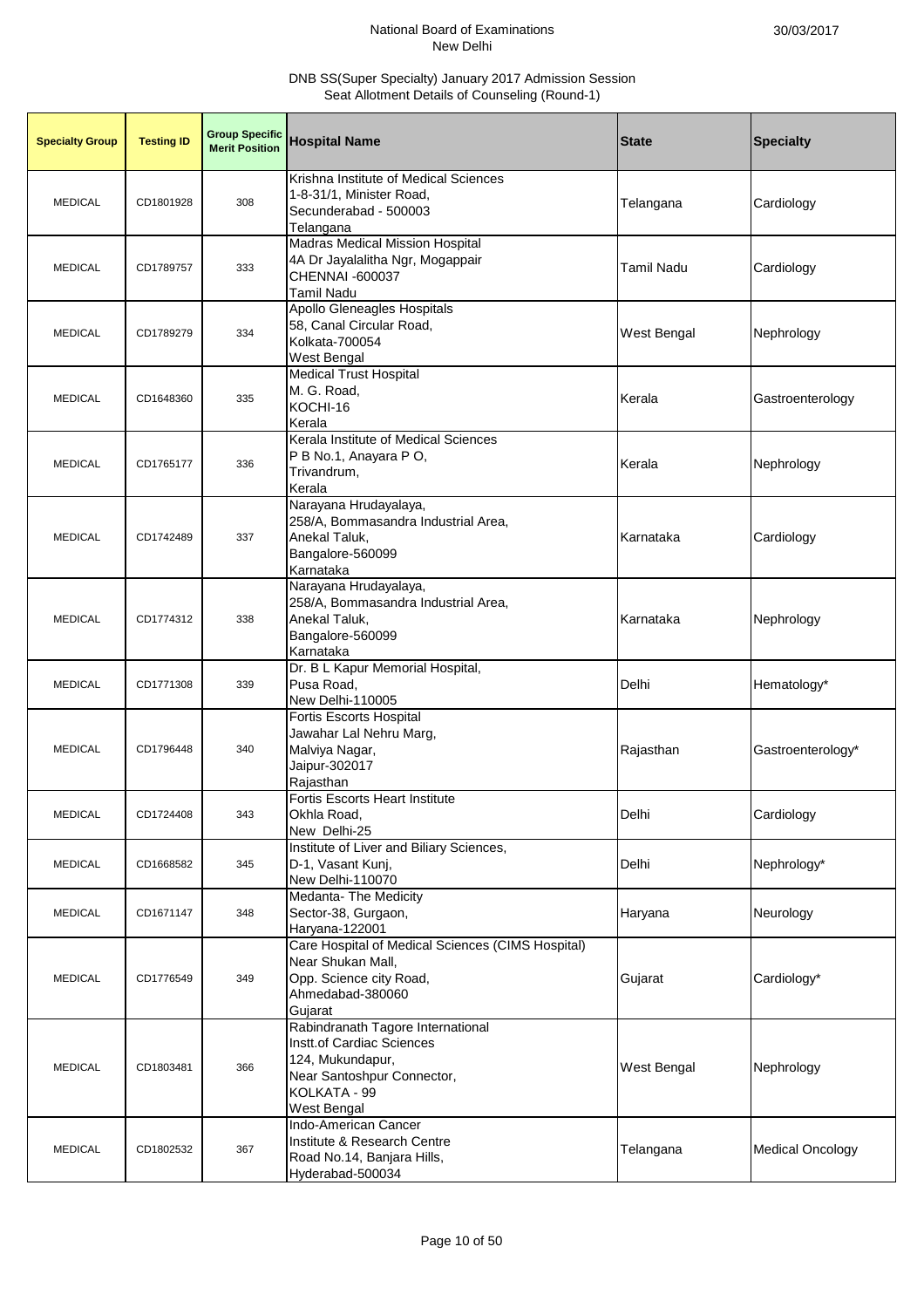| <b>Specialty Group</b> | <b>Testing ID</b> | <b>Group Specific</b><br><b>Merit Position</b> | <b>Hospital Name</b>                                                                                                                | <b>State</b>      | <b>Specialty</b>        |
|------------------------|-------------------|------------------------------------------------|-------------------------------------------------------------------------------------------------------------------------------------|-------------------|-------------------------|
| <b>MEDICAL</b>         | CD1760455         | 368                                            | Apollo Hospital<br>Room No. 306, Office of the Director of Medical<br>Education<br>Jubilee Hills.<br>Hyderabad-500033,<br>Telangana | Telangana         | Nephrology              |
| <b>MEDICAL</b>         | CD1745946         | 369                                            | K.E.M. Hospital,<br>489, Rasta Peth,<br>Sardar Moodliar Road,<br>Pune-411011<br>Maharashtra                                         | Maharashtra       | Nephrology              |
| <b>MEDICAL</b>         | CD1793225         | 370                                            | Global Hospital<br>6-1-1070/1 to 4,<br>Lakdi-Ka-Pool,<br>Hyderabad-4<br>Telangana                                                   | Telangana         | Gastroenterology        |
| <b>MEDICAL</b>         | CD1767188         | 371                                            | Yashoda Hospital<br>Behind Hari Hara Kala Bhawan,<br>S.P. Road, Secunderabad - 3<br>Telangana                                       | Telangana         | Gastroenterology        |
| <b>MEDICAL</b>         | CD1786381         | 376                                            | Jaslok Hospital & Res. Centre<br>15, Deshmukh Marg,<br>Mumbai-26<br>Maharashtra                                                     | Maharashtra       | Cardiology*             |
| <b>MEDICAL</b>         | CD1683799         | 378                                            | Indraprastha Apollo Hospitals<br>Sarita Vihar,<br>New Delhi - 110076                                                                | Delhi             | Nephrology              |
| <b>MEDICAL</b>         | CD1799085         | 379                                            | Krishna Institute of Medical Sciences<br>1-8-31/1, Minister Road,<br>Secunderabad - 500003<br>Telangana                             | Telangana         | Neurology               |
| <b>MEDICAL</b>         | CD1747833         | 380                                            | Pushpawati Singhania Hospital,<br>Press Enclave,<br>Sheikh Sarai Ph-I,<br>New Delhi-17                                              | Delhi             | Gastroenterology        |
| <b>MEDICAL</b>         | CD1734103         | 381                                            | <b>Medanta-The Medicity</b><br>Sector-38, Gurgaon,<br>Haryana-122001                                                                | Haryana           | Cardiology              |
| <b>MEDICAL</b>         | CD1718843         | 382                                            | M.I.O.T. Hospital<br>4/112, Mt-Poonamallee Rd,<br>Manapakkam,<br>CHENNAI-89<br><b>Tamil Nadu</b>                                    | <b>Tamil Nadu</b> | Gastroenterology*       |
| <b>MEDICAL</b>         | CD1760478         | 384                                            | G. Kuppuswamy Naidu Memorial Hospital<br>Pappanaickenpalayan<br><b>COIMBATORE - 37</b><br><b>Tamil Nadu</b>                         | <b>Tamil Nadu</b> | Cardiology*             |
| <b>MEDICAL</b>         | CD1792967         | 385                                            | Sri Sathya Sai Instt. of Higher Medical Scs.<br>Prasantha Gram,<br>ANANTHPUR-515134<br>Andhra Pradesh                               | Andhra Pradesh    | Cardiology              |
| <b>MEDICAL</b>         | CD1757880         | 405                                            | Indraprastha Apollo Hospitals<br>Sarita Vihar,<br>New Delhi - 110076                                                                | Delhi             | Nephrology              |
| <b>MEDICAL</b>         | CD1684957         | 406                                            | Prince Aly Khan Hospital<br>Aga Hall, Nesbit Road,<br>Mazagaon,<br>Mumbai-400010<br>Maharashtra                                     | Maharashtra       | <b>Medical Oncology</b> |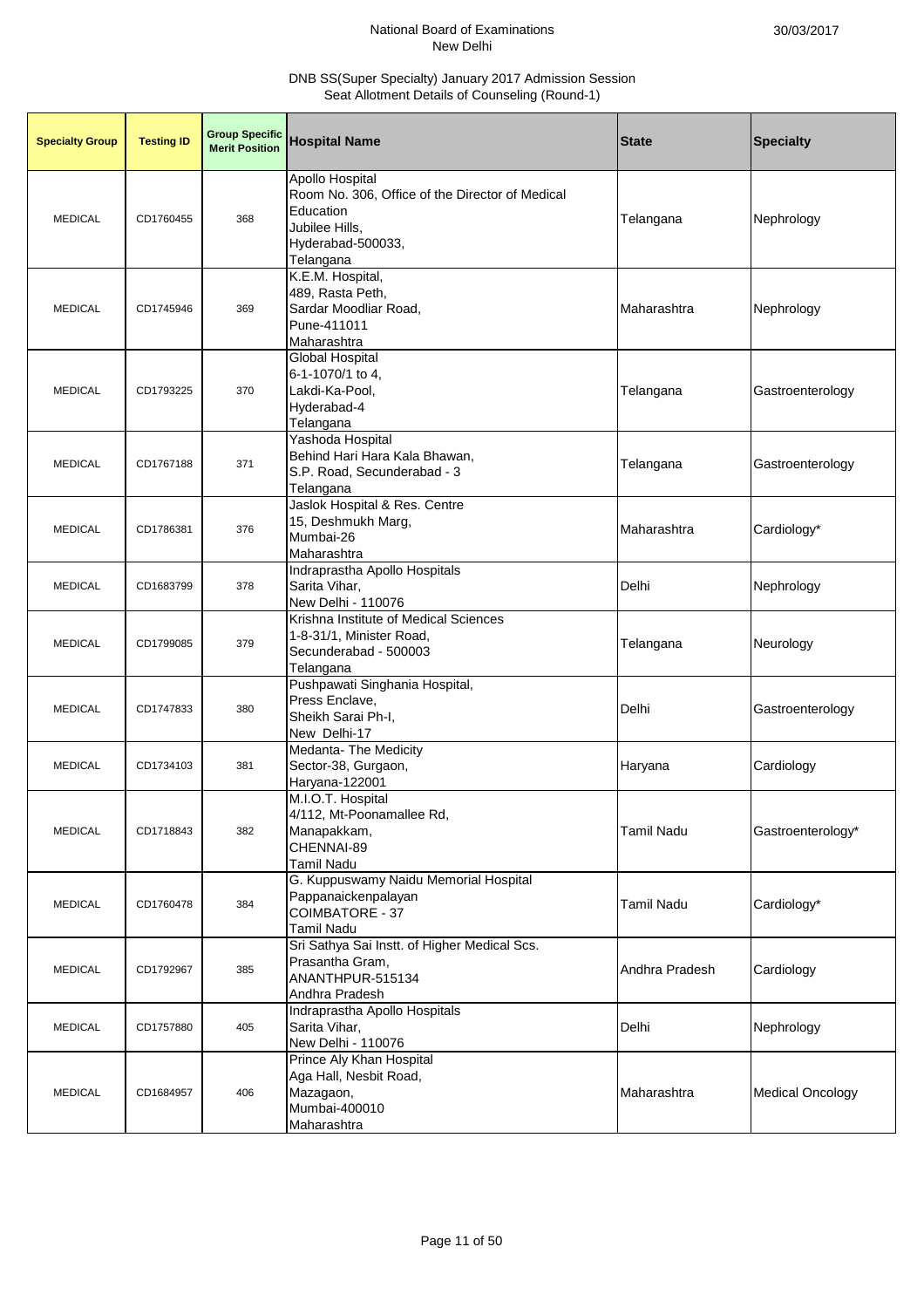| <b>Specialty Group</b> | <b>Testing ID</b> | <b>Group Specific</b><br><b>Merit Position</b> | <b>Hospital Name</b>                                                                                                                                                          | <b>State</b>         | <b>Specialty</b>        |
|------------------------|-------------------|------------------------------------------------|-------------------------------------------------------------------------------------------------------------------------------------------------------------------------------|----------------------|-------------------------|
| <b>MEDICAL</b>         | CD1801561         | 407                                            | K.E.M. Hospital,<br>489, Rasta Peth,<br>Sardar Moodliar Road,<br>Pune-411011<br>Maharashtra                                                                                   | Maharashtra          | Nephrology              |
| <b>MEDICAL</b>         | CD1745143         | 408                                            | Medanta- The Medicity<br>Sector-38, Gurgaon,<br>Haryana-122001                                                                                                                | Haryana              | Nephrology              |
| <b>MEDICAL</b>         | CD1774564         | 410                                            | <b>Apollo Specialty Hospital</b><br>Padma Complex,<br>320 Mount Road,<br>Chennai - 35<br>Tamil Nadu                                                                           | <b>Tamil Nadu</b>    | <b>Medical Oncology</b> |
| <b>MEDICAL</b>         | CD1710561         | 411                                            | <b>Fortis Escorts Heart Institute</b><br>Okhla Road,<br>New Delhi-25                                                                                                          | Delhi                | Cardiology              |
| <b>MEDICAL</b>         | CD1689277         | 415                                            | Jaslok Hospital & Res. Centre<br>15, Deshmukh Marg,<br>Mumbai-26<br>Maharashtra                                                                                               | Maharashtra          | Neurology               |
| <b>MEDICAL</b>         | CD1714929         | 416                                            | Global Hospital<br>(Super Specialty and Transplant Centre)<br>35, Dr. E Borges Road,<br>Hospital Avenue,<br>Opp Shirodkar High School,<br>Parel, Mumbai-400012<br>Maharashtra | Maharashtra          | Gastroenterology*       |
| <b>MEDICAL</b>         | CD1775189         | 418                                            | <b>Medanta-The Medicity</b><br>Sector-38, Gurgaon,<br>Haryana-122001                                                                                                          | Haryana              | <b>Medical Oncology</b> |
| <b>MEDICAL</b>         | CD1720247         | 419                                            | <b>Holy Family Hospital</b><br>St. Andrew's Road,<br>Bandra West,<br>Mumbai-400050<br>Maharashtra                                                                             | Maharashtra          | Cardiology              |
| <b>MEDICAL</b>         | CD1753711         | 420                                            | P.D. Hinduja National Hospital<br>and Medical Research Centre,<br>Veer Savarkar Marg, Mahim,<br>Mumbai-400016<br>Maharashtra                                                  | Maharashtra          | Cardiology              |
| <b>MEDICAL</b>         | CD1678748         | 421                                            | Apollo Hospital International<br>Plot No. 1A, GIDC Estate<br>Bhat, District - Gandhi Nagar -382428<br>Gujarat                                                                 | Gujarat              | <b>Medical Oncology</b> |
| <b>MEDICAL</b>         | CD1736685         | 422                                            | Bhagwan Mahavir Cancer Hospital & Research Centre<br>Jawahar Lal Nehru Marg,<br>Jaipur-302017<br>Rajasthan                                                                    | Rajasthan            | <b>Medical Oncology</b> |
| <b>MEDICAL</b>         | CD1763107         | 424                                            | <b>Fortis Hospital</b><br>A- Block, Shalimar Bagh,<br>Delhi- 110088                                                                                                           | Delhi                | Gastroenterology        |
| <b>MEDICAL</b>         | CD1770929         | 425                                            | Artemis Health Institute<br>Sector 51,<br>Gurgaon-122001<br>Haryana                                                                                                           | Haryana              | Gastroenterology*       |
| <b>MEDICAL</b>         | CD1648443         | 426                                            | Max Super Specialty Hospital<br>(Formerly:- Pushpanjali Crosslay Hospital)<br>W-3, Sector-1,<br>Vaishali,<br>NCR-201012<br>Uttar Pradesh                                      | <b>Uttar Pradesh</b> | Gastroenterology*       |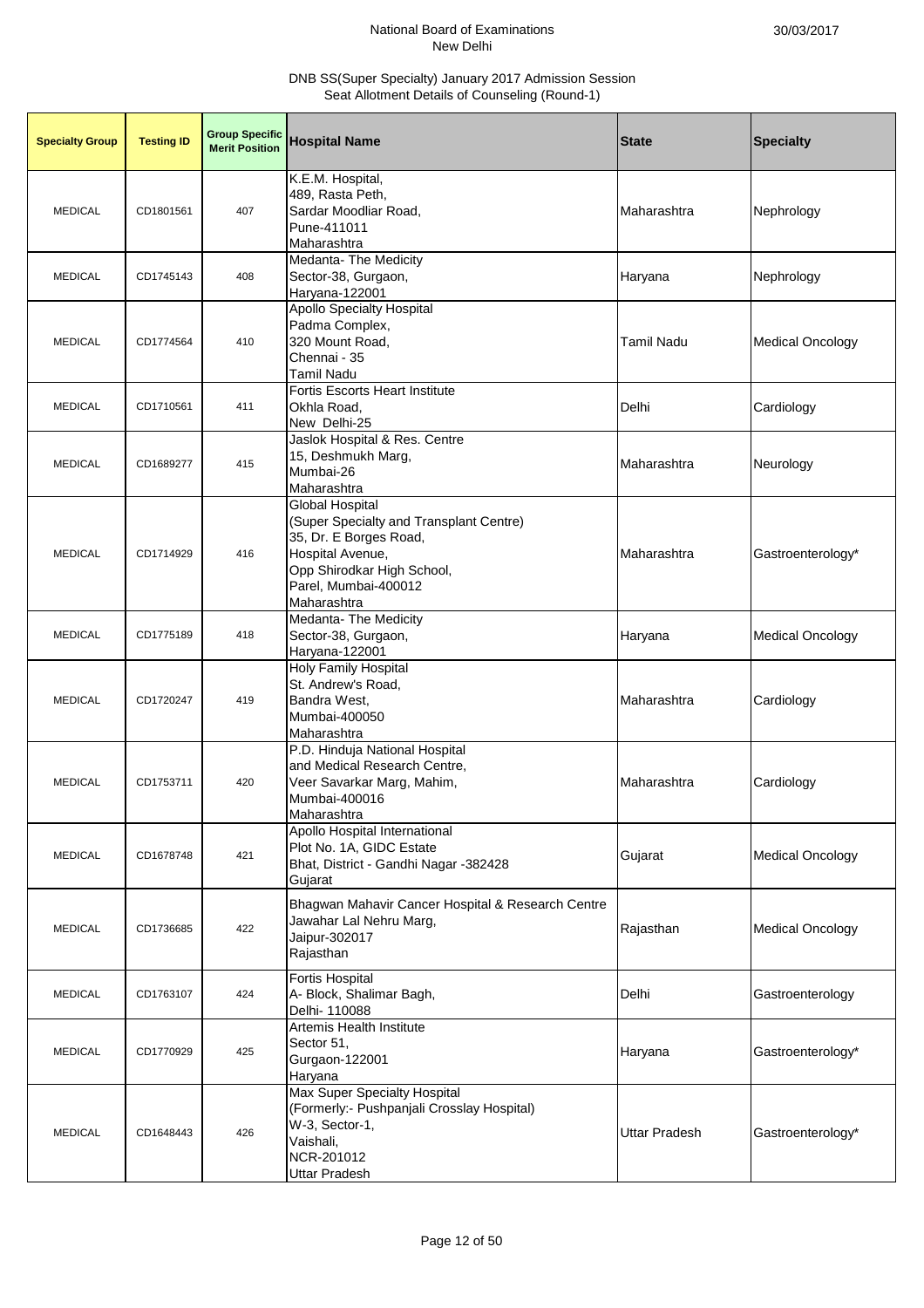| <b>Specialty Group</b> | <b>Testing ID</b> | <b>Group Specific</b><br><b>Merit Position</b> | <b>Hospital Name</b>                                                                                                                            | <b>State</b>      | <b>Specialty</b>        |
|------------------------|-------------------|------------------------------------------------|-------------------------------------------------------------------------------------------------------------------------------------------------|-------------------|-------------------------|
| <b>MEDICAL</b>         | CD1690226         | 447                                            | M.I.O.T. Hospital<br>4/112, Mt-Poonamallee Rd,<br>Manapakkam,<br>CHENNAI-89<br>Tamil Nadu                                                       | <b>Tamil Nadu</b> | Nephrology              |
| <b>MEDICAL</b>         | CD1737951         | 448                                            | Asian Heart Institute,<br>G/N Block,<br>Bandra Kurla Complex,<br>Bandra (East),<br>Mumbai-400051<br>Maharashtra                                 | Maharashtra       | Cardiology              |
| <b>MEDICAL</b>         | CD1774054         | 449                                            | Care Hospital,<br>The Institute of Medical Sciences<br>Road No. 1, Banjara Hills,<br>Hyderabad -5000 34<br>Telangana                            | Telangana         | Neurology*              |
| <b>MEDICAL</b>         | CD1721533         | 450                                            | Deenanath Mangeshkar Hospital & Research Centre<br>8+13/2, Erandwane,<br>Near Mhatre Bridge,<br>Pune - 411004<br>Maharashtra                    | Maharashtra       | Gastroenterology*       |
| <b>MEDICAL</b>         | CD1806698         | 452                                            | Max Super Specialty Hospital<br>(Formerly:- Pushpanjali Crosslay Hospital)<br>W-3, Sector-1,<br>Vaishali,<br>NCR-201012<br><b>Uttar Pradesh</b> | Uttar Pradesh     | Gastroenterology*       |
| <b>MEDICAL</b>         | CD1801718         | 453                                            | Lakeshore Hospital & Research Centre<br>NH 47 - Bye Pass, Nettoor P.O.,<br>Maradu, KOCHI - 682040<br>Kerala                                     | Kerala            | <b>Medical Oncology</b> |
| <b>MEDICAL</b>         | CD1761846         | 454                                            | Kamineni Hospital<br>L. B. Nagar,<br>Hyderabad -500068<br>Telangana                                                                             | Telangana         | Neurology               |
| <b>MEDICAL</b>         | CD1740509         | 455                                            | <b>Medanta- The Medicity</b><br>Sector-38, Gurgaon,<br>Haryana-122001                                                                           | Haryana           | Nephrology              |
| <b>MEDICAL</b>         | CD1691331         | 457                                            | Indo-American Cancer<br>Institute & Research Centre<br>Road No.14, Banjara Hills,<br>Hyderabad-500034                                           | Telangana         | <b>Medical Oncology</b> |
| <b>MEDICAL</b>         | CD1736636         | 459                                            | Medanta- The Medicity<br>Sector-38, Gurgaon,<br>Haryana-122001                                                                                  | Haryana           | Neurology               |
| <b>MEDICAL</b>         | CD1759870         | 460                                            | Care Hospital,<br>The Institute of Medical Sciences<br>Road No. 1, Banjara Hills,<br>Hyderabad -5000 34<br>Telangana                            | Telangana         | Neurology*              |
| <b>MEDICAL</b>         | CD1790654         | 495                                            | Care Hospital<br>Exhibition Road, Nampally,<br>Hyderabad,<br>Telangana                                                                          | Telangana         | Neurology*              |
| <b>MEDICAL</b>         | CD1779947         | 496                                            | Indo-American Cancer<br>Institute & Research Centre<br>Road No.14, Banjara Hills,<br>Hyderabad-500034                                           | Telangana         | <b>Medical Oncology</b> |
| <b>MEDICAL</b>         | CD1783329         | 497                                            | <b>Fortis Hospital</b><br>Sector-62, Phase-VIII,<br>Mohali-160062<br>Punjab                                                                     | Punjab            | Gastroenterology*       |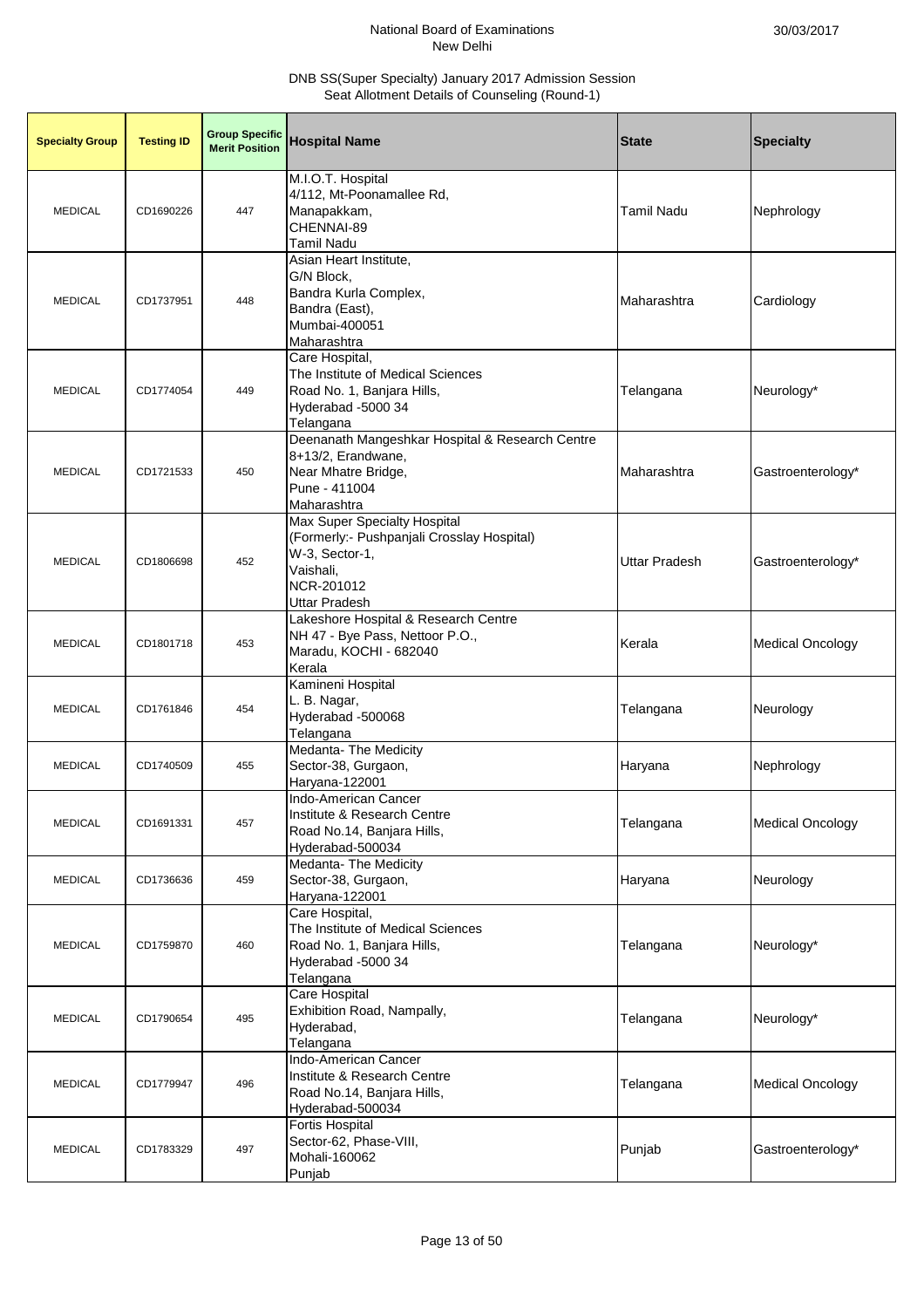| <b>Specialty Group</b> | <b>Testing ID</b> | <b>Group Specific</b><br><b>Merit Position</b> | <b>Hospital Name</b>                                                                                                                                                | <b>State</b>      | <b>Specialty</b>        |
|------------------------|-------------------|------------------------------------------------|---------------------------------------------------------------------------------------------------------------------------------------------------------------------|-------------------|-------------------------|
| <b>MEDICAL</b>         | CD1721807         | 499                                            | Medanta- The Medicity<br>Sector-38, Gurgaon,<br>Haryana-122001                                                                                                      | Haryana           | <b>Medical Oncology</b> |
| <b>MEDICAL</b>         | CD1750663         | 500                                            | Narayana Hrudayalaya,<br>258/A, Bommasandra Industrial Area,<br>Anekal Taluk,<br>Bangalore-560099<br>Karnataka                                                      | Karnataka         | Nephrology              |
| <b>MEDICAL</b>         | CD1763688         | 502                                            | Santokbha Durlabji Memorial Hospital<br>Bhawani Singh Marg,<br>JAIPUR - 15<br>Rajasthan                                                                             | Rajasthan         | Neurology               |
| <b>MEDICAL</b>         | CD1760930         | 503                                            | Kasturba Medical College Hospital<br>Dr. B R Ambedkar Circle,<br>Mangalore- 575001<br>Karnataka                                                                     | Karnataka         | Cardiology*             |
| <b>MEDICAL</b>         | CD1774501         | 504                                            | Fortis Hospital<br>B-22, Sector-62,<br>Noida - 201301<br><b>Uttar Pradesh</b>                                                                                       | Uttar Pradesh     | Nephrology              |
| <b>MEDICAL</b>         | CD1807724         | 505                                            | Artemis Health Institute<br>Sector 51,<br>Gurgaon-122001<br>Haryana                                                                                                 | Haryana           | Gastroenterology*       |
| <b>MEDICAL</b>         | CD1762742         | 508                                            | Max Super Specialty Hospital<br>1, Press Enclave Road,<br>Saket,<br>New Delhi-110017                                                                                | Delhi             | <b>Medical Oncology</b> |
| <b>MEDICAL</b>         | CD1700291         | 509                                            | Apollo Gleneagles Hospitals<br>58, Canal Circular Road,<br>Kolkata-700054<br>West Bengal                                                                            | West Bengal       | Gastroenterology        |
| <b>MEDICAL</b>         | CD1772616         | 510                                            | <b>Government Medical College</b><br>Karan- Nagar, Srinagar,<br>Kashmir- 190010                                                                                     | Jammu and Kashmir | Gastroenterology        |
| <b>MEDICAL</b>         | CD1768488         | 537                                            | Kerala Institute of Medical Sciences<br>P B No.1, Anayara P O,<br>Trivandrum,<br>Kerala                                                                             | Kerala            | Gastroenterology*       |
| <b>MEDICAL</b>         | CD1796002         | 538                                            | Ramkrishna Care Hospital<br>Aurobindo Enclave,<br>N. H. 43,<br>Dhamtari Road,<br>Pachpedhi Naka,<br>Raipur-492001<br>Chhattisgarh                                   | Chhatisgarh       | Gastroenterology*       |
| <b>MEDICAL</b>         | CD1803073         | 539                                            | Apollo Hospital<br>Room No. 306, Office of the Director of Medical<br>Education<br>Jubilee Hills,<br>Hyderabad-500033,<br>Telangana                                 | Telangana         | Nephrology              |
| <b>MEDICAL</b>         | CD1699762         | 540                                            | Kokilaben Dhirubhai Ambani Hospital & Medical<br><b>Research Institute</b><br>Achyutrao Patwardhan Marg,<br>4 Bunglows,<br>Andheri (w),<br>Mumbai-51<br>Maharashtra | Maharashtra       | Nephrology              |
| <b>MEDICAL</b>         | CD1811151         | 541                                            | Southern Railway HQ Hospital<br>Aynavaram, Perumbur,<br>CHENNAI-23<br>Tamil Nadu                                                                                    | <b>Tamil Nadu</b> | Cardiology              |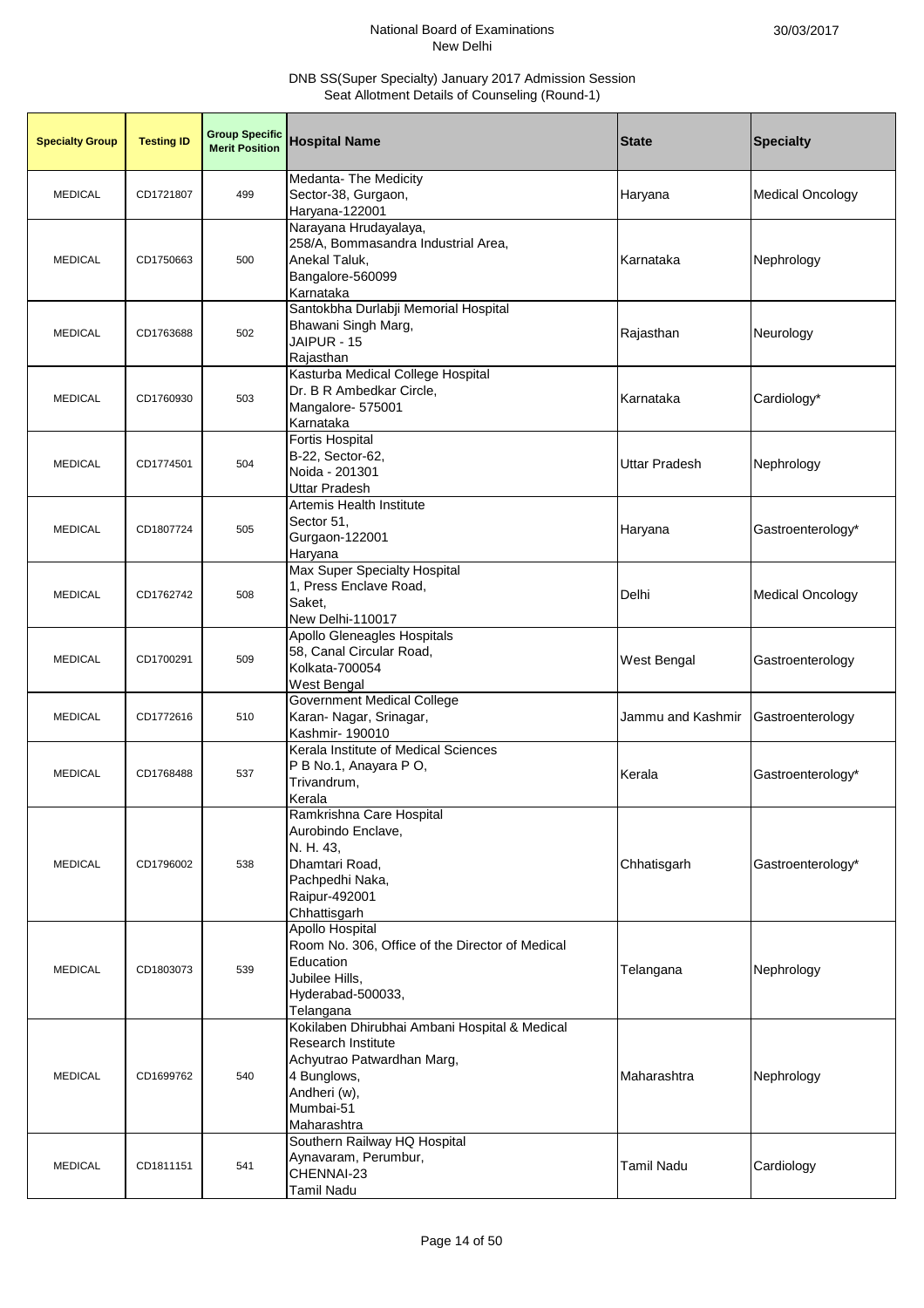| <b>Specialty Group</b> | <b>Testing ID</b> | <b>Group Specific</b><br><b>Merit Position</b> | <b>Hospital Name</b>                                                                                                                                                                 | <b>State</b>      | <b>Specialty</b>        |
|------------------------|-------------------|------------------------------------------------|--------------------------------------------------------------------------------------------------------------------------------------------------------------------------------------|-------------------|-------------------------|
| <b>MEDICAL</b>         | CD1739889         | 542                                            | P.D. Hinduja National Hospital<br>and Medical Research Centre,<br>Veer Savarkar Marg, Mahim,<br>Mumbai-400016<br>Maharashtra                                                         | Maharashtra       | Neurology               |
| <b>MEDICAL</b>         | CD1761031         | 543                                            | <b>Global Hospital</b><br>(Super Specialty and Transplant Centre)<br>35, Dr. E Borges Road,<br>Hospital Avenue,<br>Opp Shirodkar High School,<br>Parel, Mumbai-400012<br>Maharashtra | Maharashtra       | Gastroenterology*       |
| <b>MEDICAL</b>         | CD1794299         | 545                                            | Choithram Hospital & Res. Centre<br>Manik Bagh Road,<br>INDORE-14<br>Madhya Pradesh                                                                                                  | Madhya Pradesh    | Neurology               |
| <b>MEDICAL</b>         | CD1759064         | 546                                            | Narayana Hrudayalaya,<br>258/A, Bommasandra Industrial Area,<br>Anekal Taluk,<br>Bangalore-560099<br>Karnataka                                                                       | Karnataka         | Nephrology              |
| <b>MEDICAL</b>         | CD1807421         | 547                                            | <b>Apollo Hospital</b><br>21Greams lane,<br>Off Greams Rd,<br>Chennai - 06<br>Tamil Nadu                                                                                             | <b>Tamil Nadu</b> | Cardiology              |
| <b>MEDICAL</b>         | CD1812600         | 548                                            | Aditya Birla Memorial Hospital<br>P.O. Chinchwad,<br>Pune-411033<br>Maharashtra                                                                                                      | Maharashtra       | Nephrology              |
| <b>MEDICAL</b>         | CD1736175         | 550                                            | Indraprastha Apollo Hospitals<br>Sarita Vihar,<br>New Delhi - 110076                                                                                                                 | Delhi             | <b>Medical Oncology</b> |
| <b>MEDICAL</b>         | CD1779036         | 551                                            | <b>Madras Medical Mission Hospital</b><br>4A Dr Jayalalitha Ngr, Mogappair<br>CHENNAI -600037<br>Tamil Nadu                                                                          | Tamil Nadu        | Cardiology              |
| <b>MEDICAL</b>         | CD1807447         | 552                                            | Max Super Specialty Hospital<br>1, Press Enclave Road,<br>Saket,<br>New Delhi-110017                                                                                                 | Delhi             | <b>Medical Oncology</b> |
| <b>MEDICAL</b>         | CD1745511         | 554                                            | <b>Apollo Hospital</b><br>159/11, Opp. I.I.M.,<br>Bannerghatta Road,<br>Bangalore-560076<br>Karnataka                                                                                | Karnataka         | Nephrology*             |
| <b>MEDICAL</b>         | CD1664940         | 555                                            | P.D. Hinduja National Hospital<br>and Medical Research Centre,<br>Veer Savarkar Marg, Mahim,<br>Mumbai-400016<br>Maharashtra                                                         | Maharashtra       | Cardiology              |
| <b>MEDICAL</b>         | CD1790188         | 556                                            | Peerless Hospital and B K Roy Research Centre<br>360, Panchasayar,<br>KOLKATA - 700094<br>West Bengal                                                                                | West Bengal       | Gastroenterology        |
| <b>MEDICAL</b>         | CD1671206         | 557                                            | Pushpawati Singhania Hospital,<br>Press Enclave,<br>Sheikh Sarai Ph-I,<br>New Delhi-17                                                                                               | Delhi             | Nephrology              |
| <b>MEDICAL</b>         | CD1758604         | 558                                            | Kerala Institute of Medical Sciences<br>P B No.1, Anayara P O,<br>Trivandrum,<br>Kerala                                                                                              | Kerala            | Gastroenterology*       |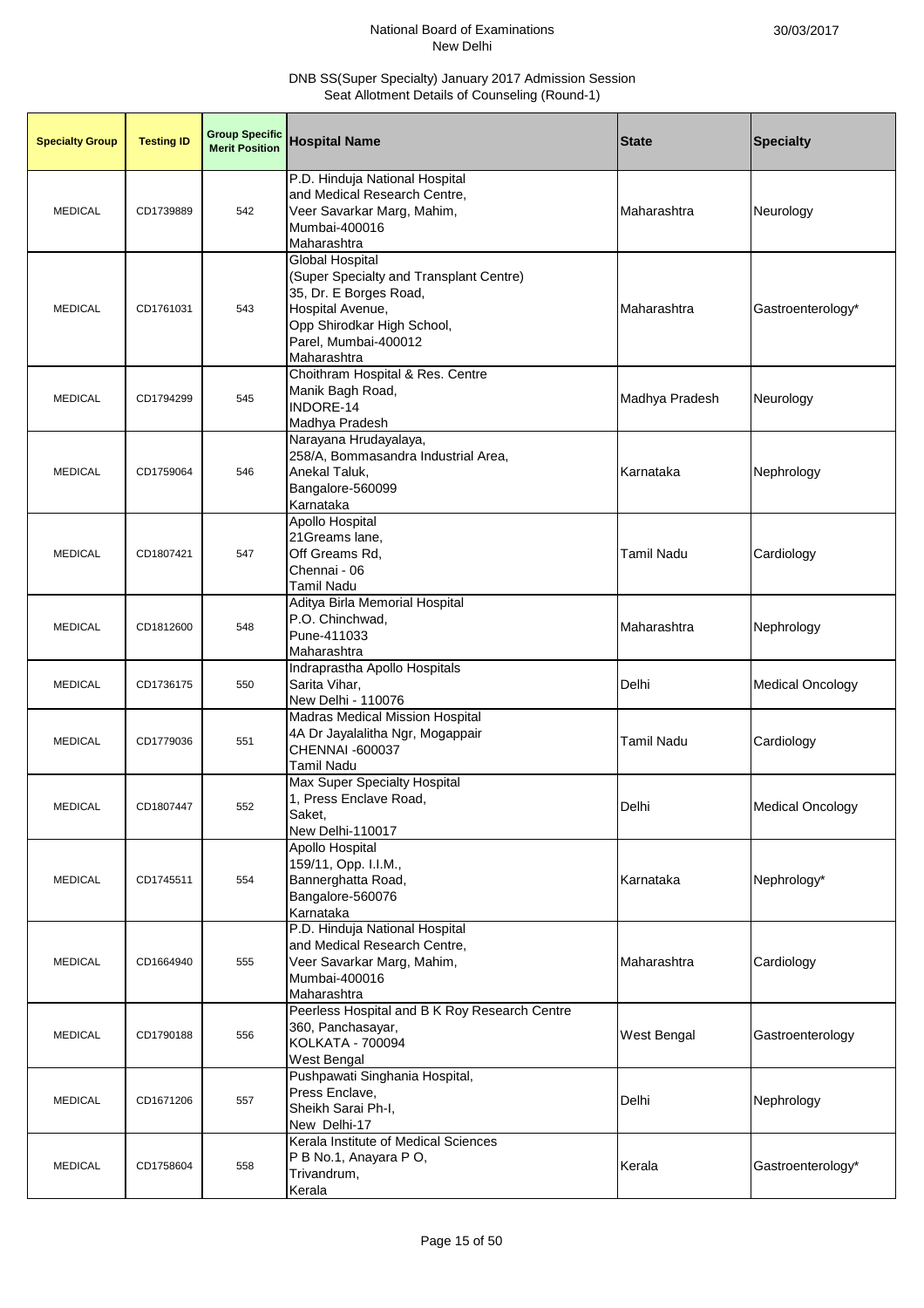| <b>Specialty Group</b> | <b>Testing ID</b> | <b>Group Specific</b><br><b>Merit Position</b> | <b>Hospital Name</b>                                                                                                                                                                 | <b>State</b>       | <b>Specialty</b>        |
|------------------------|-------------------|------------------------------------------------|--------------------------------------------------------------------------------------------------------------------------------------------------------------------------------------|--------------------|-------------------------|
| <b>MEDICAL</b>         | CD1732324         | 559                                            | Deenanath Mangeshkar Hospital and Research Centre<br>Erandwane,<br>Pune - 411004<br>Maharashtra                                                                                      | Maharashtra        | Cardiology              |
| <b>MEDICAL</b>         | CD1808312         | 587                                            | Indraprastha Apollo Hospitals<br>Sarita Vihar.<br>New Delhi - 110076                                                                                                                 | Delhi              | Neurology               |
| <b>MEDICAL</b>         | CD1686655         | 588                                            | Fortis Hospital<br>Mulund Goregaon Link Road,<br>Mumbai-400078<br>Maharashtra                                                                                                        | Maharashtra        | Gastroenterology*       |
| <b>MEDICAL</b>         | CD1811124         | 589                                            | Asian Heart Institute,<br>G/N Block,<br>Bandra Kurla Complex,<br>Bandra (East),<br>Mumbai-400051<br>Maharashtra                                                                      | Maharashtra        | Cardiology              |
| <b>MEDICAL</b>         | CD1708681         | 590                                            | Dr. Ramesh Cardiac and Multispeciality Hospital (P)<br>Ltd.<br>(Formerly Citi Cardiac Research Centre Ltd.)<br>Ring Road, Near ITI College,<br>Vijayawada - 520008<br>Andhra Pradesh | Andhra Pradesh     | Cardiology              |
| <b>MEDICAL</b>         | CD1752585         | 592                                            | Care Hospital<br>Exhibition Road, Nampally,<br>Hyderabad,<br>Telangana                                                                                                               | Telangana          | Neurology*              |
| <b>MEDICAL</b>         | CD1767324         | 593                                            | Deenanath Mangeshkar Hospital & Research Centre<br>8+13/2, Erandwane,<br>Near Mhatre Bridge,<br>Pune - 411004<br>Maharashtra                                                         | Maharashtra        | Neurology*              |
| <b>MEDICAL</b>         | CD1673183         | 594                                            | Prince Aly Khan Hospital<br>Aga Hall, Nesbit Road,<br>Mazagaon,<br>Mumbai-400010<br>Maharashtra                                                                                      | Maharashtra        | <b>Medical Oncology</b> |
| <b>MEDICAL</b>         | CD1739226         | 595                                            | <b>Fortis Hospitals</b><br>154/9, Opp. IIMB Bannerghatta Road,<br>Bangalore - 560076<br>Karnataka                                                                                    | Karnataka          | Cardiology              |
| <b>MEDICAL</b>         | CD1694026         | 596                                            | <b>Apollo Hospital</b><br>154/11, Opp. I.I.M.,<br>Bannerghatta Road,<br>Bangalore-560076<br>Karnataka                                                                                | Karnataka          | <b>Medical Oncology</b> |
| <b>MEDICAL</b>         | CD1809453         | 598                                            | Yashoda Super Speciality Hospital<br>Raj Bhavan Road, Somajiguda,<br>Hyderabad-82<br>Telangana                                                                                       | Telangana          | Neurology               |
| <b>MEDICAL</b>         | CD1794319         | 599                                            | Poona Hospital & Research Centre<br>27 Sadashivpeth,<br>Pune-30<br>Maharashtra                                                                                                       | Maharashtra        | Cardiology              |
| <b>MEDICAL</b>         | CD1789385         | 600                                            | Rabindranath Tagore International<br>Instt.of Cardiac Sciences<br>124, Mukundapur,<br>Near Santoshpur Connector,<br>KOLKATA - 99<br>West Bengal                                      | <b>West Bengal</b> | Nephrology              |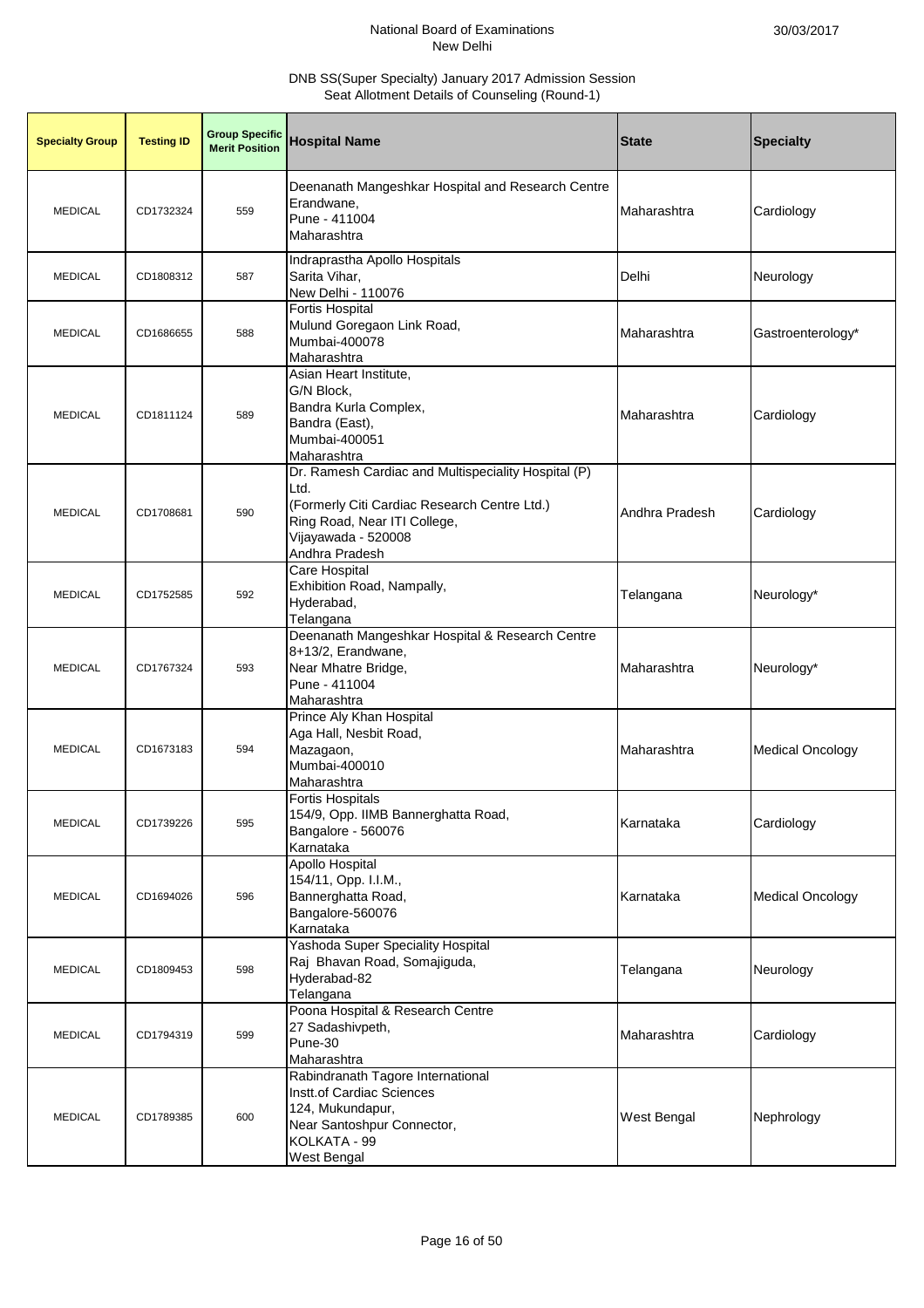| <b>Specialty Group</b> | <b>Testing ID</b> | <b>Group Specific</b><br><b>Merit Position</b> | <b>Hospital Name</b>                                                                                                                                                          | <b>State</b>       | <b>Specialty</b>        |
|------------------------|-------------------|------------------------------------------------|-------------------------------------------------------------------------------------------------------------------------------------------------------------------------------|--------------------|-------------------------|
| <b>MEDICAL</b>         | CD1782899         | 603                                            | Institute of Liver and Biliary Sciences,<br>D-1, Vasant Kunj,<br>New Delhi-110070                                                                                             | Delhi              | Nephrology*             |
| <b>MEDICAL</b>         | CD1726770         | 604                                            | <b>Fortis Hospital</b><br>Sector-62, Phase-VIII,<br>Mohali-160062<br>Punjab                                                                                                   | Punjab             | Gastroenterology*       |
| <b>MEDICAL</b>         | CD1689875         | 607                                            | Apollo Gleneagles Hospitals<br>58, Canal Circular Road,<br>Kolkata-700054<br>West Bengal                                                                                      | <b>West Bengal</b> | Nephrology              |
| <b>MEDICAL</b>         | CD1793808         | 608                                            | Artemis Health Institute<br>Sector 51,<br>Gurgaon-122001<br>Haryana                                                                                                           | Haryana            | Nephrology              |
| <b>MEDICAL</b>         | CD1738067         | 609                                            | Indraprastha Apollo Hospitals<br>Sarita Vihar,<br>New Delhi - 110076                                                                                                          | Delhi              | Neurology               |
| <b>MEDICAL</b>         | CD1775250         | 610                                            | Medanta- The Medicity<br>Sector-38, Gurgaon,<br>Haryana-122001                                                                                                                | Haryana            | Cardiology              |
| <b>MEDICAL</b>         | CD1770207         | 611                                            | Omega Hospitals,<br>Road No. 12, Banjara Hills,<br>Hyderabad-500034,<br>Telangana                                                                                             | Telangana          | Medical Oncology*       |
| <b>MEDICAL</b>         | CD1712178         | 642                                            | M.I.O.T. Hospital<br>4/112, Mt-Poonamallee Rd,<br>Manapakkam,<br>CHENNAI-89<br>Tamil Nadu                                                                                     | <b>Tamil Nadu</b>  | Nephrology              |
| <b>MEDICAL</b>         | CD1783563         | 643                                            | <b>Holy Family Hospital</b><br>St. Andrew's Road,<br>Bandra West,<br>Mumbai-400050<br>Maharashtra                                                                             | Maharashtra        | Cardiology              |
| <b>MEDICAL</b>         | CD1803005         | 644                                            | M.I.O.T. Hospital<br>4/112, Mt-Poonamallee Rd,<br>Manapakkam,<br>CHENNAI-89<br><b>Tamil Nadu</b>                                                                              | <b>Tamil Nadu</b>  | Gastroenterology*       |
| <b>MEDICAL</b>         | CD1780209         | 646                                            | Narayana Hrudayalaya,<br>258/A, Bommasandra Industrial Area,<br>Anekal Taluk,<br>Bangalore-560099<br>Karnataka                                                                | Karnataka          | Neurology               |
| <b>MEDICAL</b>         | CD1694929         | 647                                            | Dharamshila Hospital and Research Centre,<br>Dharamshila Marg, Vasundara Enclave,<br>New Delhi-110096                                                                         | Delhi              | <b>Medical Oncology</b> |
| <b>MEDICAL</b>         | CD1808760         | 649                                            | Krishna Institute of Medical Sciences<br>1-8-31/1, Minister Road,<br>Secunderabad - 500003<br>Telangana                                                                       | Telangana          | <b>Medical Oncology</b> |
| <b>MEDICAL</b>         | CD1661167         | 650                                            | Fortis Hospital<br>Sector-62, Phase-VIII,<br>Mohali-160062<br>Punjab                                                                                                          | Punjab             | Cardiology              |
| <b>MEDICAL</b>         | CD1679064         | 651                                            | Global Hospital<br>(Super Specialty and Transplant Centre)<br>35, Dr. E Borges Road,<br>Hospital Avenue,<br>Opp Shirodkar High School,<br>Parel, Mumbai-400012<br>Maharashtra | Maharashtra        | Nephrology*             |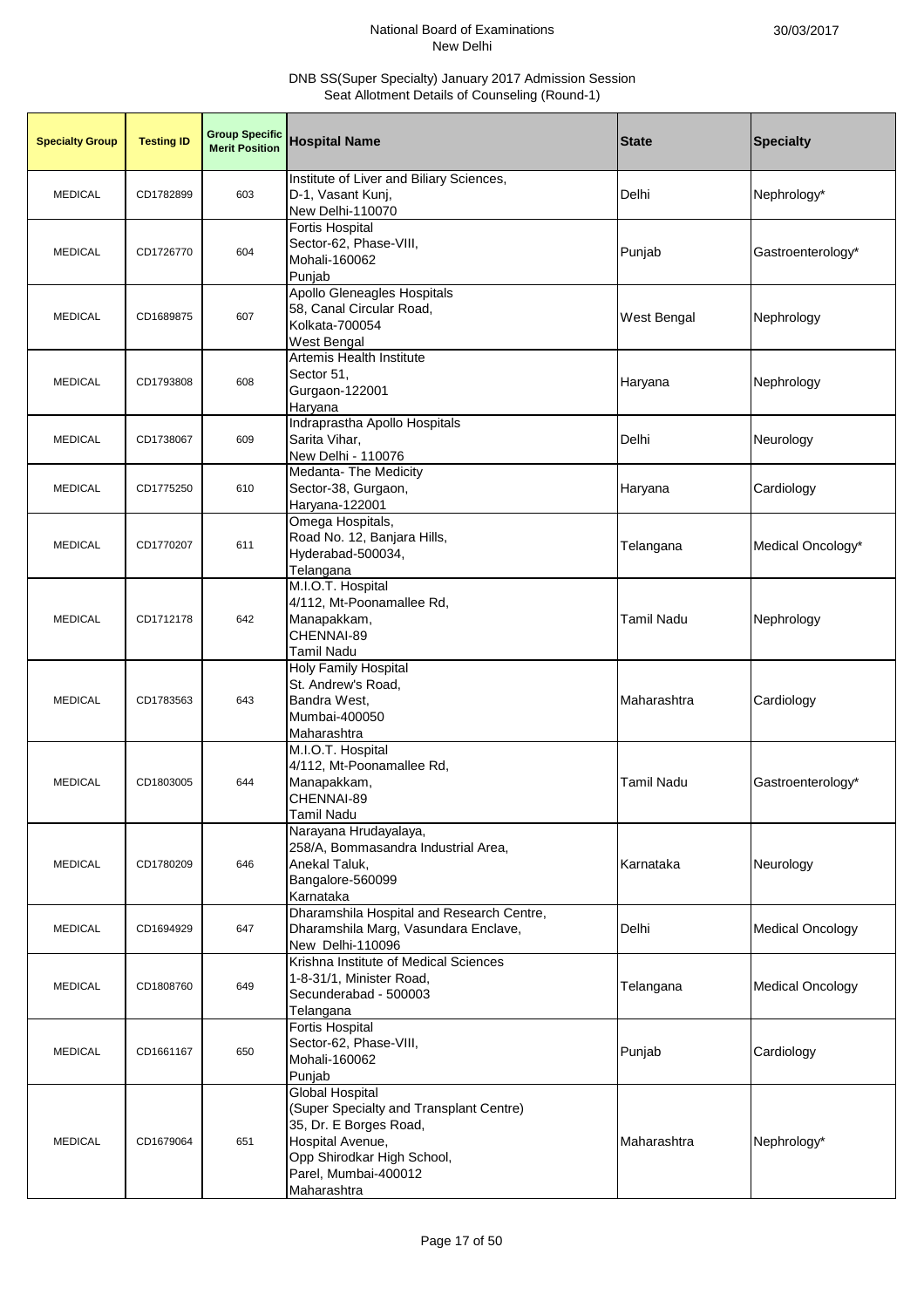| <b>Specialty Group</b> | <b>Testing ID</b> | <b>Group Specific</b><br><b>Merit Position</b> | <b>Hospital Name</b>                                                                                                                | <b>State</b>      | <b>Specialty</b> |
|------------------------|-------------------|------------------------------------------------|-------------------------------------------------------------------------------------------------------------------------------------|-------------------|------------------|
| <b>MEDICAL</b>         | CD1772387         | 652                                            | Army Hospital (R & R)<br>Delhi Cantt.,<br>New Delhi-10                                                                              | Delhi             | Neurology        |
| <b>MEDICAL</b>         | CD1791952         | 653                                            | Poona Hospital & Research Centre<br>27 Sadashivpeth,<br>Pune-30<br>Maharashtra                                                      | Maharashtra       | Cardiology       |
| <b>MEDICAL</b>         | CD1777205         | 692                                            | Care Hospital<br>Road No. 1, Banjara Hills,<br>Hyderabad - 34<br>Telangana                                                          | Telangana         | Nephrology       |
| <b>MEDICAL</b>         | CD1794847         | 693                                            | Max Super Specialty Hospital<br>1, Press Enclave Road,<br>Saket,<br>New Delhi-110017                                                | Delhi             | Cardiology       |
| <b>MEDICAL</b>         | CD1708949         | 695                                            | Narayana Hrudayalaya,<br>258/A, Bommasandra Industrial Area,<br>Anekal Taluk,<br>Bangalore-560099<br>Karnataka                      | Karnataka         | Cardiology       |
| <b>MEDICAL</b>         | CD1812016         | 696                                            | National Heart Institute,<br>49 Community Centre,<br>East of Kailash,<br>New Delhi-65                                               | Delhi             | Cardiology       |
| <b>MEDICAL</b>         | CD1806819         | 697                                            | <b>GEM Hospital and Research Centre</b><br>45-A, Pankaja Mill Road,<br>Ramanathapuram,<br>COIMBATORE: 641045<br><b>Tamil Nadu</b>   | <b>Tamil Nadu</b> | Gastroenterology |
| <b>MEDICAL</b>         | CD1761859         | 700                                            | Southern Railway HQ Hospital<br>Aynavaram, Perumbur,<br>CHENNAI-23<br>Tamil Nadu                                                    | <b>Tamil Nadu</b> | Cardiology       |
| <b>MEDICAL</b>         | CD1782578         | 701                                            | Narayana Hrudayalaya,<br>258/A, Bommasandra Industrial Area,<br>Anekal Taluk,<br>Bangalore-560099<br>Karnataka                      | Karnataka         | Cardiology       |
| <b>MEDICAL</b>         | CD1764350         | 702                                            | <b>Fortis Escorts Heart Institute</b><br>Okhla Road,<br>New Delhi-25                                                                | Delhi             | Cardiology       |
| <b>MEDICAL</b>         | CD1774915         | 703                                            | Yashoda Hospital<br>Behind Hari Hara Kala Bhawan,<br>S.P. Road, Secunderabad - 3<br>Telangana                                       | Telangana         | Cardiology       |
| <b>MEDICAL</b>         | CD1754839         | 706                                            | Apollo Hospital<br>Room No. 306, Office of the Director of Medical<br>Education<br>Jubilee Hills,<br>Hyderabad-500033,<br>Telangana | Telangana         | Cardiology       |
| <b>MEDICAL</b>         | CD1796424         | 707                                            | Madras Medical Mission Hospital<br>4A Dr Jayalalitha Ngr, Mogappair<br>CHENNAI -600037<br><b>Tamil Nadu</b>                         | <b>Tamil Nadu</b> | Cardiology       |
| <b>MEDICAL</b>         | CD1812456         | 708                                            | Care Hospital of Medical Sciences (CIMS Hospital)<br>Near Shukan Mall,<br>Opp. Science city Road,<br>Ahmedabad-380060<br>Gujarat    | Gujarat           | Cardiology*      |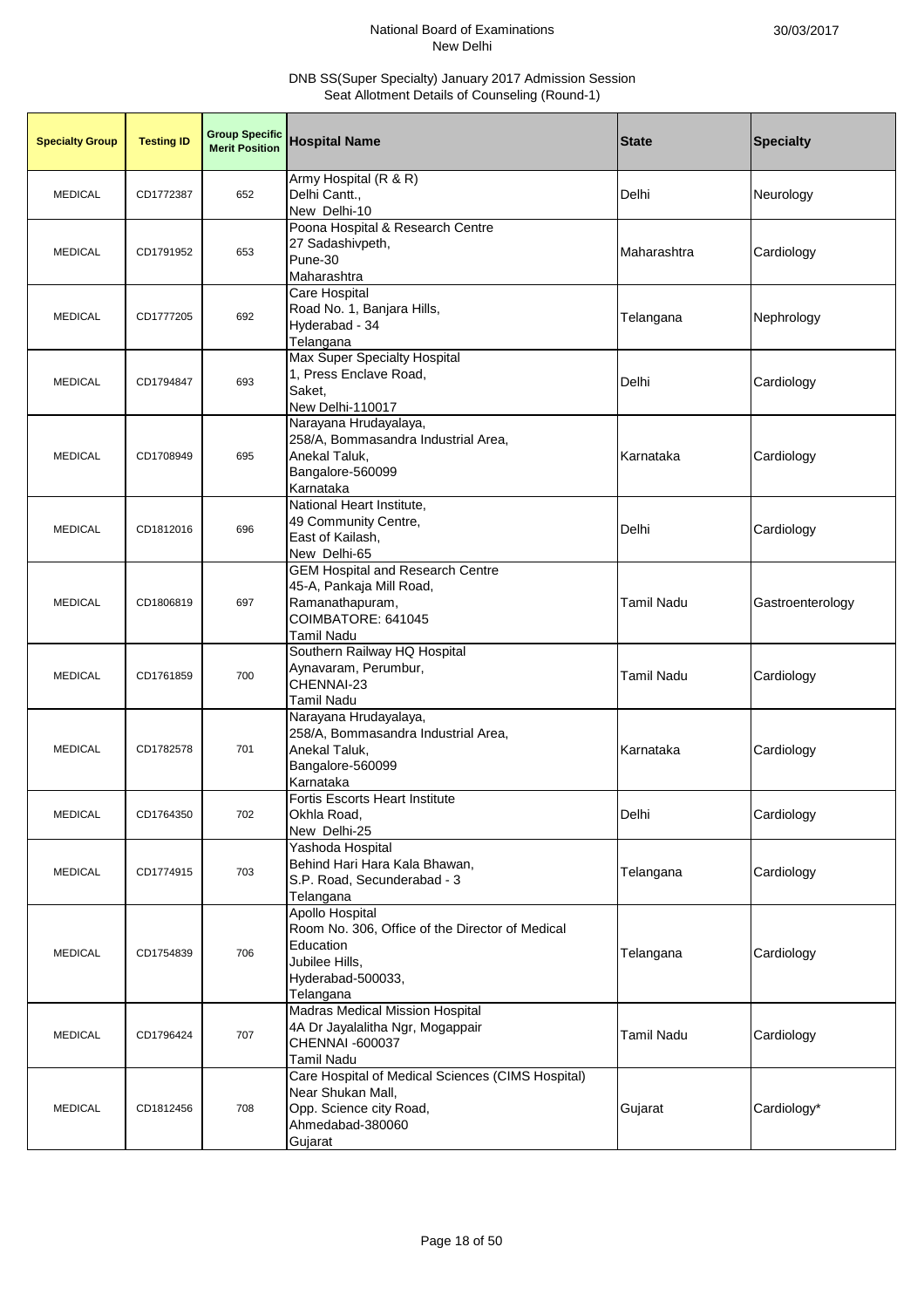| <b>Specialty Group</b> | <b>Testing ID</b> | <b>Group Specific</b><br><b>Merit Position</b> | <b>Hospital Name</b>                                                                                                        | <b>State</b>      | <b>Specialty</b>        |
|------------------------|-------------------|------------------------------------------------|-----------------------------------------------------------------------------------------------------------------------------|-------------------|-------------------------|
| <b>MEDICAL</b>         | CD1711263         | 709                                            | STAR HOSPITAL<br>8-2-596/5, RD. NO-10<br><b>BANJARA HILLS</b><br>HYDERABAD-500 034<br>Telangana                             | Telangana         | Nephrology**            |
| <b>MEDICAL</b>         | CD1684273         | 710                                            | Omega Hospitals,<br>Road No. 12, Banjara Hills,<br>Hyderabad-500034,<br>Telangana                                           | Telangana         | Medical Oncology*       |
| <b>MEDICAL</b>         | CD1789453         | 711                                            | <b>STAR HOSPITAL</b><br>8-2-596/5, RD. NO-10<br><b>BANJARA HILLS</b><br>HYDERABAD-500 034<br>Telangana                      | Telangana         | Nephrology**            |
| <b>MEDICAL</b>         | CD1799682         | 739                                            | <b>GEM Hospital and Research Centre</b><br>45-A, Pankaja Mill Road,<br>Ramanathapuram,<br>COIMBATORE: 641045<br>Tamil Nadu  | <b>Tamil Nadu</b> | Gastroenterology        |
| <b>MEDICAL</b>         | CD1718919         | 740                                            | Batra Hospital & Medical Research Centre<br>1, Tuglakabad Institutional Area,<br>Mehrauli Badarpu Road,<br>New Delhi-110062 | Delhi             | Nephrology*             |
| <b>MEDICAL</b>         | CD1674773         | 742                                            | Yashoda Hospital<br>Behind Hari Hara Kala Bhawan,<br>S.P. Road, Secunderabad - 3<br>Telangana                               | Telangana         | Nephrology              |
| <b>MEDICAL</b>         | CD1749052         | 744                                            | Yashoda Hospital<br>Behind Hari Hara Kala Bhawan,<br>S.P. Road, Secunderabad - 3<br>Telangana                               | Telangana         | Nephrology              |
| <b>MEDICAL</b>         | CD1783593         | 745                                            | <b>Action Cancer hospital</b><br>H-2/FC-34, A-4 Paschim Vihar<br>New Delhi- 110063                                          | Delhi             | <b>Medical Oncology</b> |
| <b>MEDICAL</b>         | CD1675394         | 746                                            | G. Kuppuswamy Naidu Memorial Hospital<br>Pappanaickenpalayan<br><b>COIMBATORE - 37</b><br>Tamil Nadu                        | Tamil Nadu        | Cardiology*             |
| <b>MEDICAL</b>         | CD1733637         | 747                                            | Fortis Memorial Research Institute<br>Sector-44, Opposite HUDA CITY centre Metro Station,<br>Gurgaon, Haryana-122002        | Haryana           | <b>Medical Oncology</b> |
| <b>MEDICAL</b>         | CD1779582         | 749                                            | Artemis Health Institute<br>Sector 51,<br>Gurgaon-122001<br>Haryana                                                         | Haryana           | Medical Oncology*       |
| <b>MEDICAL</b>         | CD1744058         | 750                                            | Batra Hospital & Med.Res. Centre<br>1, Tuglakabad Instn. Area,<br>M.B. Road,<br>New Delhi-62                                | Delhi             | Cardiology              |
| <b>MEDICAL</b>         | CD1735547         | 751                                            | Artemis Health Institute<br>Sector 51,<br>Gurgaon-122001<br>Haryana                                                         | Haryana           | Medical Oncology*       |
| <b>MEDICAL</b>         | CD1758282         | 753                                            | Dr. B L Kapur Memorial Hospital,<br>Pusa Road,<br>New Delhi-110005                                                          | Delhi             | Nephrology*             |
| <b>MEDICAL</b>         | CD1703074         | 795                                            | Indira Gandhi Institute of Cardiology,<br>PMCH Campus,<br>Ashok Raj Path<br>Patna-800004 Bihar                              | <b>Bihar</b>      | Cardiology*             |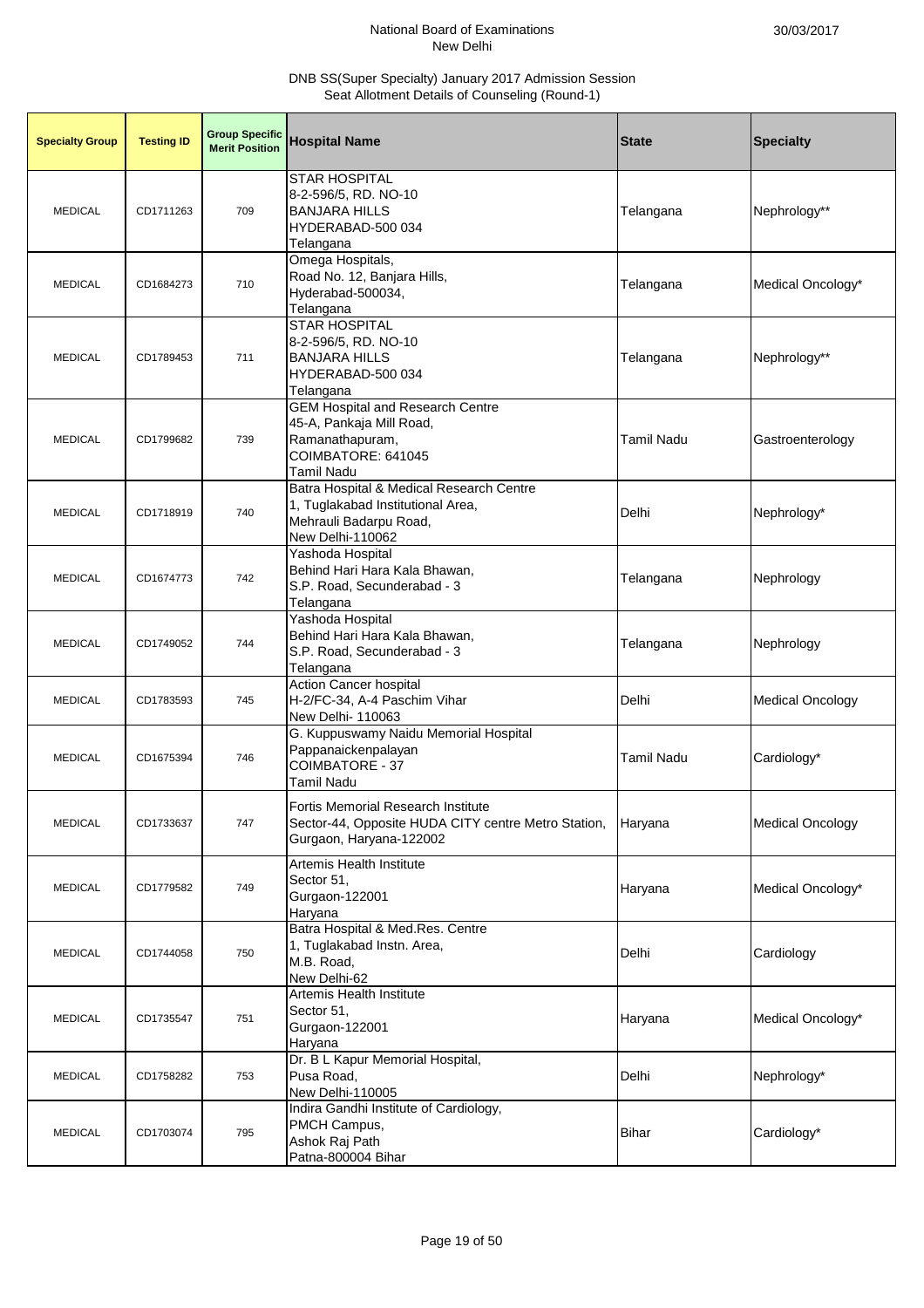| <b>Specialty Group</b> | <b>Testing ID</b> | <b>Group Specific</b><br><b>Merit Position</b> | <b>Hospital Name</b>                                                                                                                         | <b>State</b> | <b>Specialty</b>        |
|------------------------|-------------------|------------------------------------------------|----------------------------------------------------------------------------------------------------------------------------------------------|--------------|-------------------------|
| <b>MEDICAL</b>         | CD1744995         | 796                                            | P.D. Hinduja National Hospital<br>and Medical Research Centre,<br>Veer Savarkar Marg, Mahim,<br>Mumbai-400016<br>Maharashtra                 | Maharashtra  | Neurology               |
| <b>MEDICAL</b>         | CD1769365         | 797                                            | Narayana Hrudayalaya,<br>258/A, Bommasandra Industrial Area,<br>Anekal Taluk,<br>Bangalore-560099<br>Karnataka                               | Karnataka    | Neurology               |
| <b>MEDICAL</b>         | CD1808277         | 799                                            | <b>Fortis Hospital</b><br>Mulund Goregaon Link Road,<br>Mumbai-400078<br>Maharashtra                                                         | Maharashtra  | Neurology               |
| <b>MEDICAL</b>         | CD1763394         | 800                                            | Apollo Hospital International<br>Plot No. 1A, GIDC Estate<br>Bhat, District - Gandhi Nagar -382428<br>Gujarat                                | Gujarat      | Cardiology              |
| <b>MEDICAL</b>         | CD1815335         | 801                                            | <b>Fortis Hospitals</b><br>154/9, Opp. IIMB Bannerghatta Road,<br>Bangalore - 560076<br>Karnataka                                            | Karnataka    | Cardiology              |
| <b>MEDICAL</b>         | CD1698013         | 803                                            | Max Super Specialty Hospital<br>A Unit of Hometrail Estate Pvt Ltd.<br><b>Civil Hospital Premises</b><br>Phase - VI, Mohali-160055<br>Punjab | Punjab       | Nephrology*             |
| <b>MEDICAL</b>         | CD1712301         | 838                                            | Max Super Specialty Hospital<br>1, Press Enclave Road,<br>Saket,<br>New Delhi-110017                                                         | Delhi        | Cardiology              |
| <b>MEDICAL</b>         | CD1782670         | 839                                            | Kerala Institute of Medical Sciences<br>P B No.1, Anayara P O,<br>Trivandrum,<br>Kerala                                                      | Kerala       | Nephrology              |
| <b>MEDICAL</b>         | CD1761843         | 840                                            | Sahyadri Speciality Hospital<br>30-C, Erandwane,<br>Karve Road,<br>Pune -411004<br>Maharashtra                                               | Maharashtra  | Neurology               |
| <b>MEDICAL</b>         | CD1776578         | 843                                            | Yashoda Super Speciality Hospital<br>Nalgonda X Road, Malakpet,<br>Hyderabad-36<br>Telangana                                                 | Telangana    | Neurology               |
| <b>MEDICAL</b>         | CD1764190         | 844                                            | Indraprastha Apollo Hospitals<br>Sarita Vihar,<br>New Delhi - 110076                                                                         | Delhi        | Cardiology              |
| <b>MEDICAL</b>         | CD1782184         | 846                                            | Apollo Hospital International<br>Plot No. 1A, GIDC Estate<br>Bhat, District - Gandhi Nagar -382428<br>Gujarat                                | Gujarat      | <b>Medical Oncology</b> |
| <b>MEDICAL</b>         | CD1780007         | 889                                            | Fortis Hospital<br>Mulund Goregaon Link Road,<br>Mumbai-400078<br>Maharashtra                                                                | Maharashtra  | Neurology               |
| <b>MEDICAL</b>         | CD1786950         | 890                                            | Yashoda Hospital<br>Behind Hari Hara Kala Bhawan,<br>S.P. Road, Secunderabad - 3<br>Telangana                                                | Telangana    | Cardiology              |
| <b>MEDICAL</b>         | CD1800225         | 891                                            | Lakeshore Hospital & Research Centre<br>NH 47 - Bye Pass, Nettoor P.O.,<br>Maradu, KOCHI - 682040<br>Kerala                                  | Kerala       | <b>Medical Oncology</b> |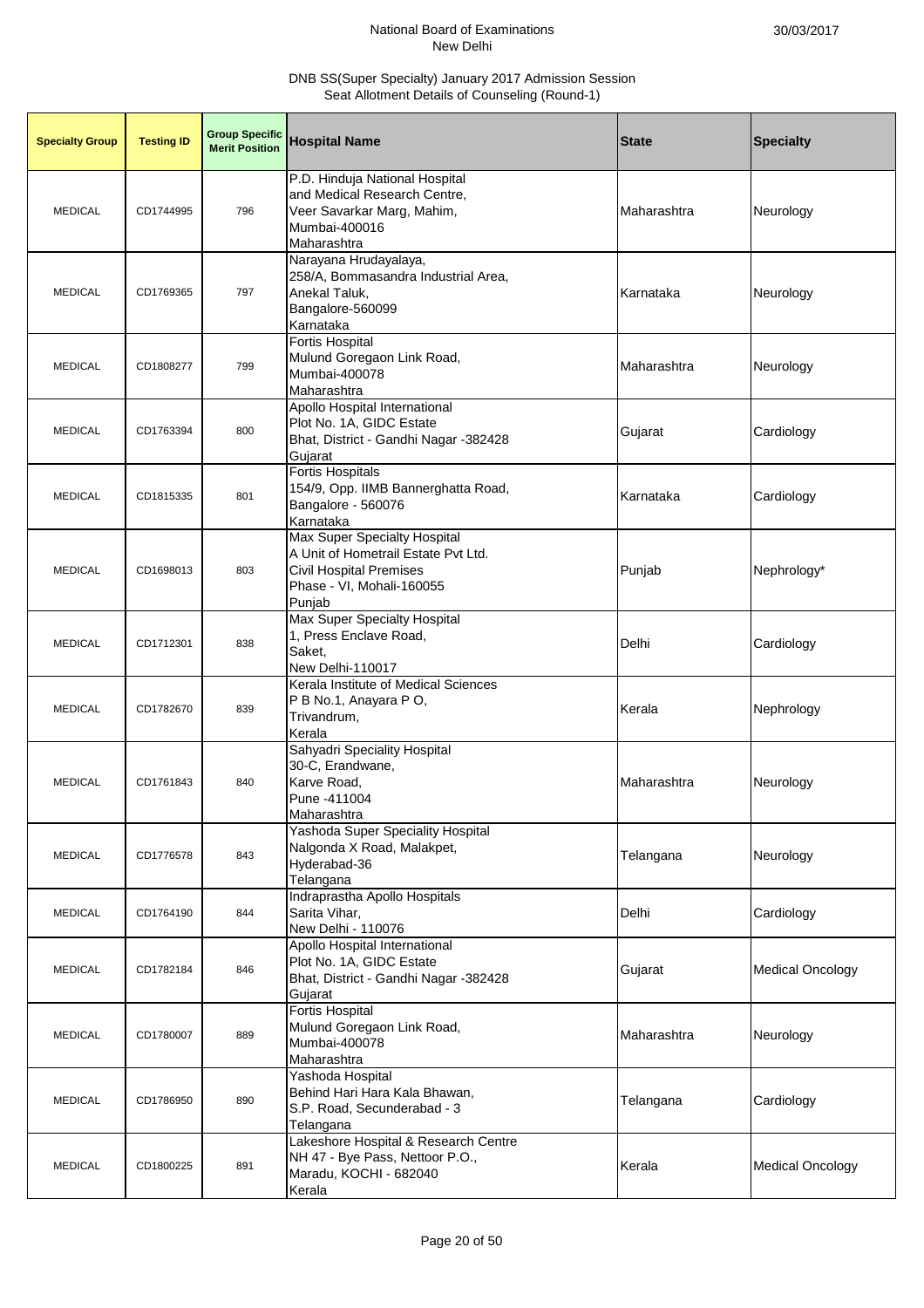| <b>Specialty Group</b> | <b>Testing ID</b> | <b>Group Specific</b><br><b>Merit Position</b> | <b>Hospital Name</b>                                                                                                                                                | <b>State</b>      | <b>Specialty</b> |
|------------------------|-------------------|------------------------------------------------|---------------------------------------------------------------------------------------------------------------------------------------------------------------------|-------------------|------------------|
| <b>MEDICAL</b>         | CD1785631         | 892                                            | Kerala Institute of Medical Sciences<br>P B No.1, Anayara P O,<br>Trivandrum,<br>Kerala                                                                             | Kerala            | Nephrology       |
| <b>MEDICAL</b>         | CD1660062         | 893                                            | Apollo Hospital<br>159/11, Opp. I.I.M.,<br>Bannerghatta Road,<br>Bangalore-560076<br>Karnataka                                                                      | Karnataka         | Nephrology*      |
| <b>MEDICAL</b>         | CD1725587         | 894                                            | Kokilaben Dhirubhai Ambani Hospital & Medical<br><b>Research Institute</b><br>Achyutrao Patwardhan Marg,<br>4 Bunglows,<br>Andheri (w),<br>Mumbai-51<br>Maharashtra | Maharashtra       | Neurology*       |
| <b>MEDICAL</b>         | CD1735442         | 895                                            | Narayana Hrudayalaya,<br>258/A, Bommasandra Industrial Area,<br>Anekal Taluk,<br>Bangalore-560099<br>Karnataka                                                      | Karnataka         | Neurology        |
| <b>MEDICAL</b>         | CD1660980         | 896                                            | Medanta- The Medicity<br>Sector-38, Gurgaon,<br>Haryana-122001                                                                                                      | Haryana           | Neurology        |
| <b>MEDICAL</b>         | CD1811184         | 898                                            | Narayana Hrudayalaya,<br>258/A, Bommasandra Industrial Area,<br>Anekal Taluk,<br>Bangalore-560099<br>Karnataka                                                      | Karnataka         | Cardiology       |
| <b>MEDICAL</b>         | CD1742696         | 899                                            | Krishna Institute of Medical Sciences Ltd<br>1-8-31/1, Minister Road,<br>Secunderabad - 500003<br>Telangana                                                         | Telangana         | Nephrology*      |
| <b>MEDICAL</b>         | CD1761591         | 900                                            | Max Super Specialty Hospital<br>1, Press Enclave Road,<br>Saket,<br>New Delhi-110017                                                                                | Delhi             | Cardiology       |
| <b>MEDICAL</b>         | CD1801987         | 940                                            | Narayana Hrudayalaya,<br>258/A, Bommasandra Industrial Area,<br>Anekal Taluk,<br>Bangalore-560099<br>Karnataka                                                      | Karnataka         | Neurology        |
| <b>MEDICAL</b>         | CD1811417         | 941                                            | Kokilaben Dhirubhai Ambani Hospital & Medical<br><b>Research Institute</b><br>Achyutrao Patwardhan Marg,<br>4 Bunglows,<br>Andheri (w),<br>Mumbai-51<br>Maharashtra | Maharashtra       | Neurology*       |
| <b>MEDICAL</b>         | CD1713081         | 942                                            | Dr. B. Nanavati Hospital<br>Vivekanand Rd.,<br>Vile Parle West,<br>Mumbai-56<br>Maharashtra                                                                         | Maharashtra       | Cardiology       |
| <b>MEDICAL</b>         | CD1794022         | 943                                            | Santokbha Durlabji Memorial Hospital<br>Bhawani Singh Marg,<br>JAIPUR - 15<br>Rajasthan                                                                             | Rajasthan         | Neurology        |
| <b>MEDICAL</b>         | CD1771162         | 944                                            | K.G. Hospital & PG Medical Institute<br>No.5, Arts College Rd,<br>COIMBATORE-18<br>Tamil Nadu                                                                       | <b>Tamil Nadu</b> | Nephrology       |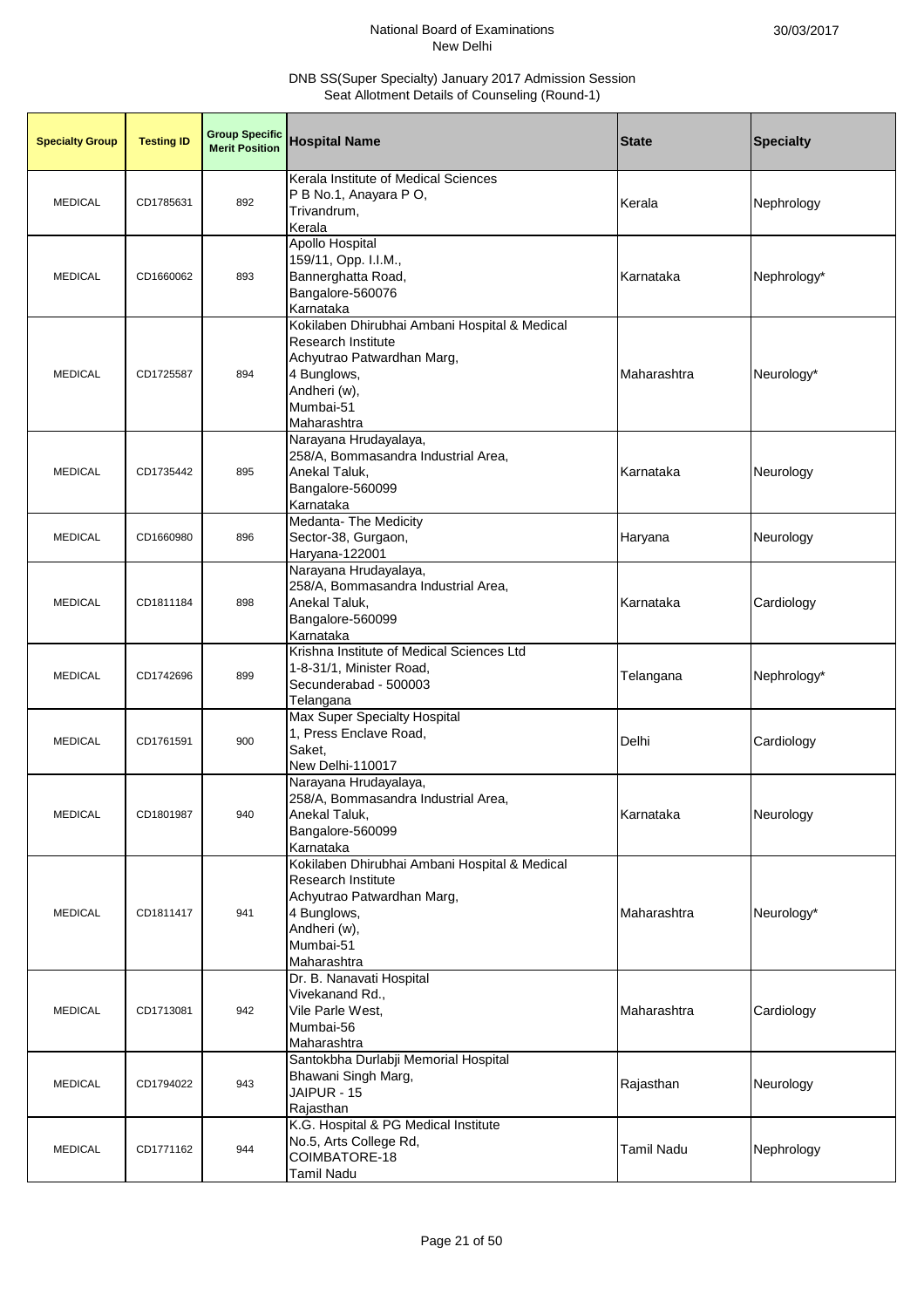| <b>Specialty Group</b> | <b>Testing ID</b> | <b>Group Specific</b><br><b>Merit Position</b> | <b>Hospital Name</b>                                                                                                                               | <b>State</b>       | <b>Specialty</b>  |
|------------------------|-------------------|------------------------------------------------|----------------------------------------------------------------------------------------------------------------------------------------------------|--------------------|-------------------|
| <b>MEDICAL</b>         | CD1753163         | 945                                            | Peerless Hospital and B K Roy Research Centre<br>360, Panchasayar,<br><b>KOLKATA - 700094</b><br>West Bengal                                       | <b>West Bengal</b> | Gastroenterology  |
| <b>MEDICAL</b>         | CD1719920         | 946                                            | Yashoda Super Speciality Hospital<br>Raj Bhavan Road, Somajiguda,<br>Hyderabad-82<br>Telangana                                                     | Telangana          | Nephrology        |
| <b>MEDICAL</b>         | CD1805387         | 947                                            | <b>STAR HOSPITAL</b><br>8-2-596/5, RD. NO-10<br><b>BANJARA HILLS</b><br>HYDERABAD-500 034<br>Telangana                                             | Telangana          | Cardiology        |
| <b>MEDICAL</b>         | CD1661575         | 948                                            | Rabindranath Tagore International<br>Instt.of Cardiac Sciences<br>Premises No.1489, 124, Mukundapur,<br>E M Bypass,<br>KOLKATA - 99<br>West Bengal | <b>West Bengal</b> | Gastroenterology* |
| <b>MEDICAL</b>         | CD1808654         | 949                                            | Max Super Specialty Hospital<br>1, Press Enclave Road,<br>Saket,<br>New Delhi-110017                                                               | Delhi              | Cardiology        |
| <b>MEDICAL</b>         | CD1746122         | 999                                            | Holy Family Hospital<br>St. Andrew's Road,<br>Bandra West,<br>Mumbai-400050<br>Maharashtra                                                         | Maharashtra        | Cardiology        |
| <b>MEDICAL</b>         | CD1750836         | 1000                                           | Rabindranath Tagore International<br>Instt.of Cardiac Sciences<br>Premises No.1489, 124, Mukundapur,<br>E M Bypass,<br>KOLKATA - 99<br>West Bengal | West Bengal        | Gastroenterology* |
| <b>MEDICAL</b>         | CD1766731         | 1001                                           | Meenakshi Mission Hosp. & Res. Centre<br>Lake Area, Melur Road,<br>MADURAI-625107<br>Tamil Nadu                                                    | <b>Tamil Nadu</b>  | Nephrology        |
| <b>MEDICAL</b>         | CD1750103         | 1002                                           | <b>MaxCure Hospital</b><br>(Formerly- Mediciti Hospital)<br>5-9-22 Secretariat Road,<br>Hyderabad - 500063<br>Telangana                            | Telangana          | Cardiology        |
| <b>MEDICAL</b>         | CD1759685         | 1003                                           | Lilavati Hospital & Res. Centre<br>A-791, Bandra Reclaimation,<br>Bandra West,<br>Mumbai - 50<br>Maharashtra                                       | Maharashtra        | Cardiology        |
| <b>MEDICAL</b>         | CD1677841         | 1005                                           | <b>Global Hospital</b><br>6-1-1070/1 to 4,<br>Lakdi-Ka-Pool,<br>Hyderabad-4<br>Telangana                                                           | Telangana          | Nephrology        |
| <b>MEDICAL</b>         | CD1765935         | 1007                                           | <b>Fortis Hospital</b><br>Mulund Goregaon Link Road,<br>Mumbai-400078<br>Maharashtra                                                               | Maharashtra        | Cardiology        |
| <b>MEDICAL</b>         | CD1806772         | 1008                                           | MaxCure Hospital<br>(Formerly- Mediciti Hospital)<br>5-9-22 Secretariat Road,<br>Hyderabad - 500063<br>Telangana                                   | Telangana          | Cardiology        |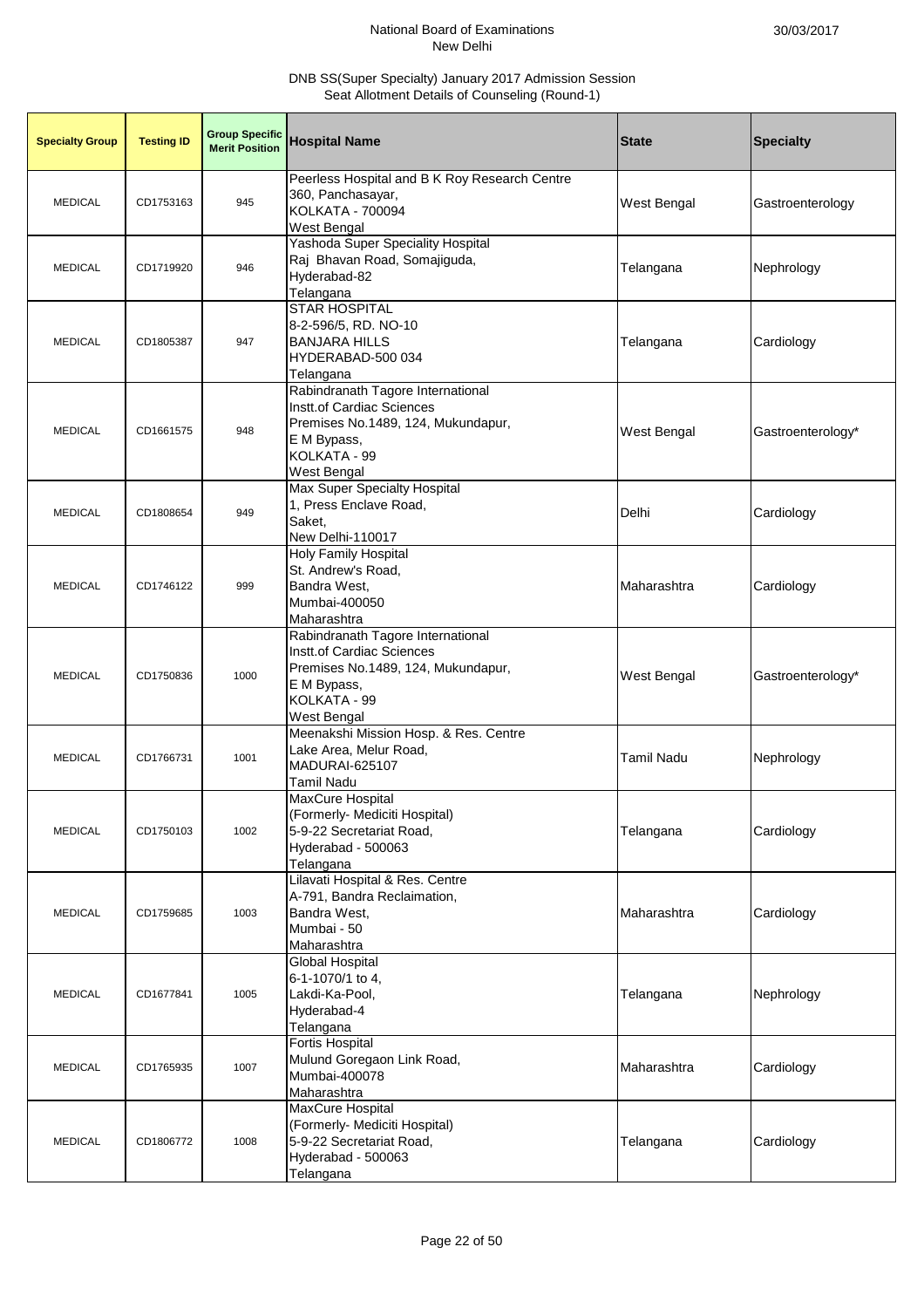| <b>Specialty Group</b> | <b>Testing ID</b> | <b>Group Specific</b><br><b>Merit Position</b> | <b>Hospital Name</b>                                                                                                                | <b>State</b>       | <b>Specialty</b> |
|------------------------|-------------------|------------------------------------------------|-------------------------------------------------------------------------------------------------------------------------------------|--------------------|------------------|
| <b>MEDICAL</b>         | CD1804088         | 1055                                           | Kamineni Hospital<br>L. B. Nagar,<br>Hyderabad -500068<br>Telangana                                                                 | Telangana          | Neurology        |
| <b>MEDICAL</b>         | CD1764022         | 1057                                           | Yashoda Super Speciality Hospital<br>Nalgonda X Road, Malakpet,<br>Hyderabad-36<br>Telangana                                        | Telangana          | Neurology        |
| <b>MEDICAL</b>         | CD1786158         | 1058                                           | Manipal Hospital<br>98 Rustum Bagh,<br>Airport Road,<br>Bangalore - 17<br>Karnataka                                                 | Karnataka          | Cardiology       |
| <b>MEDICAL</b>         | CD1784335         | 1060                                           | Apollo Hospital<br>Room No. 306, Office of the Director of Medical<br>Education<br>Jubilee Hills,<br>Hyderabad-500033,<br>Telangana | Telangana          | Cardiology       |
| <b>MEDICAL</b>         | CD1714769         | 1061                                           | Yashoda Hospital<br>Behind Hari Hara Kala Bhawan,<br>S.P. Road, Secunderabad - 500003<br>Telangana                                  | Telangana          | Neurology*       |
| <b>MEDICAL</b>         | CD1770293         | 1063                                           | <b>Fortis Hospital</b><br>Sector-62, Phase-VIII,<br>Mohali-160062<br>Punjab                                                         | Punjab             | Cardiology       |
| <b>MEDICAL</b>         | CD1734584         | 1064                                           | Indraprastha Apollo Hospitals<br>Sarita Vihar,<br>New Delhi - 110076                                                                | Delhi              | Cardiology       |
| <b>MEDICAL</b>         | CD1682131         | 1098                                           | Kerala Institute of Medical Sciences<br>P B No.1, Anayara P O,<br>Trivandrum,<br>Kerala                                             | Kerala             | Neurology        |
| <b>MEDICAL</b>         | CD1717931         | 1099                                           | <b>Apollo Gleneagles Hospitals</b><br>58, Canal Circular Road,<br>Kolkata-700054<br>West Bengal                                     | West Bengal        | Nephrology       |
| <b>MEDICAL</b>         | CD1761912         | 1100                                           | Apollo Gleneagles Hospitals<br>58, Canal Circular Road,<br>Kolkata-700054<br>West Bengal                                            | <b>West Bengal</b> | Nephrology       |
| <b>MEDICAL</b>         | CD1798363         | 1101                                           | <b>Yashoda Super Speciality Hospital</b><br>Raj Bhavan Road, Somajiguda,<br>Hyderabad-82<br>Telangana                               | Telangana          | Cardiology       |
| <b>MEDICAL</b>         | CD1775531         | 1103                                           | Lilavati Hospital & Res. Centre<br>A-791, Bandra Reclaimation,<br>Bandra West,<br>Mumbai - 50<br>Maharashtra                        | Maharashtra        | Cardiology       |
| <b>MEDICAL</b>         | CD1700098         | 1107                                           | <b>Apollo Super Specialty Hospital</b><br>Lake View Road, K K Nagar,<br>MADURAI-28<br><b>Tamil Nadu</b>                             | <b>Tamil Nadu</b>  | Cardiology*      |
| <b>MEDICAL</b>         | CD1792014         | 1108                                           | Apollo Hospital<br>Room No. 306, Office of the Director of Medical<br>Education<br>Jubilee Hills,<br>Hyderabad-500033,<br>Telangana | Telangana          | Cardiology       |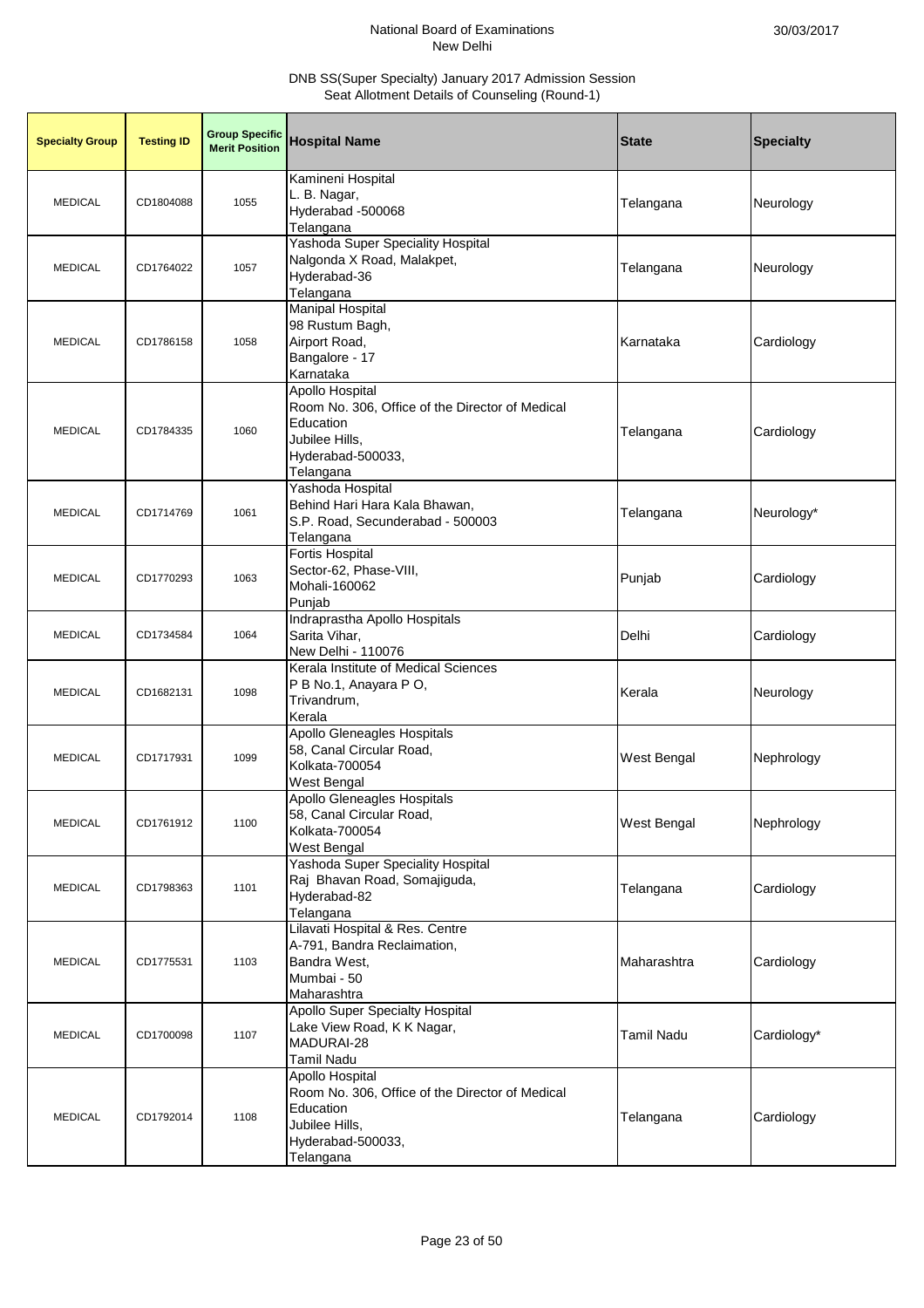| <b>Specialty Group</b> | <b>Testing ID</b> | <b>Group Specific</b><br><b>Merit Position</b> | <b>Hospital Name</b>                                                                                                                                         | <b>State</b>       | <b>Specialty</b>  |
|------------------------|-------------------|------------------------------------------------|--------------------------------------------------------------------------------------------------------------------------------------------------------------|--------------------|-------------------|
| <b>MEDICAL</b>         | CD1763590         | 1109                                           | Lisie Medical Institution,<br>P.O. Box 3053,<br>KOCHI-18<br>Kerala                                                                                           | Kerala             | Cardiology        |
| <b>MEDICAL</b>         | CD1806634         | 1160                                           | Yashoda Super Speciality Hospital<br>Nalgonda X Road, Malakpet,<br>Hyderabad-36<br>Telangana                                                                 | Telangana          | Nephrology        |
| <b>MEDICAL</b>         | CD1799798         | 1161                                           | Yashoda Super Speciality Hospital<br>Raj Bhavan Road, Somajiguda,<br>Hyderabad-82<br>Telangana                                                               | Telangana          | Cardiology        |
| <b>MEDICAL</b>         | CD1803338         | 1162                                           | Malabar Institute of Medical Sciences<br>Mini Bye Pass, Govindapuram P.o,<br>Calicut-673016<br>Kerala                                                        | Kerala             | Nephrology*       |
| <b>MEDICAL</b>         | CD1761428         | 1164                                           | <b>MaxCure Hospital</b><br>(Formerly- Mediciti Hospital)<br>5-9-22 Secretariat Road,<br>Hyderabad - 500063<br>Telangana                                      | Telangana          | Nephrology*       |
| <b>MEDICAL</b>         | CD1673613         | 1165                                           | G. Kuppuswamy Naidu Memorial Hospital<br>Pappanaickenpalayan<br>COIMBATORE - 37<br>Tamil Nadu                                                                | <b>Tamil Nadu</b>  | Cardiology*       |
| <b>MEDICAL</b>         | CD1800881         | 1166                                           | Delhi Heart & Lung Institute,<br>3 mm, II, Panchkuian Road,<br>New Delhi-110055                                                                              | Delhi              | Cardiology        |
| <b>MEDICAL</b>         | CD1782711         | 1168                                           | Smt. S R Mehta & Sir K P Cardiac Institute<br>Plot No-96, Road No-31,<br>Near Gandhi Market,<br>King's Circle,<br>Sion (E),<br>Mumbai-400022,<br>Maharashtra | Maharashtra        | Cardiology        |
| <b>MEDICAL</b>         | CD1759348         | 1169                                           | Batra Hospital & Med.Res. Centre<br>1, Tuglakabad Instn. Area,<br>M.B. Road,<br>New Delhi-62                                                                 | Delhi              | Cardiology        |
| <b>MEDICAL</b>         | CD1710974         | 1203                                           | <b>Apollo Hospital</b><br>21Greams lane,<br>Off Greams Rd,<br>Chennai - 06<br><b>Tamil Nadu</b>                                                              | <b>Tamil Nadu</b>  | Cardiology        |
| <b>MEDICAL</b>         | CD1788264         | 1204                                           | Malabar Institute of Medical Sciences<br>Mini Bye Pass, Govindapuram P.o,<br>Calicut-673016<br>Kerala                                                        | Kerala             | Nephrology*       |
| <b>MEDICAL</b>         | CD1789737         | 1205                                           | Dr. B. Nanavati Hospital<br>Vivekanand Rd.,<br>Vile Parle West,<br>Mumbai-56<br>Maharashtra                                                                  | Maharashtra        | Cardiology        |
| <b>MEDICAL</b>         | CD1750003         | 1206                                           | <b>Manipal Hospital</b><br>98 Rustum Bagh,<br>Old Airport Road,<br>Bangalore - 560017<br>Karnataka                                                           | Karnataka          | Medical Oncology* |
| <b>MEDICAL</b>         | CD1790192         | 1207                                           | Institute of Neurosciences<br>185/1, A J C Bose Road,<br>Kolkata- 700017<br>West Bengal                                                                      | <b>West Bengal</b> | Neurology         |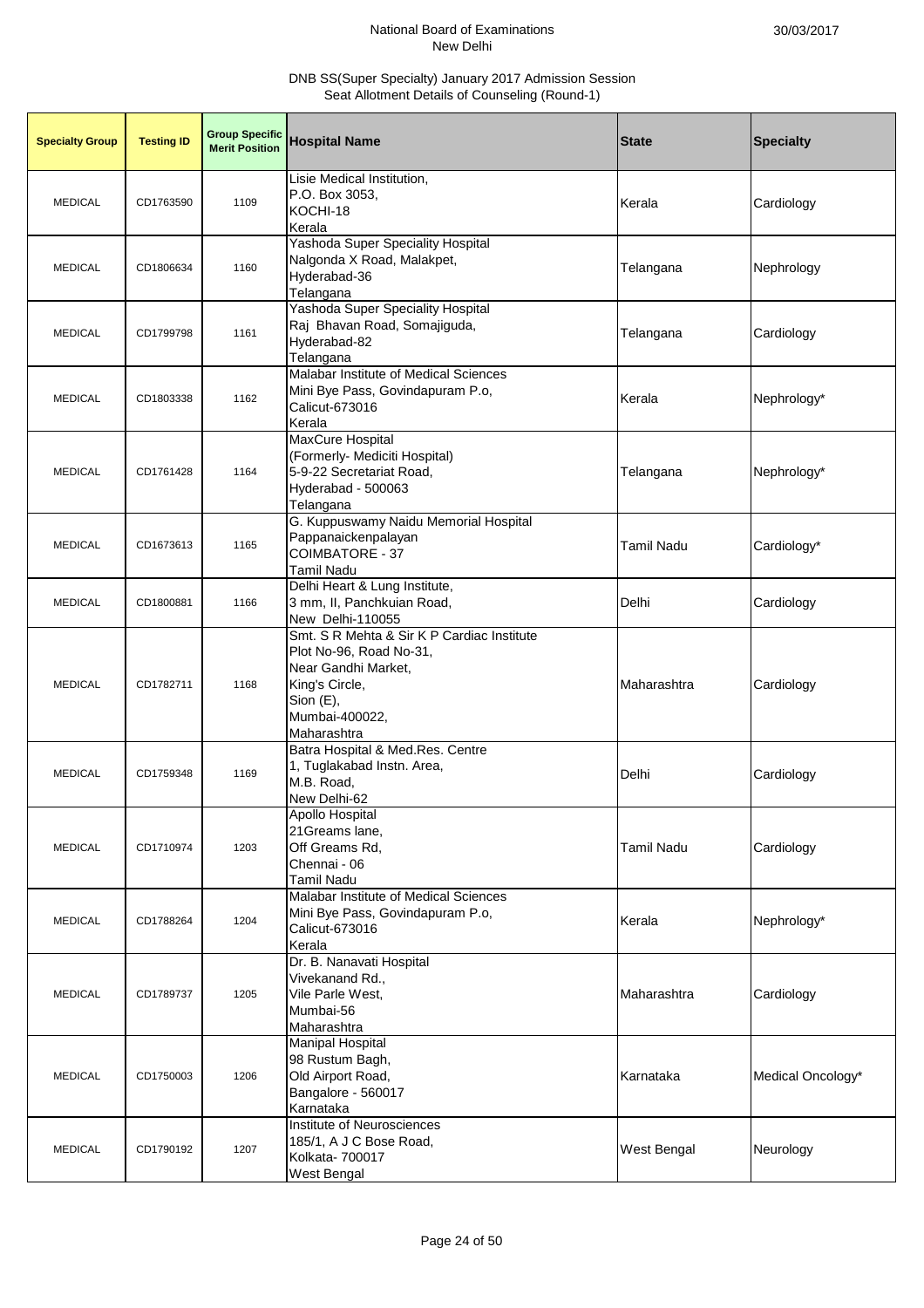| <b>Specialty Group</b> | <b>Testing ID</b> | <b>Group Specific</b><br><b>Merit Position</b> | <b>Hospital Name</b>                                                                                                                                                    | <b>State</b>       | <b>Specialty</b>  |
|------------------------|-------------------|------------------------------------------------|-------------------------------------------------------------------------------------------------------------------------------------------------------------------------|--------------------|-------------------|
| <b>MEDICAL</b>         | CD1780339         | 1208                                           | Poona Hospital & Research Centre<br>27 Sadashivpeth,<br>Pune-30<br>Maharashtra                                                                                          | Maharashtra        | Neurology         |
| <b>MEDICAL</b>         | CD1744115         | 1209                                           | Rabindranath Tagore International<br>Instt.of Cardiac Sciences<br>124, Mukundapur,<br>Near Santoshpur Connector,<br>KOLKATA - 99<br>West Bengal                         | <b>West Bengal</b> | Cardiology        |
| <b>MEDICAL</b>         | CD1747433         | 1210                                           | Lisie Medical Institution,<br>P.O. Box 3053,<br>KOCHI-18<br>Kerala                                                                                                      | Kerala             | Cardiology        |
| <b>MEDICAL</b>         | CD1765215         | 1251                                           | Jehangir Hospital<br>32, Sassoon Road,<br>Pune-411001<br>Maharashtra                                                                                                    | Maharashtra        | Cardiology        |
| <b>MEDICAL</b>         | CD1808968         | 1252                                           | NU Hospitals Private Ltd.<br>Door No. 4/1, West of chord Road,<br>Rajajjinagar,<br>Next to ISKCON Temple,<br>Bangalore-560010,<br>Karnataka                             | Karnataka          | Nephrology*       |
| <b>MEDICAL</b>         | CD1794597         | 1254                                           | Visakha Hospital and Diagnostics (Care Hospital)<br>A.S. Raja Complex, Door No. 10-50-11/5,<br>Ramnagar, Waltair Main Road,<br>Visakhapatnam- 530002,<br>Andhra Pradesh | Andhra Pradesh     | Cardiology*       |
| <b>MEDICAL</b>         | CD1807379         | 1255                                           | Max Super Specialty Hospital<br>1, Press Enclave Road,<br>Saket,<br>New Delhi-110017                                                                                    | Delhi              | Neurology         |
| <b>MEDICAL</b>         | CD1775442         | 1256                                           | Jehangir Hospital<br>32, Sassoon Road,<br>Pune-411001<br>Maharashtra                                                                                                    | Maharashtra        | Cardiology        |
| <b>MEDICAL</b>         | CD1748746         | 1257                                           | <b>Apollo Gleneagles Hospitals</b><br>58, Canal Circular Road,<br>Kolkata-700054<br>West Bengal                                                                         | <b>West Bengal</b> | Nephrology        |
| <b>MEDICAL</b>         | CD1784460         | 1260                                           | Santokbha Durlabji Memorial Hospital<br>Bhawani Singh Marg,<br>JAIPUR - 15<br>Rajasthan                                                                                 | Rajasthan          | Cardiology*       |
| <b>MEDICAL</b>         | CD1793065         | 1261                                           | Delhi Heart & Lung Institute,<br>3 mm, II, Panchkuian Road,<br>New Delhi-110055                                                                                         | Delhi              | Cardiology        |
| <b>MEDICAL</b>         | CD1784642         | 1263                                           | Aster Medcity,<br>Kuttisahib Road, Near Kothas Bridge,<br>South Chittoor P.O.,<br>Cheranalloor,<br>Kochi-682027<br>Kerala                                               | Kerala             | Nephrology*       |
| <b>MEDICAL</b>         | CD1781398         | 1302                                           | <b>Manipal Hospital</b><br>98 Rustum Bagh,<br>Old Airport Road,<br>Bangalore - 560017<br>Karnataka                                                                      | Karnataka          | Medical Oncology* |
| <b>MEDICAL</b>         | CD1711264         | 1307                                           | Batra Hospital & Med.Res. Centre<br>1, Tuglakabad Instn. Area,<br>M.B. Road,<br>New Delhi-62                                                                            | Delhi              | Cardiology        |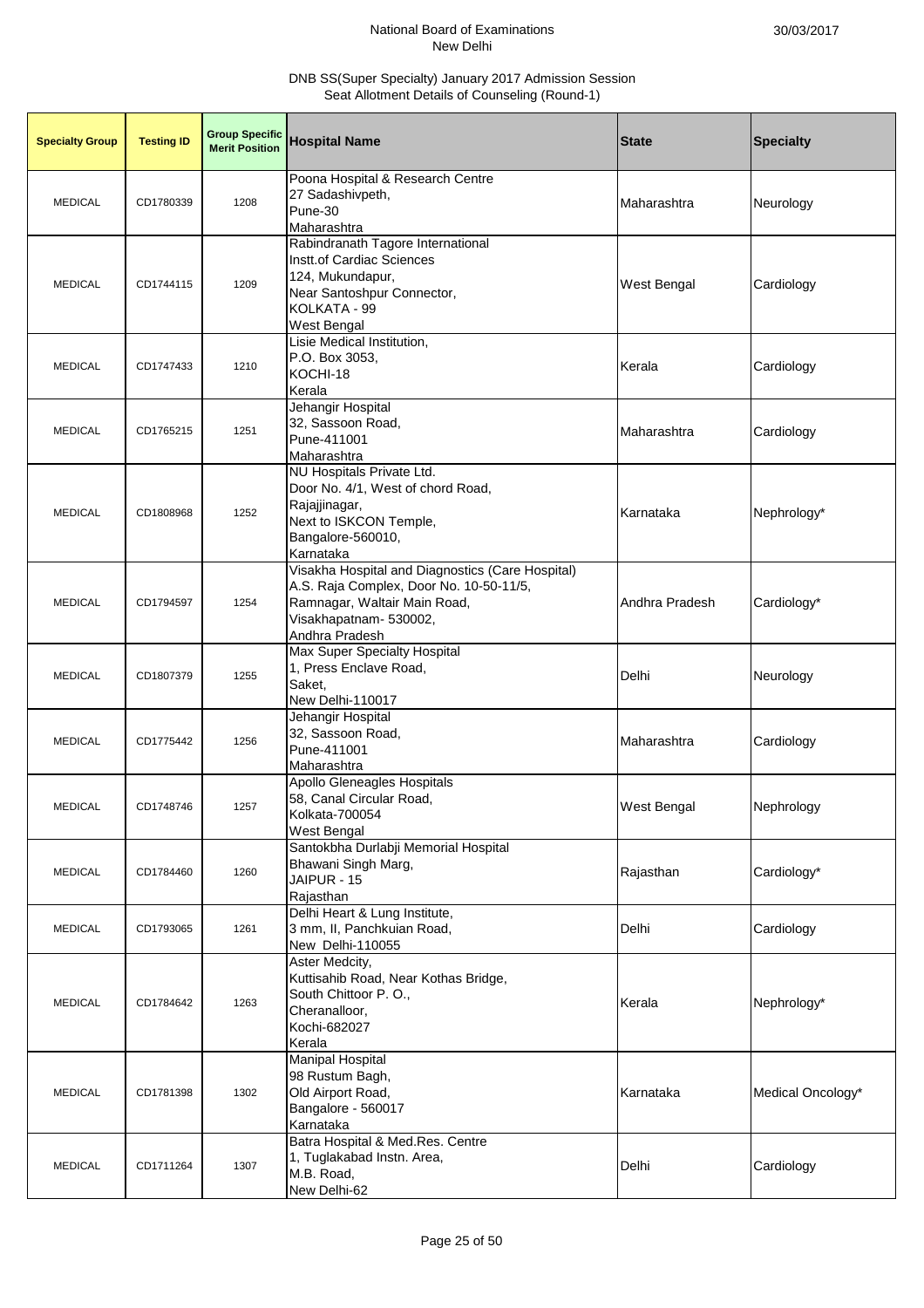| <b>Specialty Group</b> | <b>Testing ID</b> | <b>Group Specific</b><br><b>Merit Position</b> | <b>Hospital Name</b>                                                                                                                                                                                                                              | <b>State</b>      | <b>Specialty</b> |
|------------------------|-------------------|------------------------------------------------|---------------------------------------------------------------------------------------------------------------------------------------------------------------------------------------------------------------------------------------------------|-------------------|------------------|
| <b>MEDICAL</b>         | CD1789513         | 1308                                           | <b>Apollo Hospital</b><br>21Greams lane,<br>Off Greams Rd,<br>Chennai - 06<br>Tamil Nadu                                                                                                                                                          | <b>Tamil Nadu</b> | Cardiology       |
| <b>MEDICAL</b>         | CD1685914         | 1309                                           | <b>Manipal Hospital</b><br>98 Rustum Bagh,<br>Airport Road,<br>Bangalore - 17<br>Karnataka                                                                                                                                                        | Karnataka         | Cardiology       |
| <b>MEDICAL</b>         | CD1750031         | 1362                                           | MaxCure Hospital<br>(Formerly- Mediciti Hospital)<br>5-9-22 Secretariat Road,<br>Hyderabad - 500063<br>Telangana                                                                                                                                  | Telangana         | Cardiology       |
| <b>MEDICAL</b>         | CD1803762         | 1363                                           | Apollo Hospital<br>21Greams lane,<br>Off Greams Rd,<br>Chennai - 06<br>Tamil Nadu                                                                                                                                                                 | <b>Tamil Nadu</b> | Cardiology       |
| <b>MEDICAL</b>         | CD1702592         | 1364                                           | Max Super Specialty Hospital<br>(A unit of Balaji Medical & Diagnostic Research Centre)<br>108A, Opp Sanchar Apartments,<br>IP Extension, Patparganj,<br>New Delhi-110092<br>Delhi                                                                | Delhi             | Cardiology       |
| <b>MEDICAL</b>         | CD1688628         | 1365                                           | Apollo Hospital<br>154/11, Opp. I.I.M.,<br>Bannerghatta Road,<br>Bangalore-560076<br>Karnataka                                                                                                                                                    | Karnataka         | Cardiology       |
| <b>MEDICAL</b>         | CD1713912         | 1366                                           | Ananthapuri Hospitals and Research Institute<br>Chacka NH Bypass,<br>Thiruvananthapuram<br>Kerala-695024                                                                                                                                          | Kerala            | Nephrology       |
| <b>MEDICAL</b>         | CD1811180         | 1403                                           | Shree Mahavir Health and Medical Relief Society<br>Hospital<br>(Smt. R B Shah Mahavir Super Specialty Hospital and<br>Shri B D Mehta Mahavir Heart Institute)<br>Shree Mahavir Health Campus,<br>Athwagate, Ring Road,<br>Surat-395001<br>Gujarat | Gujarat           | Cardiology       |
| <b>MEDICAL</b>         | CD1667966         | 1405                                           | Lisie Medical Institution,<br>P.O. Box 3053,<br>KOCHI-18<br>Kerala                                                                                                                                                                                | Kerala            | Cardiology       |
| <b>MEDICAL</b>         | CD1786186         | 1410                                           | Bankers Heart Institute,<br>Near Tagorenagar,<br>Opp. Suryakiran Complex,<br>Old Padra Road,<br>Vadodara - 390015<br>Gujarat                                                                                                                      | Gujarat           | Cardiology*      |
| <b>MEDICAL</b>         | CD1778598         | 1435                                           | Kasturba Medical College Hospital<br>Dr. B R Ambedkar Circle,<br>Mangalore- 575001<br>Karnataka                                                                                                                                                   | Karnataka         | Neurology*       |
| <b>MEDICAL</b>         | CD1795870         | 1437                                           | Apollo Hospital International<br>Plot No. 1A, GIDC Estate<br>Bhat, District - Gandhi Nagar -382428<br>Gujarat                                                                                                                                     | Gujarat           | Cardiology       |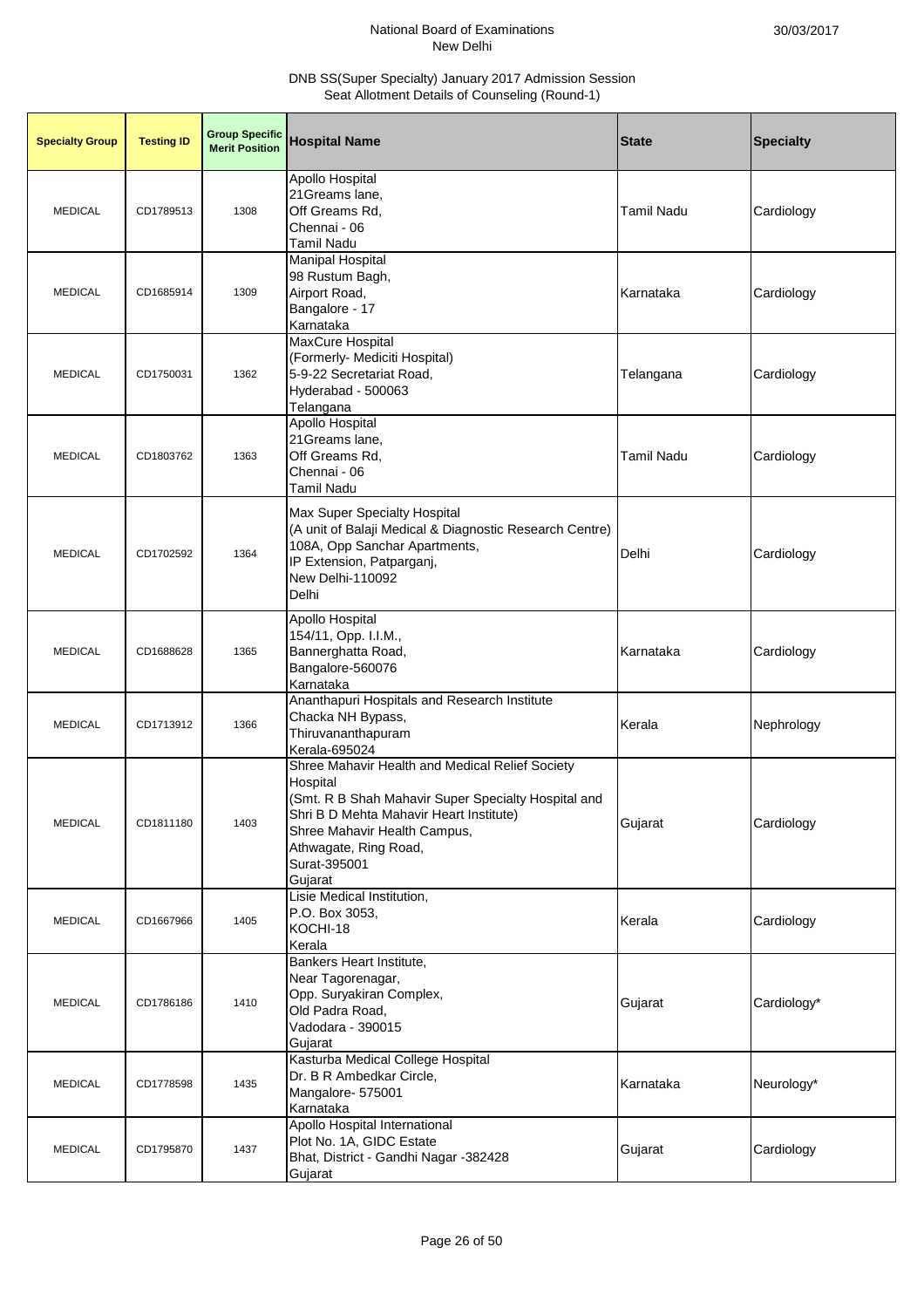| <b>Specialty Group</b> | <b>Testing ID</b> | <b>Group Specific</b><br><b>Merit Position</b> | <b>Hospital Name</b>                                                                                                                                                    | <b>State</b>      | <b>Specialty</b> |
|------------------------|-------------------|------------------------------------------------|-------------------------------------------------------------------------------------------------------------------------------------------------------------------------|-------------------|------------------|
| <b>MEDICAL</b>         | CD1799188         | 1438                                           | Medica Superspecialty Hospital<br>127 Mukundapur, E M Bypass,<br>Kolkata-700099<br>West Bengal                                                                          | West Bengal       | Nephrology       |
| <b>MEDICAL</b>         | CD1803912         | 1440                                           | Apollo Hospital<br>21Greams lane,<br>Off Greams Rd,<br>Chennai - 06<br>Tamil Nadu                                                                                       | <b>Tamil Nadu</b> | Neurology        |
| <b>MEDICAL</b>         | CD1744634         | 1472                                           | <b>Fortis Hospital</b><br>A- Block, Shalimar Bagh,<br>Delhi- 110088                                                                                                     | Delhi             | Cardiology       |
| <b>MEDICAL</b>         | CD1807789         | 1473                                           | Sahyadri Speciality Hospital<br>30-C, Erandwane,<br>Karve Road,<br>Pune -411004<br>Maharashtra                                                                          | Maharashtra       | Neurology        |
| <b>MEDICAL</b>         | CD1701883         | 1476                                           | Visakha Hospital and Diagnostics (Care Hospital)<br>A.S. Raja Complex, Door No. 10-50-11/5,<br>Ramnagar, Waltair Main Road,<br>Visakhapatnam- 530002,<br>Andhra Pradesh | Andhra Pradesh    | Cardiology*      |
| <b>MEDICAL</b>         | CD1763564         | 1477                                           | Max Super Specialty Hospital<br>1, Press Enclave Road,<br>Saket,<br>New Delhi-110017                                                                                    | Delhi             | Neurology        |
| <b>MEDICAL</b>         | CD1780577         | 1513                                           | <b>Manipal Hospital</b><br>98 Rustum Bagh,<br>Airport Road,<br>Bangalore - 17<br>Karnataka                                                                              | Karnataka         | Neurology        |
| <b>MEDICAL</b>         | CD1691468         | 1514                                           | Kerala Institute of Medical Sciences<br>P B No.1, Anayara P O,<br>Trivandrum,<br>Kerala                                                                                 | Kerala            | Cardiology       |
| <b>MEDICAL</b>         | CD1760955         | 1516                                           | Rabindranath Tagore International<br><b>Instt.of Cardiac Sciences</b><br>124, Mukundapur,<br>Near Santoshpur Connector,<br>KOLKATA - 99<br>West Bengal                  | West Bengal       | Cardiology       |
| <b>MEDICAL</b>         | CD1813688         | 1520                                           | Fortis Hospital,<br>11, Cunningham Road,<br>Bangalore - 52<br>Karnataka                                                                                                 | Karnataka         | Cardiology       |
| <b>MEDICAL</b>         | CD1780483         | 1547                                           | The Calcutta Medical Research Institute<br>7/2-Diamond Harbour Rd,<br>KOLKATA-27<br>West Bengal                                                                         | West Bengal       | Neurology        |
| <b>MEDICAL</b>         | CD1763263         | 1549                                           | Kasturba Medical College Hospital<br>Dr. B R Ambedkar Circle,<br>Mangalore- 575001<br>Karnataka                                                                         | Karnataka         | Neurology*       |
| <b>MEDICAL</b>         | CD1807235         | 1554                                           | Apollo Hospital<br>154/11, Opp. I.I.M.,<br>Bannerghatta Road,<br>Bangalore-560076<br>Karnataka                                                                          | Karnataka         | Cardiology       |
| <b>MEDICAL</b>         | CD1785398         | 1578                                           | Kerala Institute of Medical Sciences<br>P B No.1, Anayara P O,<br>Trivandrum,<br>Kerala                                                                                 | Kerala            | Neurology        |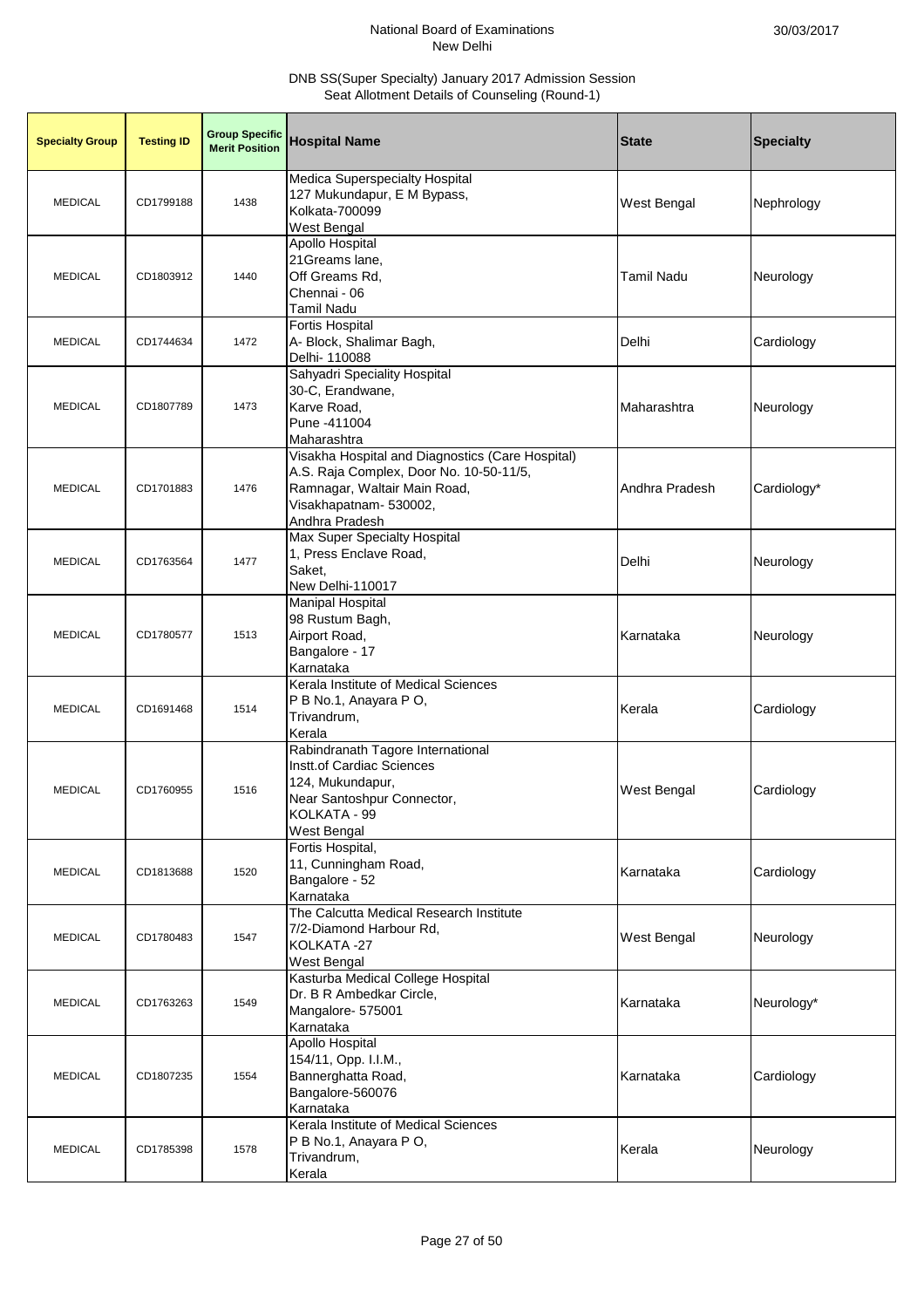| <b>Specialty Group</b> | <b>Testing ID</b> | <b>Group Specific</b><br><b>Merit Position</b> | <b>Hospital Name</b>                                                                                           | <b>State</b>       | <b>Specialty</b>  |
|------------------------|-------------------|------------------------------------------------|----------------------------------------------------------------------------------------------------------------|--------------------|-------------------|
| <b>MEDICAL</b>         | CD1807986         | 1579                                           | SunShine Hospitals<br>1-7-201 to 205<br>PG Road, Beside Paradise Hotel,<br>Secunderabad-03<br>Telangana        | Telangana          | Cardiology*       |
| <b>MEDICAL</b>         | CD1737065         | 1581                                           | <b>Apollo Hospital</b><br>154/11, Opp. I.I.M.,<br>Bannerghatta Road,<br>Bangalore-560076<br>Karnataka          | Karnataka          | Cardiology        |
| <b>MEDICAL</b>         | CD1752481         | 1583                                           | <b>SunShine Hospitals</b><br>1-7-201 to 205<br>PG Road, Beside Paradise Hotel,<br>Secunderabad-03<br>Telangana | Telangana          | Cardiology*       |
| <b>MEDICAL</b>         | CD1768191         | 1611                                           | Fortis Hospital<br>A- Block, Shalimar Bagh,<br>Delhi- 110088                                                   | Delhi              | Cardiology        |
| <b>MEDICAL</b>         | CD1763572         | 1612                                           | Yashoda Super Speciality Hospital<br>Nalgonda X Road, Malakpet,<br>Hyderabad-36<br>Telangana                   | Telangana          | Cardiology*       |
| <b>MEDICAL</b>         | CD1724684         | 1628                                           | Fortis Hospital,<br>11, Cunningham Road,<br>Bangalore - 52<br>Karnataka                                        | Karnataka          | Cardiology        |
| <b>MEDICAL</b>         | CD1780222         | 1647                                           | Dr. B L Kapur Memorial Hospital,<br>Pusa Road,<br>New Delhi-110005                                             | Delhi              | Neurology*        |
| <b>MEDICAL</b>         | CD1678181         | 1674                                           | Delhi Heart & Lung Institute,<br>3 mm, II, Panchkuian Road,<br>New Delhi-110055                                | Delhi              | Cardiology        |
| <b>MEDICAL</b>         | CD1798275         | 1675                                           | Global Hospital<br>6-1-1070,<br>Lakdi-Ka-Pool,<br>Hyderabad-4<br>Telangana                                     | Telangana          | Cardiology*       |
| <b>MEDICAL</b>         | CD1674760         | 1677                                           | <b>Apollo Gleneagles Hospitals</b><br>58, Canal Circular Road,<br>Kolkata-700054<br>West Bengal                | <b>West Bengal</b> | Medical Oncology* |
| <b>MEDICAL</b>         | CD1775411         | 1678                                           | <b>Manipal Hospital</b><br>98 Rustum Bagh,<br>Airport Road,<br>Bangalore - 17<br>Karnataka                     | Karnataka          | Neurology         |
| <b>MEDICAL</b>         | CD1714818         | 1705                                           | Santokbha Durlabji Memorial Hospital<br>Bhawani Singh Marg,<br>JAIPUR - 15<br>Rajasthan                        | Rajasthan          | Neurology         |
| <b>MEDICAL</b>         | CD1788646         | 1706                                           | National Heart Institute,<br>49 Community Centre,<br>East of Kailash,<br>New Delhi-65                          | Delhi              | Cardiology        |
| <b>MEDICAL</b>         | CD1766005         | 1707                                           | Yashoda Super Speciality Hospital<br>Nalgonda X Road, Malakpet,<br>Hyderabad-36<br>Telangana                   | Telangana          | Cardiology*       |
| <b>MEDICAL</b>         | CD1672599         | 1708                                           | Kamineni Hospital<br>L. B. Nagar,<br>Hyderabad -500068<br>Telangana                                            | Telangana          | Cardiology        |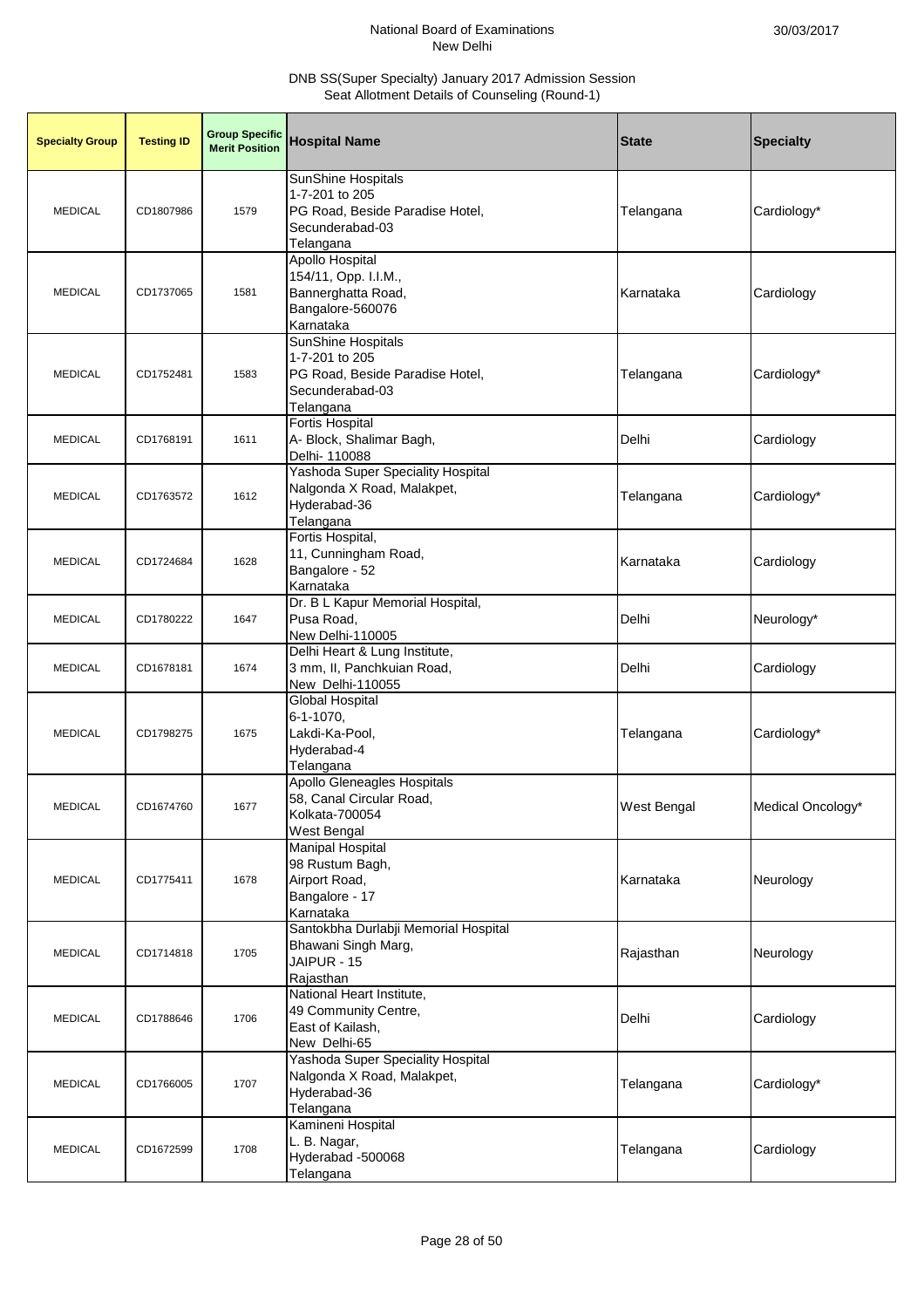| <b>Specialty Group</b> | <b>Testing ID</b> | <b>Group Specific</b><br><b>Merit Position</b> | <b>Hospital Name</b>                                                                                                                                                               | <b>State</b>       | <b>Specialty</b>     |
|------------------------|-------------------|------------------------------------------------|------------------------------------------------------------------------------------------------------------------------------------------------------------------------------------|--------------------|----------------------|
| <b>MEDICAL</b>         | CD1800749         | 1709                                           | <b>Fortis Hospital</b><br>Sector-62, Phase-VIII,<br>Mohali-160062<br>Punjab                                                                                                        | Punjab             | Cardiology           |
| <b>MEDICAL</b>         | CD1789411         | 1731                                           | B.M. Birla Heart Research Centre,<br>1/1 National Library Avenue,<br>KOLKATA - 27<br>West Bengal                                                                                   | <b>West Bengal</b> | Cardiology           |
| <b>MEDICAL</b>         | CD1815835         | 1745                                           | Max Super Specialty Hospital<br>(A unit of Balaji Medical & Diagnostic Research Centre)<br>108A, Opp Sanchar Apartments,<br>IP Extension, Patparganj,<br>New Delhi-110092<br>Delhi | Delhi              | Cardiology           |
| <b>MEDICAL</b>         | CD1787145         | 1760                                           | Apollo Gleneagles Hospitals<br>58, Canal Circular Road,<br>Kolkata-700054<br>West Bengal                                                                                           | <b>West Bengal</b> | Medical Oncology*    |
| <b>MEDICAL</b>         | CD1670593         | 1778                                           | Batra Hospital & Med.Res. Centre<br>1, Tuglakabad Instn. Area,<br>M.B. Road,<br>New Delhi-62                                                                                       | Delhi              | Neurology            |
| <b>MEDICAL</b>         | CD1799885         | 1779                                           | Paras Hospitals<br>C-1, Shushant Lok, Phase-1,<br>Gurgaon-122002, Haryana                                                                                                          | Haryana            | Neurology*           |
| <b>MEDICAL</b>         | CD1753562         | 1783                                           | <b>Apollo Hospital</b><br>21 Greams lane,<br>Off Greams Rd,<br>Chennai - 06<br>Tamil Nadu                                                                                          | <b>Tamil Nadu</b>  | Neurology            |
| <b>MEDICAL</b>         | CD1804168         | 1804                                           | Prime Hospital<br>(A Unit of Sri Sainatha Multi Specialty Hospital)<br>Plot No. 2 and 4, Behind Mitrivanam Building,<br>Ameerpet, Hyderabad - 500038<br>Telangana                  | Telangana          | Cardiology*          |
| <b>MEDICAL</b>         | CD1755578         | 1818                                           | <b>Prime Hospital</b><br>(A Unit of Sri Sainatha Multi Specialty Hospital)<br>Plot No. 2 and 4, Behind Mitrivanam Building,<br>Ameerpet, Hyderabad - 500038<br>Telangana           | Telangana          | Cardiology*          |
| <b>MEDICAL</b>         | CD1814124         | 1846                                           | Vijaya Hospital<br>180 NSK Road,<br>Vadapalani,<br>CHENNAI-26<br><b>Tamil Nadu</b>                                                                                                 | <b>Tamil Nadu</b>  | Cardiology*          |
| <b>MEDICAL</b>         | CD1744457         | 1854                                           | Kasturba Medical College Hospital<br>Dr. B R Ambedkar Circle,<br>Mangalore- 575001<br>Karnataka                                                                                    | Karnataka          | Neurology*           |
| <b>PAEDIATRICS</b>     | CD1723639         | 1                                              | Fortis Escorts Heart Institute<br>Okhla Road,<br>New Delhi-25                                                                                                                      | Delhi              | Pediatric Cardiology |
| <b>PAEDIATRICS</b>     | CD1744633         | $\overline{2}$                                 | <b>Fortis Escorts Heart Institute</b><br>Okhla Road,<br>New Delhi-25                                                                                                               | Delhi              | Pediatric Cardiology |
| <b>PAEDIATRICS</b>     | CD1782698         | 4                                              | Sir Ganga Ram Hospital<br>Rajinder Nagar,<br>New Delhi-60                                                                                                                          | Delhi              | Neonatology          |
| <b>PAEDIATRICS</b>     | CD1783549         | 5                                              | Fortis Escorts Heart Institute<br>Okhla Road,<br>New Delhi-25                                                                                                                      | Delhi              | Pediatric Cardiology |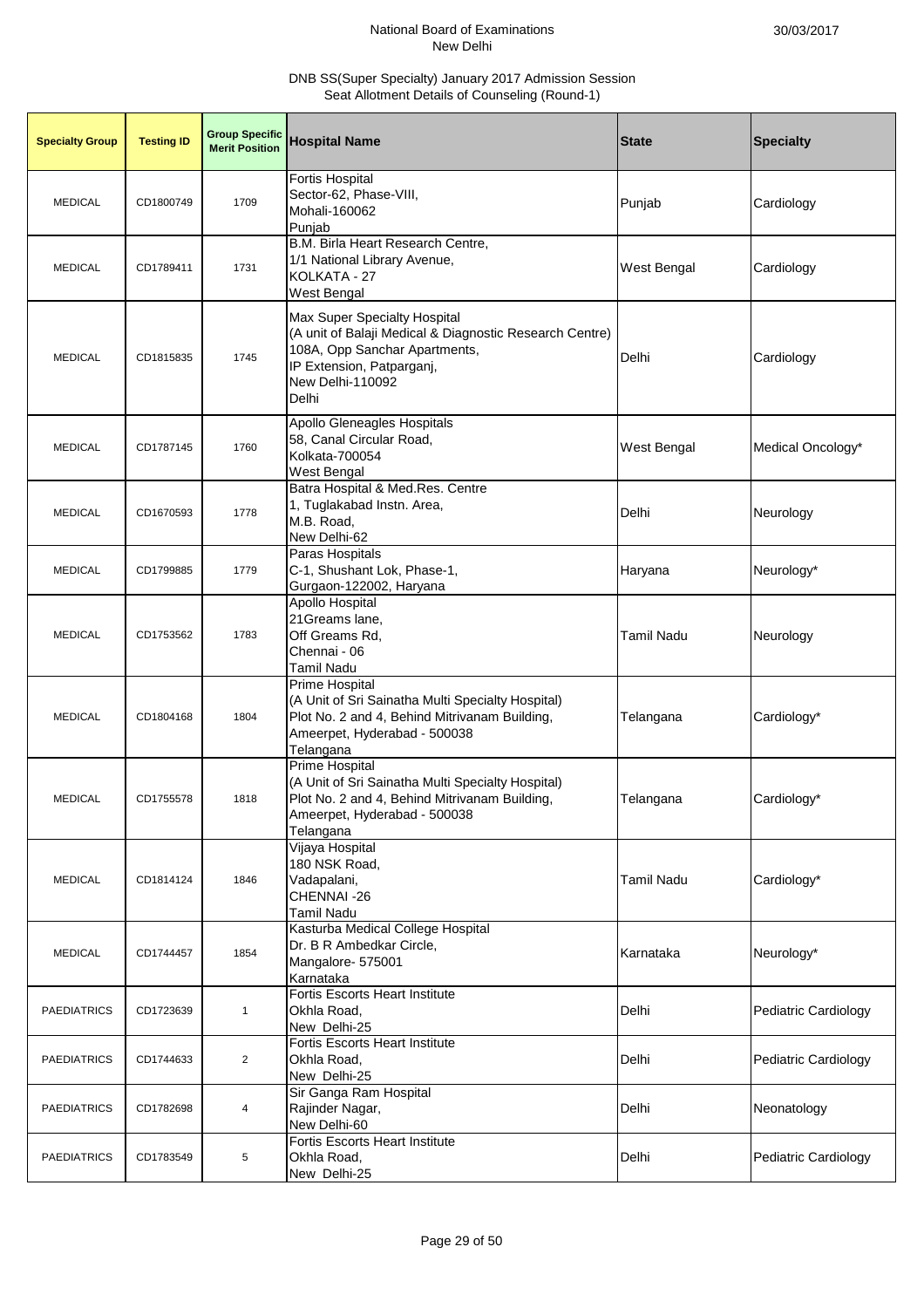| <b>Specialty Group</b> | <b>Testing ID</b> | <b>Group Specific</b><br><b>Merit Position</b> | <b>Hospital Name</b>                                                                                                                                              | <b>State</b> | <b>Specialty</b>      |
|------------------------|-------------------|------------------------------------------------|-------------------------------------------------------------------------------------------------------------------------------------------------------------------|--------------|-----------------------|
| <b>PAEDIATRICS</b>     | CD1813987         | 6                                              | Sir Ganga Ram Hospital<br>Rajinder Nagar,<br>New Delhi-60                                                                                                         | Delhi        | Neonatology           |
| <b>PAEDIATRICS</b>     | CD1674592         | 10                                             | <b>Madras Medical Mission Hospital</b><br>4A Dr Jayalalitha Ngr, Mogappair<br><b>CHENNAI -600037</b><br><b>Tamil Nadu</b>                                         | Tamil Nadu   | Pediatric Cardiology  |
| <b>PAEDIATRICS</b>     | CD1801420         | 11                                             | Kokilaben Dhirubhai Ambani Hospital & Medical<br>Research Institute<br>Achyutrao Patwardhan Marg,<br>4 Bunglows,<br>Andheri (w),<br>Mumbai-51<br>Maharashtra      | Maharashtra  | Pediatric Cardiology  |
| <b>PAEDIATRICS</b>     | CD1720959         | 14                                             | Indraprastha Apollo Hospitals<br>Sarita Vihar,<br>New Delhi - 110076                                                                                              | Delhi        | Pediatric Cardiology* |
| <b>PAEDIATRICS</b>     | CD1741333         | 16                                             | Sir Ganga Ram Hospital<br>Rajinder Nagar,<br>New Delhi-60                                                                                                         | Delhi        | Neonatology           |
| <b>PAEDIATRICS</b>     | CD1679243         | 17                                             | Surya Children's Medicare<br>(Formerly Surya Children's Hospital)<br>Junction of S V Road & Dattatray Road,<br>Santacruz (West),<br>Mumbai- 400054<br>Maharashtra | Maharashtra  | Neonatology           |
| <b>PAEDIATRICS</b>     | CD1803403         | 20                                             | Fernandez Hospital<br>4-1-1230, Bogulkunta,<br>Hyderabad - 01<br>Telangana                                                                                        | Telangana    | Neonatology           |
| <b>PAEDIATRICS</b>     | CD1794855         | 21                                             | Kerala Institute of Medical Sciences<br>P B No.1, Anayara P O,<br>Trivandrum,<br>Kerala                                                                           | Kerala       | Neonatology           |
| <b>PAEDIATRICS</b>     | CD1785006         | 24                                             | Fernandez Hospital<br>4-1-1230, Bogulkunta,<br>Hyderabad - 01<br>Telangana                                                                                        | Telangana    | Neonatology           |
| <b>PAEDIATRICS</b>     | CD1788192         | 25                                             | Narayana Hrudayalaya,<br>258/A, Bommasandra Industrial Area,<br>Anekal Taluk,<br>Bangalore-560099<br>Bnagalore                                                    | Karnataka    | Pediatric Cardiology  |
| <b>PAEDIATRICS</b>     | CD1798781         | 28                                             | Narayana Hrudayalaya,<br>258/A, Bommasandra Industrial Area,<br>Anekal Taluk,<br>Bangalore-560099<br>Bnagalore                                                    | Karnataka    | Pediatric Cardiology  |
| <b>PAEDIATRICS</b>     | CD1711060         | 29                                             | Medanta- The Medicity<br>Sector-38, Gurgaon,<br>Haryana-122001                                                                                                    | Haryana      | Pediatric Cardiology* |
| <b>PAEDIATRICS</b>     | CD1782360         | 30                                             | Medanta- The Medicity<br>Sector-38, Gurgaon,<br>Haryana-122001                                                                                                    | Haryana      | Pediatric Cardiology* |
| <b>PAEDIATRICS</b>     | CD1770657         | 32                                             | Narayana Hrudayalaya,<br>258/A, Bommasandra Industrial Area,<br>Anekal Taluk,<br>Bangalore-560099<br>Bnagalore                                                    | Karnataka    | Pediatric Cardiology  |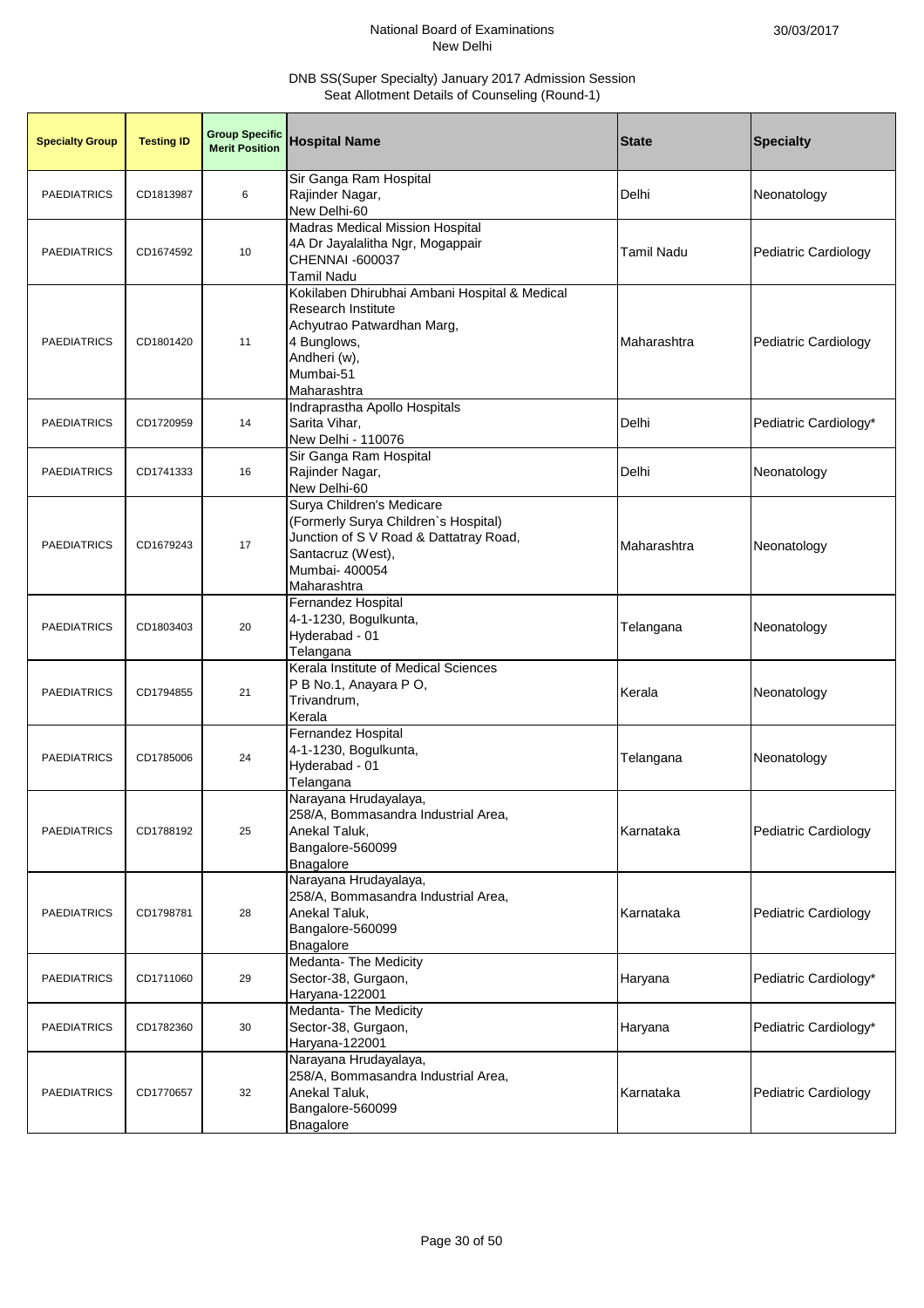| <b>Specialty Group</b> | <b>Testing ID</b> | <b>Group Specific</b><br><b>Merit Position</b> | <b>Hospital Name</b>                                                                                                                                              | <b>State</b>       | <b>Specialty</b>     |
|------------------------|-------------------|------------------------------------------------|-------------------------------------------------------------------------------------------------------------------------------------------------------------------|--------------------|----------------------|
| <b>PAEDIATRICS</b>     | CD1652412         | 33                                             | Surya Children's Medicare<br>(Formerly Surya Children's Hospital)<br>Junction of S V Road & Dattatray Road,<br>Santacruz (West),<br>Mumbai- 400054<br>Maharashtra | Maharashtra        | Neonatology          |
| <b>PAEDIATRICS</b>     | CD1796418         | 42                                             | Fernandez Hospital<br>4-1-1230, Bogulkunta,<br>Hyderabad - 01<br>Telangana                                                                                        | Telangana          | Neonatology          |
| <b>PAEDIATRICS</b>     | CD1805028         | 44                                             | Fernandez Hospital<br>4-1-1230, Bogulkunta,<br>Hyderabad - 01<br>Telangana                                                                                        | Telangana          | Neonatology          |
| <b>PAEDIATRICS</b>     | CD1684781         | 45                                             | <b>Madras Medical Mission Hospital</b><br>4A Dr Jayalalitha Ngr, Mogappair<br>CHENNAI -600037<br><b>Tamil Nadu</b>                                                | <b>Tamil Nadu</b>  | Pediatric Cardiology |
| <b>PAEDIATRICS</b>     | CD1757311         | 48                                             | Apollo Hospital<br>21 Greams lane,<br>Off Greams Rd,<br>Chennai - 06<br><b>Tamil Nadu</b>                                                                         | <b>Tamil Nadu</b>  | Pediatric Cardiology |
| <b>PAEDIATRICS</b>     | CD1796360         | 49                                             | Rabindranath Tagore International<br>Instt.of Cardiac Sciences<br>124, Mukundapur,<br>Near Santoshpur Connector,<br>KOLKATA - 99<br>West Bengal                   | <b>West Bengal</b> | Pediatric Cardiology |
| <b>PAEDIATRICS</b>     | CD1804637         | 52                                             | <b>Care Hospital</b><br>Road No. 1, Banjara Hills,<br>Hyderabad - 34<br>Telangana                                                                                 | Telangana          | Pediatric Cardiology |
| <b>PAEDIATRICS</b>     | CD1718491         | 53                                             | Care Hospital<br>Road No. 1, Banjara Hills,<br>Hyderabad - 34<br>Telangana                                                                                        | Telangana          | Pediatric Cardiology |
| <b>PAEDIATRICS</b>     | CD1687637         | 54                                             | K.E.M. Hospital,<br>489, Rasta Peth,<br>Sardar Moodliar Road,<br>Pune-411011<br>Maharashtra                                                                       | Maharashtra        | Neonatology          |
| <b>PAEDIATRICS</b>     | CD1716574         | 55                                             | K.E.M. Hospital,<br>489, Rasta Peth,<br>Sardar Moodliar Road,<br>Pune-411011<br>Maharashtra                                                                       | Maharashtra        | Neonatology          |
| <b>PAEDIATRICS</b>     | CD1768213         | 57                                             | <b>Manipal Hospital</b><br>98 Rustum Bagh,<br>Airport Road,<br>Bangalore - 17<br>Karnataka                                                                        | Karnataka          | Neonatology          |
| <b>PAEDIATRICS</b>     | CD1734060         | 58                                             | <b>Manipal Hospital</b><br>98 Rustum Bagh,<br>Airport Road,<br>Bangalore - 17<br>Karnataka                                                                        | Karnataka          | Neonatology          |
| <b>PAEDIATRICS</b>     | CD1795285         | 59                                             | Rainbow Children's Hospital<br>22, Rd#10, Banjara Hills,<br>Hyderabad-500034<br>Telangana                                                                         | Telangana          | Neonatology*         |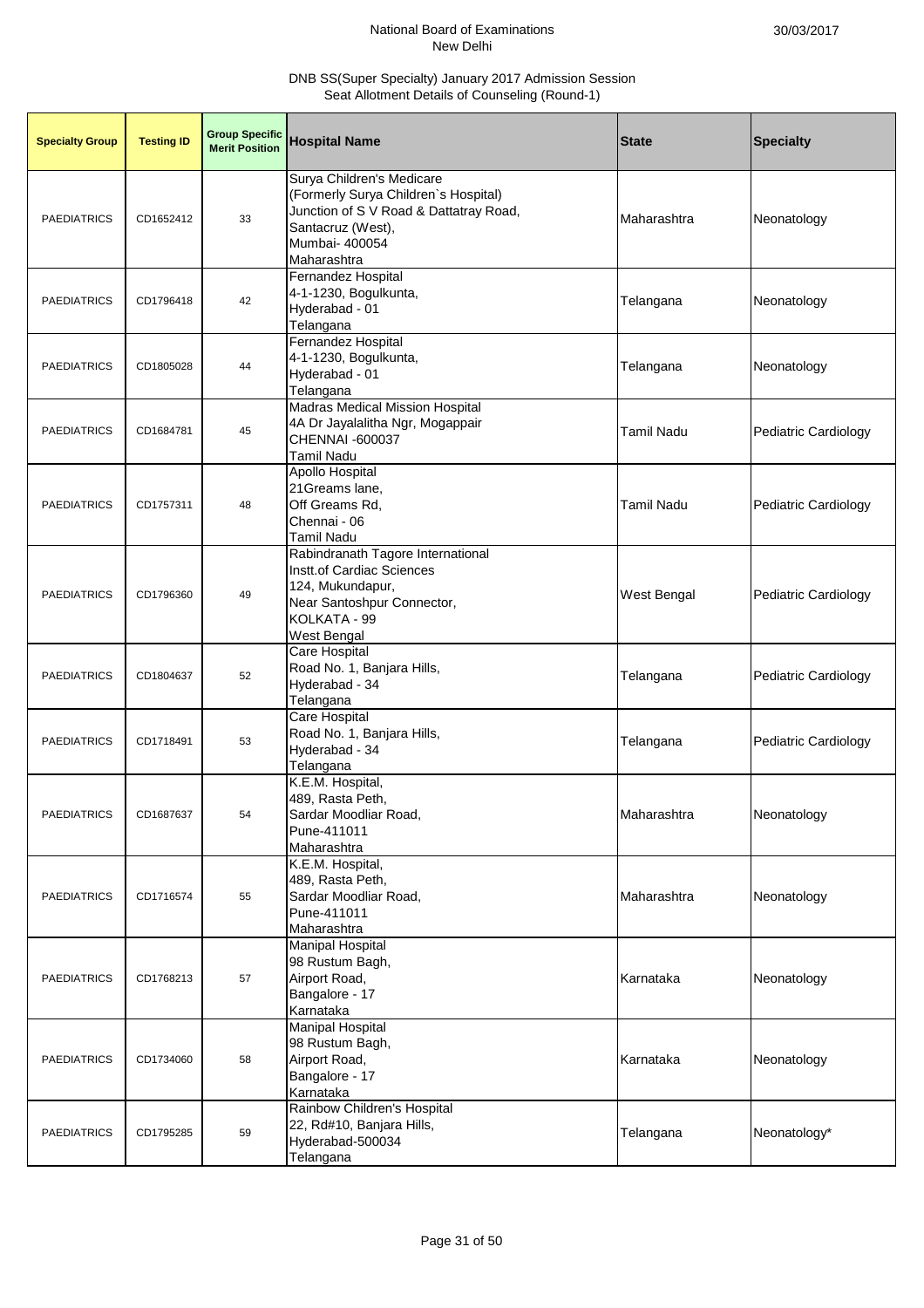| <b>Specialty Group</b> | <b>Testing ID</b> | <b>Group Specific</b><br><b>Merit Position</b> | <b>Hospital Name</b>                                                                                                                                     | <b>State</b>       | <b>Specialty</b>             |
|------------------------|-------------------|------------------------------------------------|----------------------------------------------------------------------------------------------------------------------------------------------------------|--------------------|------------------------------|
| <b>PAEDIATRICS</b>     | CD1790923         | 64                                             | <b>Manipal Hospital</b><br>98 Rustum Bagh,<br>Airport Road,<br>Bangalore - 17<br>Karnataka                                                               | Karnataka          | Neonatology                  |
| <b>PAEDIATRICS</b>     | CD1808346         | 65                                             | Kanchi Kamakoti Childs Trust Hospital<br>12A, Nageswara Road,<br>Nungambakkam,<br>CHENNAI - 34<br><b>Tamil Nadu</b>                                      | <b>Tamil Nadu</b>  | Neonatology                  |
| <b>PAEDIATRICS</b>     | CD1739296         | 72                                             | Rabindranath Tagore International<br>Instt.of Cardiac Sciences<br>124, Mukundapur,<br>Near Santoshpur Connector,<br>KOLKATA - 99<br>West Bengal          | <b>West Bengal</b> | Pediatric Cardiology         |
| <b>PAEDIATRICS</b>     | CD1794613         | 73                                             | Kanchi Kamakoti Childs Trust Hospital<br>12A, Nageswara Road,<br>Nungambakkam,<br>CHENNAI - 34<br><b>Tamil Nadu</b>                                      | <b>Tamil Nadu</b>  | Neonatology                  |
| <b>PAEDIATRICS</b>     | CD1701491         | 77                                             | Rainbow Children's Hospital<br>22, Rd#10, Banjara Hills,<br>Hyderabad-500034<br>Telangana                                                                | Telangana          | Neonatology*                 |
| <b>PAEDIATRICS</b>     | CD1810928         | 79                                             | Kerala Institute of Medical Sciences<br>P B No.1, Anayara P O,<br>Trivandrum,<br>Kerala                                                                  | Kerala             | Neonatology                  |
| <b>PAEDIATRICS</b>     | CD1795845         | 85                                             | <b>Apollo Hospital</b><br>21Greams lane,<br>Off Greams Rd,<br>Chennai - 06<br><b>Tamil Nadu</b>                                                          | <b>Tamil Nadu</b>  | Pediatric Cardiology         |
| <b>PAEDIATRICS</b>     | CD1747411         | 87                                             | Rabindranath Tagore International<br>Instt.of Cardiac Sciences<br>124, Mukundapur,<br>Near Santoshpur Connector,<br>KOLKATA - 99<br>West Bengal          | <b>West Bengal</b> | Pediatric Cardiology         |
| <b>PAEDIATRICS</b>     | CD1801513         | 91                                             | <b>STAR HOSPITAL</b><br>8-2-596/5, RD. NO-10<br><b>BANJARA HILLS</b><br>HYDERABAD-500 034<br>Telangana                                                   | Telangana          | Pediatric Cardiology         |
| <b>PAEDIATRICS</b>     | CD1808863         | 108                                            | Mehta Children's Hospital<br>(Formerly Known as Dr. Mehta's Hospital)<br>2, McNichols Road,<br>3rd Lane, Chetpet,<br>Chennai-600031<br><b>Tamil Nadu</b> | <b>Tamil Nadu</b>  | Neonatology                  |
| <b>PAEDIATRICS</b>     | CD1712792         | 138                                            | Mehta Children's Hospital<br>(Formerly Known as Dr. Mehta's Hospital)<br>2, McNichols Road,<br>3rd Lane, Chetpet,<br>Chennai-600031<br><b>Tamil Nadu</b> | <b>Tamil Nadu</b>  | Neonatology                  |
| <b>SURGICAL</b>        | CD1706426         | $\mathbf{1}$                                   | Asian Institute of Gastroenterology,<br>6-3-661, Somajiguda, Hyderabad-500082<br>Telangana                                                               | Telangana          | Surgical<br>Gastroenterology |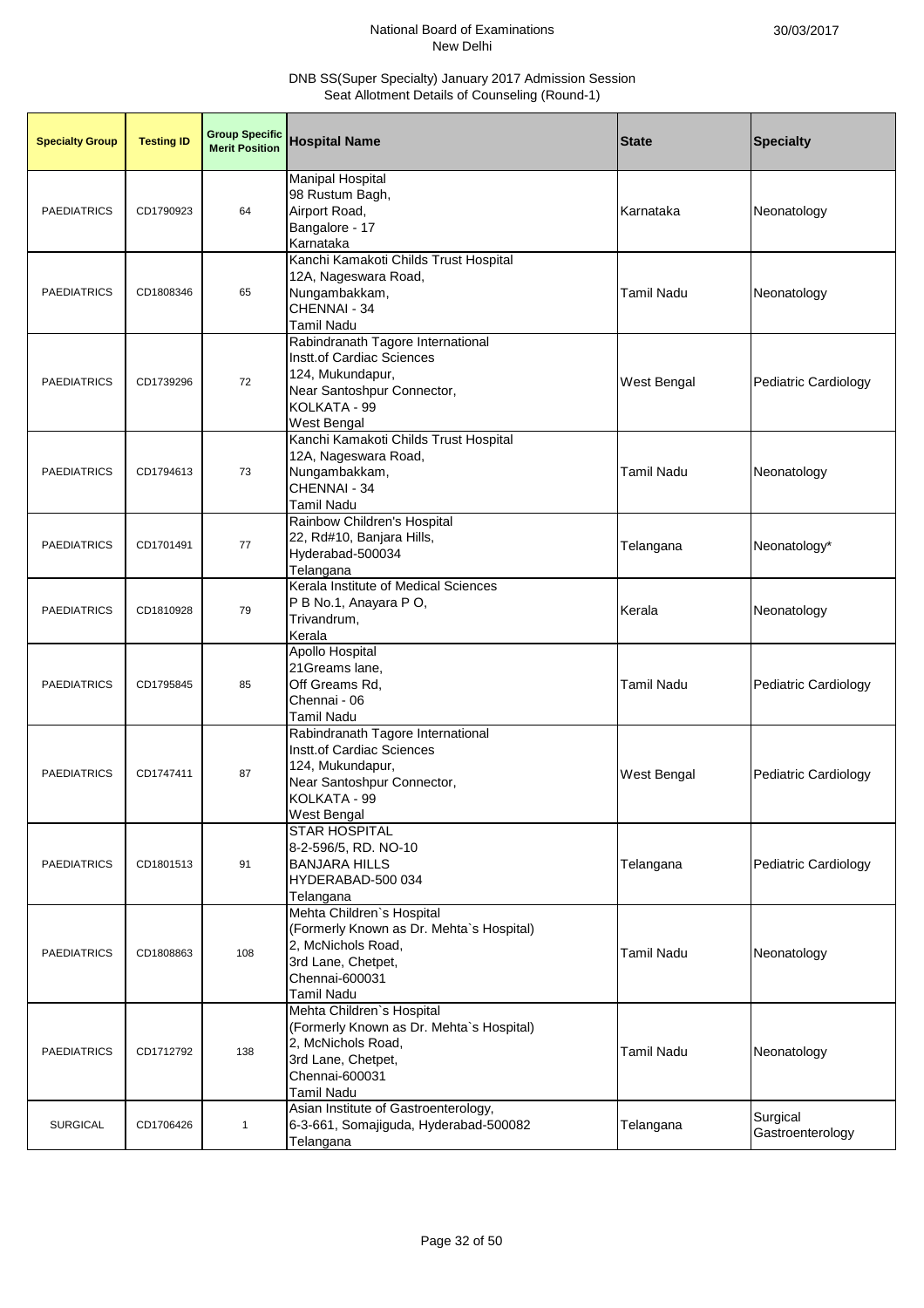| <b>Specialty Group</b> | <b>Testing ID</b> | <b>Group Specific</b><br><b>Merit Position</b> | <b>Hospital Name</b>                                                                                   | <b>State</b>      | <b>Specialty</b>                            |
|------------------------|-------------------|------------------------------------------------|--------------------------------------------------------------------------------------------------------|-------------------|---------------------------------------------|
| <b>SURGICAL</b>        | CD1751172         | $\overline{2}$                                 | Instt. of Kidney Diseases & Res. Centre,<br>B.J. Med. College Campus,<br>AHMEDABAD-16<br>Gujarat       | Gujarat           | <b>Genito Urinary Surgery</b><br>(Urology)  |
| <b>SURGICAL</b>        | CD1771435         | 3                                              | Asian Institute of Gastroenterology,<br>6-3-661, Somajiguda, Hyderabad-500082<br>Telangana             | Telangana         | Surgical<br>Gastroenterology                |
| <b>SURGICAL</b>        | CD1693396         | 4                                              | Asian Institute of Gastroenterology,<br>6-3-661, Somajiguda, Hyderabad-500082<br>Telangana             | Telangana         | Surgical<br>Gastroenterology                |
| <b>SURGICAL</b>        | CD1699680         | 5                                              | Instt. of Kidney Diseases & Res. Centre,<br>B.J. Med. College Campus,<br>AHMEDABAD-16<br>Gujarat       | Gujarat           | <b>Genito Urinary Surgery</b><br>(Urology)  |
| <b>SURGICAL</b>        | CD1718627         | 6                                              | Asian Institute of Gastroenterology,<br>6-3-661, Somajiguda, Hyderabad-500082<br>Telangana             | Telangana         | Surgical<br>Gastroenterology                |
| <b>SURGICAL</b>        | CD1713692         | $\overline{7}$                                 | Instt. of Kidney Diseases & Res. Centre,<br>B.J. Med. College Campus,<br>AHMEDABAD-16<br>Gujarat       | Gujarat           | <b>Genito Urinary Surgery</b><br>(Urology)  |
| <b>SURGICAL</b>        | CD1677189         | 8                                              | Sir Ganga Ram Hospital<br>Rajinder Nagar,<br>New Delhi-60                                              | Delhi             | <b>Genito Urinary Surgery</b><br>(Urology)  |
| <b>SURGICAL</b>        | CD1725989         | 9                                              | Max Super Specialty Hospital<br>1, Press Enclave Road,<br>Saket.<br>New Delhi-110017                   | Delhi             | <b>Surgical Oncology</b>                    |
| <b>SURGICAL</b>        | CD1658957         | 10                                             | Meenakshi Mission Hosp. & Res. Centre<br>Lake Area, Melur Road,<br>MADURAI-625107<br><b>Tamil Nadu</b> | <b>Tamil Nadu</b> | Surgical<br>Gastroenterology                |
| <b>SURGICAL</b>        | CD1761073         | 11                                             | Sri Sathya Sai Instt. of Higher Medical Scs.<br>Prasantha Gram,<br>ANANTHPUR-515134<br>Andhra Pradesh  | Andhra Pradesh    | <b>Genito Urinary Surgery</b><br>(Urology)* |
| <b>SURGICAL</b>        | CD1707348         | 12                                             | Santokba Durlabhji Memorial Hospital<br>Bhawani Singh Marg,<br>JAIPUR - 15<br>Rajasthan                | Rajasthan         | Surgical<br>Gastroenterology                |
| <b>SURGICAL</b>        | CD1700426         | 13                                             | B T Savani Kidney Hospital,<br>Near University Gate,<br>University Road,<br>Rajkot-5<br>Gujarat        | Gujarat           | <b>Genito Urinary Surgery</b><br>(Urology)  |
| <b>SURGICAL</b>        | CD1754365         | 14                                             | Nizam's Institute of Medical Sciences<br>Punjagutta, Hyderabad-82<br>Telangana                         | Telangana         | Surgical<br>Gastroenterology                |
| <b>SURGICAL</b>        | CD1797553         | 15                                             | Nizam's Institute of Medical Sciences<br>Punjagutta, Hyderabad-82<br>Telangana                         | Telangana         | Surgical<br>Gastroenterology                |
| <b>SURGICAL</b>        | CD1791310         | 16                                             | Nizam's Institute of Medical Sciences<br>Punjagutta, Hyderabad-82<br>Telangana                         | Telangana         | Surgical<br>Gastroenterology                |
| <b>SURGICAL</b>        | CD1802360         | 17                                             | Mulijibhai Patel Urological Hospital<br>Dr. Virendra Desai Rd,<br>NADIAD-387001<br>Gujarat             | Gujarat           | <b>Genito Urinary Surgery</b><br>(Urology)  |
| <b>SURGICAL</b>        | CD1665695         | 19                                             | Seth G.S. Medical College<br>& KEM Hospital,<br>Parel,<br>Mumbai - 12<br>Maharashtra                   | Maharashtra       | Surgical<br>Gastroenterology                |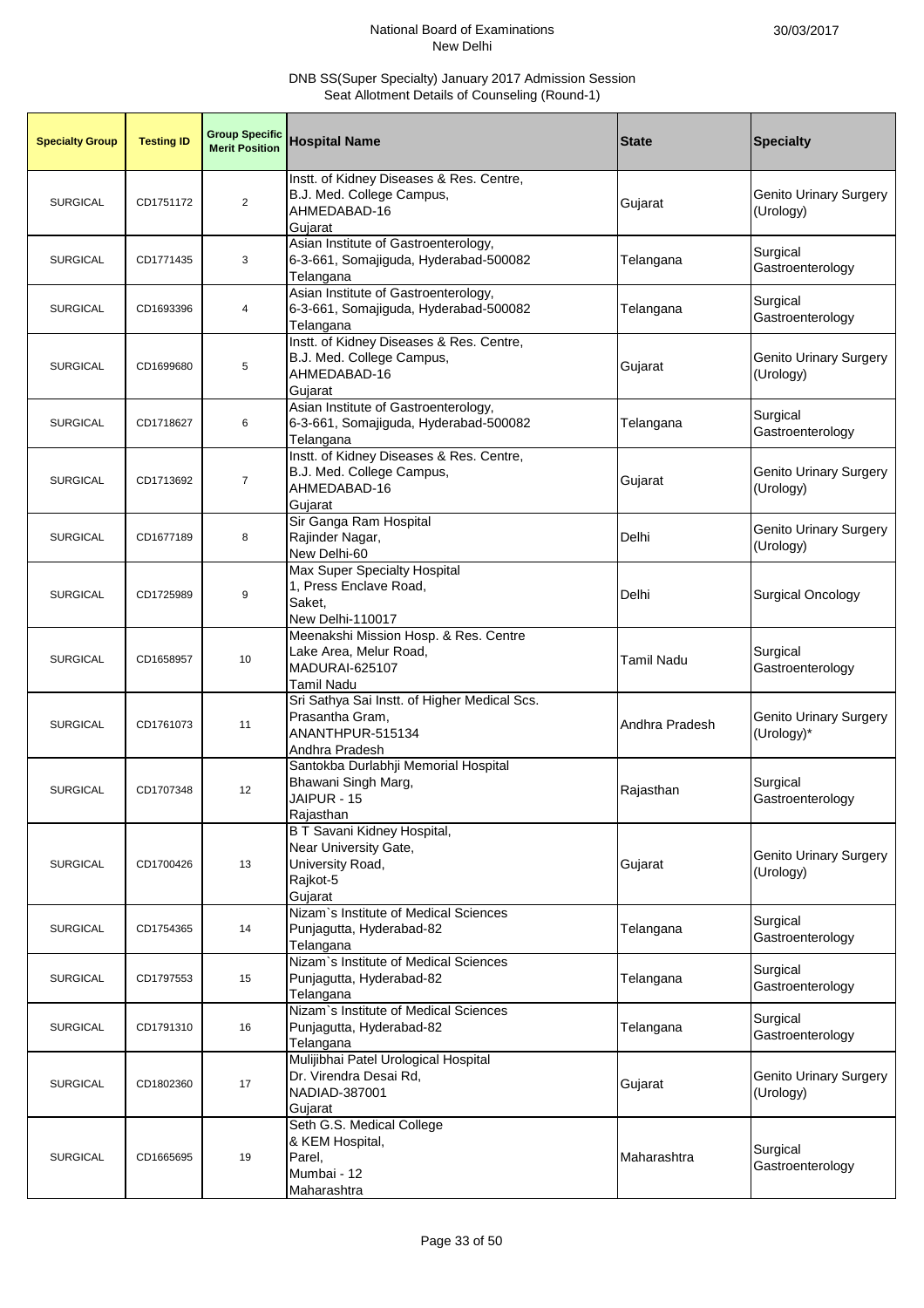| <b>Specialty Group</b> | <b>Testing ID</b> | <b>Group Specific</b><br><b>Merit Position</b> | <b>Hospital Name</b>                                                                                    | <b>State</b> | <b>Specialty</b>                           |
|------------------------|-------------------|------------------------------------------------|---------------------------------------------------------------------------------------------------------|--------------|--------------------------------------------|
| <b>SURGICAL</b>        | CD1670415         | 20                                             | Indo-American Cancer<br>Institute & Research Centre<br>Road No.14, Banjara Hills,<br>Hyderabad-500034   | Telangana    | Surgical Oncology                          |
| <b>SURGICAL</b>        | CD1770628         | 21                                             | Rajiv Gandhi Cancer Institute and Research Centre<br>Sec-5, Rohini,<br>New Delhi- 110085<br>Delhi       | Delhi        | <b>Surgical Oncology</b>                   |
| <b>SURGICAL</b>        | CD1675440         | 22                                             | Lakeshore Hospital & Res. Centre<br>NH 47 - Bye Pass, Maradu,<br>Nettoor,<br>KOCHI - 682304<br>Kerala   | Kerala       | Surgical<br>Gastroenterology               |
| <b>SURGICAL</b>        | CD1754803         | 23                                             | Sir Ganga Ram Hospital<br>Rajinder Nagar,<br>New Delhi-60                                               | Delhi        | <b>Genito Urinary Surgery</b><br>(Urology) |
| <b>SURGICAL</b>        | CD1771704         | 24                                             | Mulijibhai Patel Urological Hospital<br>Dr. Virendra Desai Rd,<br>NADIAD-387001<br>Gujarat              | Gujarat      | <b>Genito Urinary Surgery</b><br>(Urology) |
| <b>SURGICAL</b>        | CD1709284         | 25                                             | Krishna Institute of Medical Sciences<br>1-8-31/1, Minister Road,<br>Secunderabad - 500003<br>Telangana | Telangana    | Surgical<br>Gastroenterology               |
| <b>SURGICAL</b>        | CD1725008         | 26                                             | Nizam's Institute of Medical Sciences<br>Punjagutta, Hyderabad-82<br>Telangana                          | Telangana    | <b>Surgical Oncology</b>                   |
| <b>SURGICAL</b>        | CD1780241         | 27                                             | Sir Ganga Ram Hospital<br>Rajinder Nagar,<br>New Delhi-60                                               | Delhi        | Surgical<br>Gastroenterology               |
| <b>SURGICAL</b>        | CD1770299         | 28                                             | Sir Ganga Ram Hospital<br>Rajinder Nagar,<br>New Delhi-60                                               | Delhi        | Surgical<br>Gastroenterology               |
| <b>SURGICAL</b>        | CD1779119         | 29                                             | <b>Manipal Hospital</b><br>98 Rustum Bagh,<br>Airport Road,<br>Bangalore - 17<br>Karnataka              | Karnataka    | <b>Genito Urinary Surgery</b><br>(Urology) |
| <b>SURGICAL</b>        | CD1763400         | 30                                             | Max Super Specialty Hospital<br>1, Press Enclave Road,<br>Saket,<br>New Delhi-110017                    | Delhi        | Genito Urinary Surgery<br>(Urology)        |
| <b>SURGICAL</b>        | CD1762980         | 31                                             | Sir Ganga Ram Hospital<br>Rajinder Nagar,<br>New Delhi-60                                               | Delhi        | Surgical<br>Gastroenterology               |
| <b>SURGICAL</b>        | CD1711775         | 32                                             | Saifee Hospital<br>Post Box 3771, 15/17,<br>Maharshi Karve Marg,<br>Mumbai - 400004<br>Maharashtra      | Maharashtra  | Genito Urinary Surgery<br>(Urology)*       |
| <b>SURGICAL</b>        | CD1741734         | 33                                             | Rajiv Gandhi Cancer Institute and Research Centre<br>Sec-5, Rohini,<br>New Delhi- 110085<br>Delhi       | Delhi        | <b>Surgical Oncology</b>                   |
| <b>SURGICAL</b>        | CD1780217         | 34                                             | Lakeshore Hospital & Res. Centre<br>NH 47 - Bye Pass, Maradu,<br>Nettoor,<br>KOCHI - 682304<br>Kerala   | Kerala       | Surgical<br>Gastroenterology               |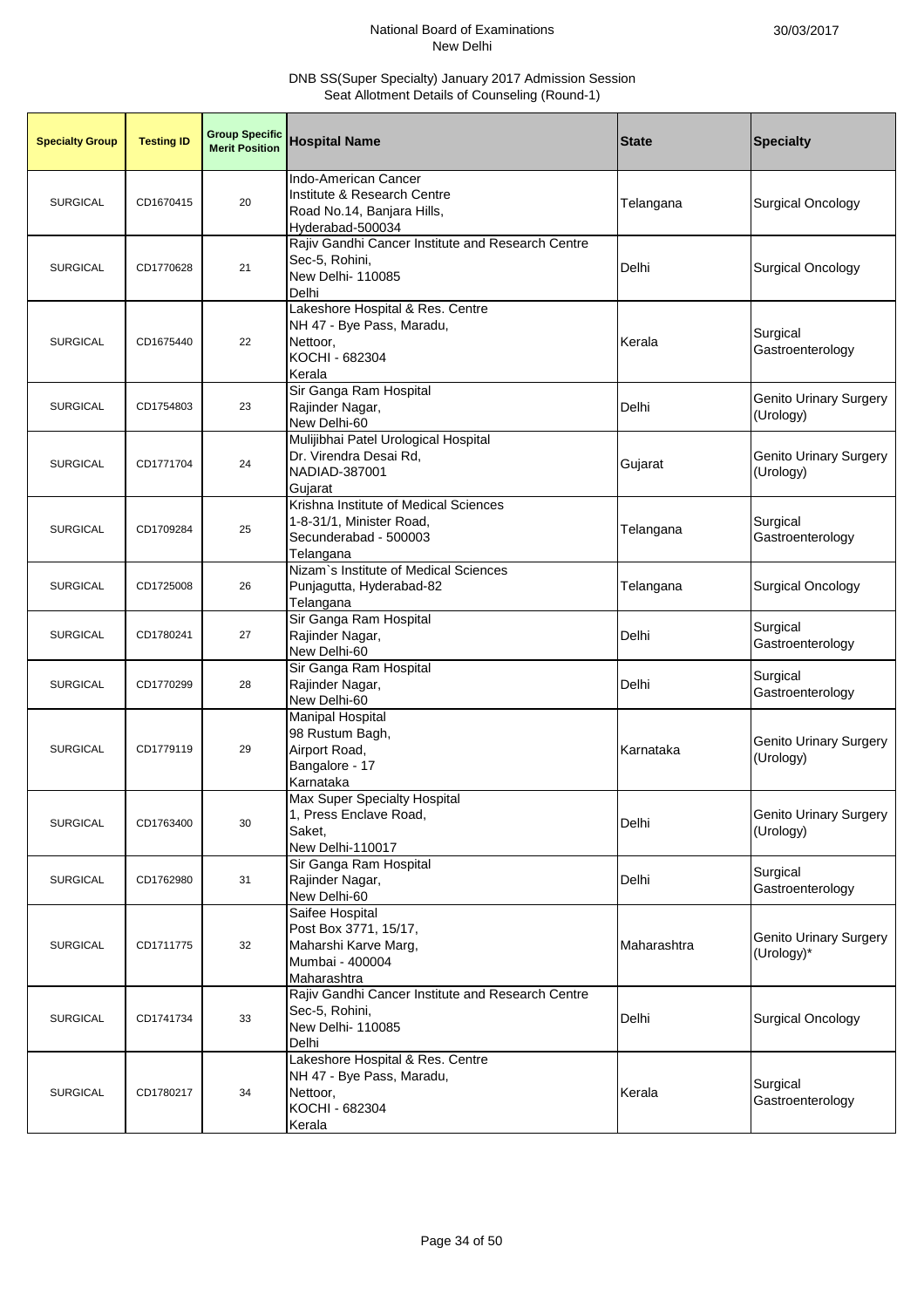| <b>Specialty Group</b> | <b>Testing ID</b> | <b>Group Specific</b><br><b>Merit Position</b> | <b>Hospital Name</b>                                                                                                       | <b>State</b>      | <b>Specialty</b>                           |
|------------------------|-------------------|------------------------------------------------|----------------------------------------------------------------------------------------------------------------------------|-------------------|--------------------------------------------|
| <b>SURGICAL</b>        | CD1774875         | 35                                             | B T Savani Kidney Hospital,<br>Near University Gate,<br>University Road,<br>Rajkot-5<br>Gujarat                            | Gujarat           | <b>Genito Urinary Surgery</b><br>(Urology) |
| <b>SURGICAL</b>        | CD1767811         | 36                                             | Mulijibhai Patel Urological Hospital<br>Dr. Virendra Desai Rd,<br>NADIAD-387001<br>Gujarat                                 | Gujarat           | <b>Genito Urinary Surgery</b><br>(Urology) |
| <b>SURGICAL</b>        | CD1689975         | 37                                             | Sir Ganga Ram Hospital<br>Rajinder Nagar,<br>New Delhi-60                                                                  | Delhi             | Surgical<br>Gastroenterology               |
| <b>SURGICAL</b>        | CD1757350         | 38                                             | Seth G.S. Medical College<br>& KEM Hospital,<br>Parel,<br>Mumbai - 12<br>Maharashtra                                       | Maharashtra       | Surgical<br>Gastroenterology               |
| <b>SURGICAL</b>        | CD1779485         | 39                                             | <b>Apollo Hospital</b><br>21Greams lane,<br>Off Greams Rd,<br>Chennai - 06<br>Tamil Nadu                                   | <b>Tamil Nadu</b> | Surgical<br>Gastroenterology               |
| <b>SURGICAL</b>        | CD1798208         | 40                                             | <b>Indo-American Cancer</b><br>Institute & Research Centre<br>Road No.14, Banjara Hills,<br>Hyderabad-500034               | Telangana         | <b>Surgical Oncology</b>                   |
| <b>SURGICAL</b>        | CD1742444         | 41                                             | Mulijibhai Patel Urological Hospital<br>Dr. Virendra Desai Rd,<br>NADIAD-387001<br>Gujarat                                 | Gujarat           | <b>Genito Urinary Surgery</b><br>(Urology) |
| <b>SURGICAL</b>        | CD1756557         | 43                                             | Kasturba Medical College Hospital<br>Dr. B R Ambedkar Circle,<br>Mangalore- 575001<br>Karnataka                            | Karnataka         | <b>Genito Urinary Surgery</b><br>(Urology) |
| <b>SURGICAL</b>        | CD1689917         | 44                                             | Army Hospital (R & R)<br>Delhi Cantt.,<br>New Delhi-10                                                                     | Delhi             | <b>Genito Urinary Surgery</b><br>(Urology) |
| <b>SURGICAL</b>        | CD1780121         | 45                                             | Jagjivan Ram Railway Hospital<br>Maratha Mandir Road<br>Mumbai Central-08<br>Maharashtra                                   | Maharashtra       | Surgical<br>Gastroenterology               |
| <b>SURGICAL</b>        | CD1709537         | 47                                             | <b>Apollo Hospital</b><br>21Greams lane,<br>Off Greams Rd,<br>Chennai - 06<br><b>Tamil Nadu</b>                            | <b>Tamil Nadu</b> | Surgical<br>Gastroenterology               |
| <b>SURGICAL</b>        | CD1754751         | 48                                             | Army Hospital (R & R)<br>Delhi Cantt.,<br>New Delhi-10                                                                     | Delhi             | <b>Genito Urinary Surgery</b><br>(Urology) |
| <b>SURGICAL</b>        | CD1779310         | 49                                             | Aster Medcity,<br>Kuttisahib Road, Near Kothas Bridge,<br>South Chittoor P.O.,<br>Cheranalloor,<br>Kochi-682027<br>Kerala  | Kerala            | Surgical<br>Gastroenterology*              |
| <b>SURGICAL</b>        | CD1804538         | 50                                             | <b>GEM Hospital and Research Centre</b><br>45-A, Pankaja Mill Road,<br>Ramanathapuram,<br>COIMBATORE: 641045<br>Tamil Nadu | <b>Tamil Nadu</b> | Surgical<br>Gastroenterology               |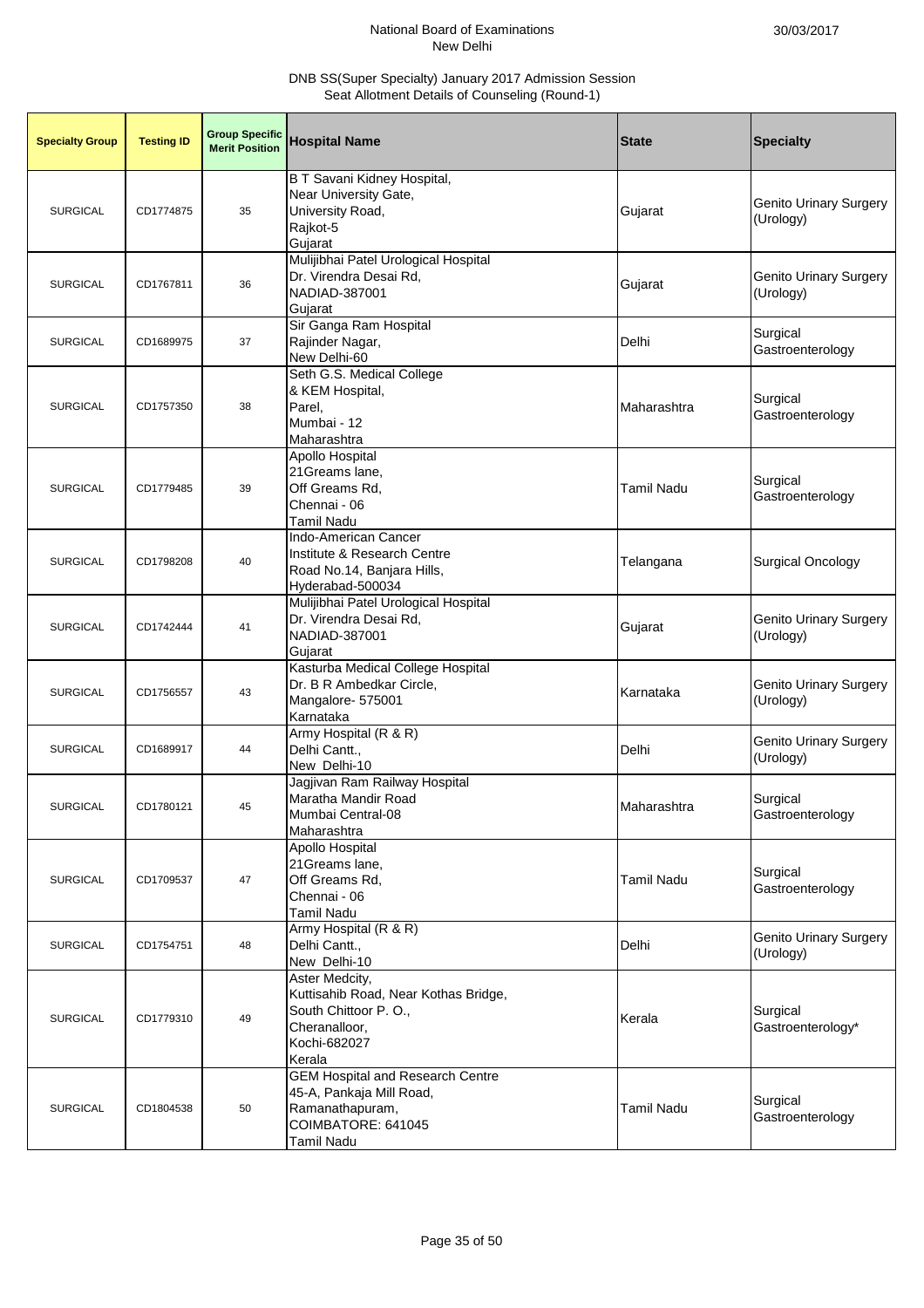| <b>Specialty Group</b> | <b>Testing ID</b> | <b>Group Specific</b><br><b>Merit Position</b> | <b>Hospital Name</b>                                                                                                         | <b>State</b>      | <b>Specialty</b>                           |
|------------------------|-------------------|------------------------------------------------|------------------------------------------------------------------------------------------------------------------------------|-------------------|--------------------------------------------|
| <b>SURGICAL</b>        | CD1728034         | 52                                             | Apollo Hospital<br>21Greams lane,<br>Off Greams Rd,<br>Chennai - 06<br>Tamil Nadu                                            | <b>Tamil Nadu</b> | Surgical<br>Gastroenterology               |
| <b>SURGICAL</b>        | CD1740996         | 53                                             | Max Super Specialty Hospital<br>1, Press Enclave Road,<br>Saket,<br>New Delhi-110017                                         | Delhi             | <b>Genito Urinary Surgery</b><br>(Urology) |
| <b>SURGICAL</b>        | CD1696895         | 54                                             | Indraprastha Apollo Hospitals<br>Sarita Vihar,<br>New Delhi - 110076                                                         | Delhi             | <b>Genito Urinary Surgery</b><br>(Urology) |
| <b>SURGICAL</b>        | CD1785939         | 55                                             | P.D. Hinduja National Hospital<br>and Medical Research Centre,<br>Veer Savarkar Marg, Mahim,<br>Mumbai-400016<br>Maharashtra | Maharashtra       | <b>Genito Urinary Surgery</b><br>(Urology) |
| <b>SURGICAL</b>        | CD1669836         | 56                                             | <b>Manipal Hospital</b><br>98 Rustum Bagh,<br>Airport Road,<br>Bangalore - 17<br>Karnataka                                   | Karnataka         | Genito Urinary Surgery<br>(Urology)        |
| <b>SURGICAL</b>        | CD1753480         | 57                                             | Medanta- The Medicity<br>Sector-38, Gurgaon,<br>Haryana-122001                                                               | Haryana           | Surgical<br>Gastroenterology               |
| <b>SURGICAL</b>        | CD1726416         | 58                                             | Asian Institute of Nephrology and Urology<br>6-3-562/A, Erramanzil Colony,<br>Somajiguda,<br>Hyderabad-500082,<br>Telangana  | Telangana         | Genito Urinary Surgery<br>(Urology)**      |
| <b>SURGICAL</b>        | CD1742066         | 59                                             | Batra Hospital & Med.Res. Centre<br>1, Tuglakabad Instn. Area,<br>M.B. Road,<br>New Delhi-62                                 | Delhi             | <b>Genito Urinary Surgery</b><br>(Urology) |
| <b>SURGICAL</b>        | CD1742566         | 60                                             | Santokba Durlabhji Memorial Hospital<br>Bhawani Singh Marg,<br>JAIPUR - 15<br>Rajasthan                                      | Rajasthan         | Surgical<br>Gastroenterology               |
| <b>SURGICAL</b>        | CD1761526         | 61                                             | Indraprastha Apollo Hospitals<br>Sarita Vihar,<br>New Delhi - 110076                                                         | Delhi             | Genito Urinary Surgery<br>(Urology)        |
| <b>SURGICAL</b>        | CD1780066         | 63                                             | P.D. Hinduja National Hospital<br>and Medical Research Centre,<br>Veer Savarkar Marg, Mahim,<br>Mumbai-400016<br>Maharashtra | Maharashtra       | <b>Genito Urinary Surgery</b><br>(Urology) |
| <b>SURGICAL</b>        | CD1772028         | 65                                             | Army Hospital (R & R)<br>Delhi Cantt.,<br>New Delhi-10                                                                       | Delhi             | <b>Surgical Oncology</b>                   |
| <b>SURGICAL</b>        | CD1737707         | 66                                             | <b>GEM Hospital and Research Centre</b><br>45-A, Pankaja Mill Road,<br>Ramanathapuram,<br>COIMBATORE: 641045<br>Tamil Nadu   | <b>Tamil Nadu</b> | Surgical<br>Gastroenterology               |
| <b>SURGICAL</b>        | CD1713183         | 67                                             | Medanta- The Medicity<br>Sector-38, Gurgaon,<br>Haryana-122001                                                               | Haryana           | <b>Genito Urinary Surgery</b><br>(Urology) |
| <b>SURGICAL</b>        | CD1654756         | 69                                             | <b>GEM Hospital and Research Centre</b><br>45-A, Pankaja Mill Road,<br>Ramanathapuram,<br>COIMBATORE: 641045<br>Tamil Nadu   | <b>Tamil Nadu</b> | Surgical<br>Gastroenterology               |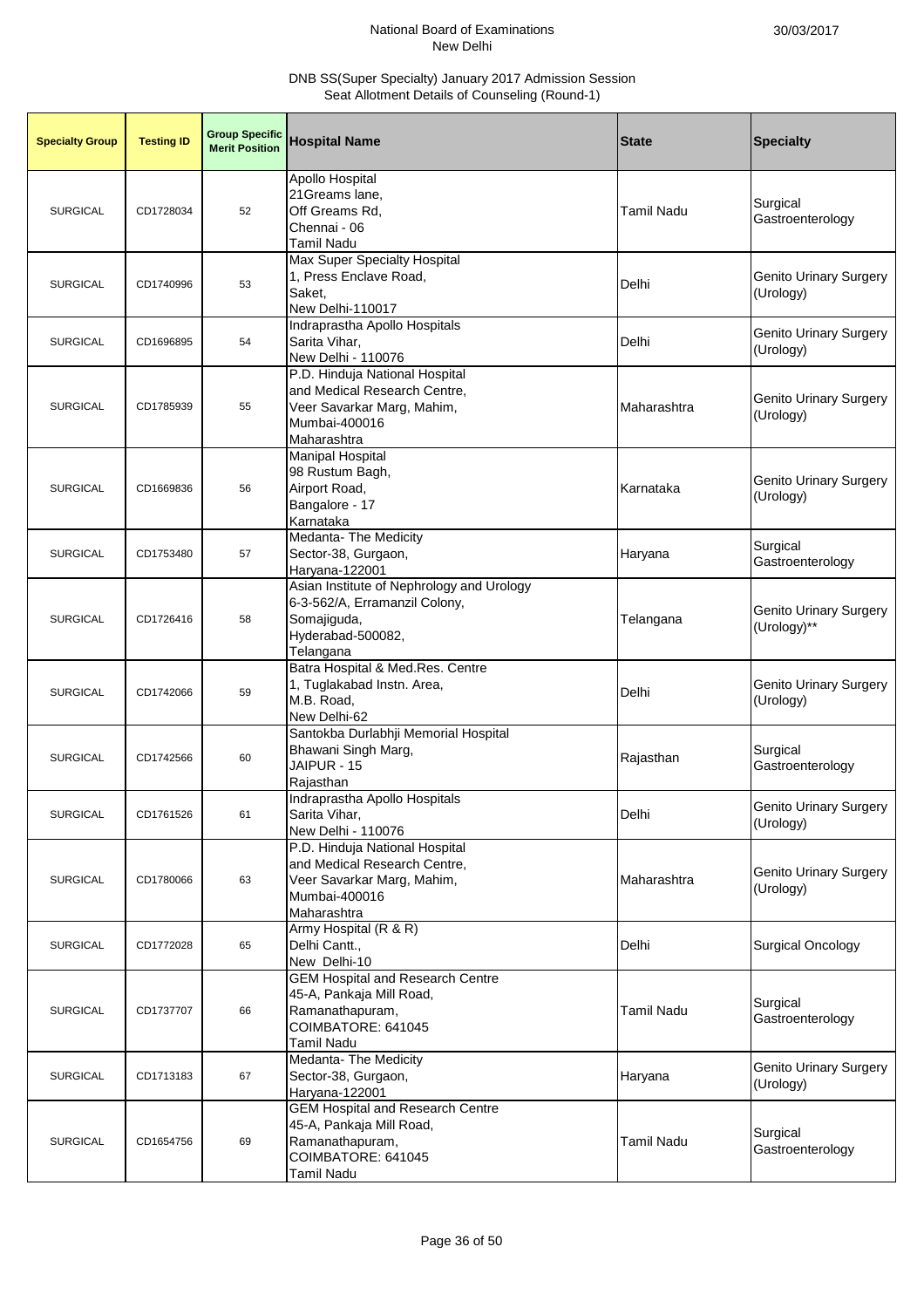| <b>Specialty Group</b> | <b>Testing ID</b> | <b>Group Specific</b><br><b>Merit Position</b> | <b>Hospital Name</b>                                                                                         | <b>State</b>       | <b>Specialty</b>                            |
|------------------------|-------------------|------------------------------------------------|--------------------------------------------------------------------------------------------------------------|--------------------|---------------------------------------------|
| <b>SURGICAL</b>        | CD1758655         | 70                                             | Bhagwan Mahavir Cancer Hospital & Research Centre<br>Jawahar Lal Nehru Marg,<br>Jaipur-302017<br>Rajasthan   | Rajasthan          | <b>Surgical Oncology</b>                    |
| <b>SURGICAL</b>        | CD1659341         | 71                                             | Kerala Institute of Medical Sciences<br>P B No.1, Anayara P O,<br>Trivandrum,<br>Kerala                      | Kerala             | Surgical<br>Gastroenterology                |
| <b>SURGICAL</b>        | CD1769486         | 73                                             | Deenanath Mangeshkar Hospital and Research Centre<br>Erandwane,<br>Pune - 411004<br>Maharashtra              | Maharashtra        | <b>Genito Urinary Surgery</b><br>(Urology)  |
| <b>SURGICAL</b>        | CD1742280         | 74                                             | Yashoda Super Speciality Hospital<br>Raj Bhavan Road, Somajiguda,<br>Hyderabad-82<br>Telangana               | Telangana          | Surgical Oncology*                          |
| <b>SURGICAL</b>        | CD1706707         | 75                                             | <b>PVS Memorial Hospital</b><br>Kaloor, Kochi - 17<br>Kerala                                                 | Kerala             | Surgical<br>Gastroenterology*               |
| <b>SURGICAL</b>        | CD1739414         | 76                                             | Lilavati Hospital & Res. Centre<br>A-791, Bandra Reclaimation,<br>Bandra West,<br>Mumbai - 50<br>Maharashtra | Maharashtra        | <b>Genito Urinary Surgery</b><br>(Urology)* |
| <b>SURGICAL</b>        | CD1788004         | 77                                             | Chittaranjan National Cancer Institute,<br>37- S.P. Mukherjee Road,<br>KOLKATA - 26<br>West Bengal           | <b>West Bengal</b> | Surgical Oncology*                          |
| <b>SURGICAL</b>        | CD1742630         | 78                                             | Deenanath Mangeshkar Hospital and Research Centre<br>Erandwane,<br>Pune - 411004<br>Maharashtra              | Maharashtra        | <b>Genito Urinary Surgery</b><br>(Urology)  |
| <b>SURGICAL</b>        | CD1708142         | 80                                             | Medanta- The Medicity<br>Sector-38, Gurgaon,<br>Haryana-122001                                               | Haryana            | Surgical<br>Gastroenterology                |
| <b>SURGICAL</b>        | CD1771432         | 81                                             | Bhagwan Mahavir Cancer Hospital & Research Centre<br>Jawahar Lal Nehru Marg,<br>Jaipur-302017<br>Rajasthan   | Rajasthan          | <b>Surgical Oncology</b>                    |
| <b>SURGICAL</b>        | CD1740419         | 82                                             | Kerala Institute of Medical Sciences<br>P B No.1, Anayara P O,<br>Trivandrum,<br>Kerala                      | Kerala             | Surgical<br>Gastroenterology                |
| <b>SURGICAL</b>        | CD1735705         | 83                                             | Medanta- The Medicity<br>Sector-38, Gurgaon,<br>Haryana-122001                                               | Haryana            | Surgical<br>Gastroenterology                |
| <b>SURGICAL</b>        | CD1746170         | 84                                             | Army Hospital (R & R)<br>Delhi Cantt.,<br>New Delhi-10                                                       | Delhi              | <b>Surgical Oncology</b>                    |
| <b>SURGICAL</b>        | CD1779859         | 85                                             | Indraprastha Apollo Hospitals<br>Sarita Vihar,<br>New Delhi - 110076                                         | Delhi              | Surgical<br>Gastroenterology                |
| <b>SURGICAL</b>        | CD1784685         | 87                                             | Lilavati Hospital & Res. Centre<br>A-791, Bandra Reclaimation,<br>Bandra West,<br>Mumbai - 50<br>Maharashtra | Maharashtra        | Surgical<br>Gastroenterology                |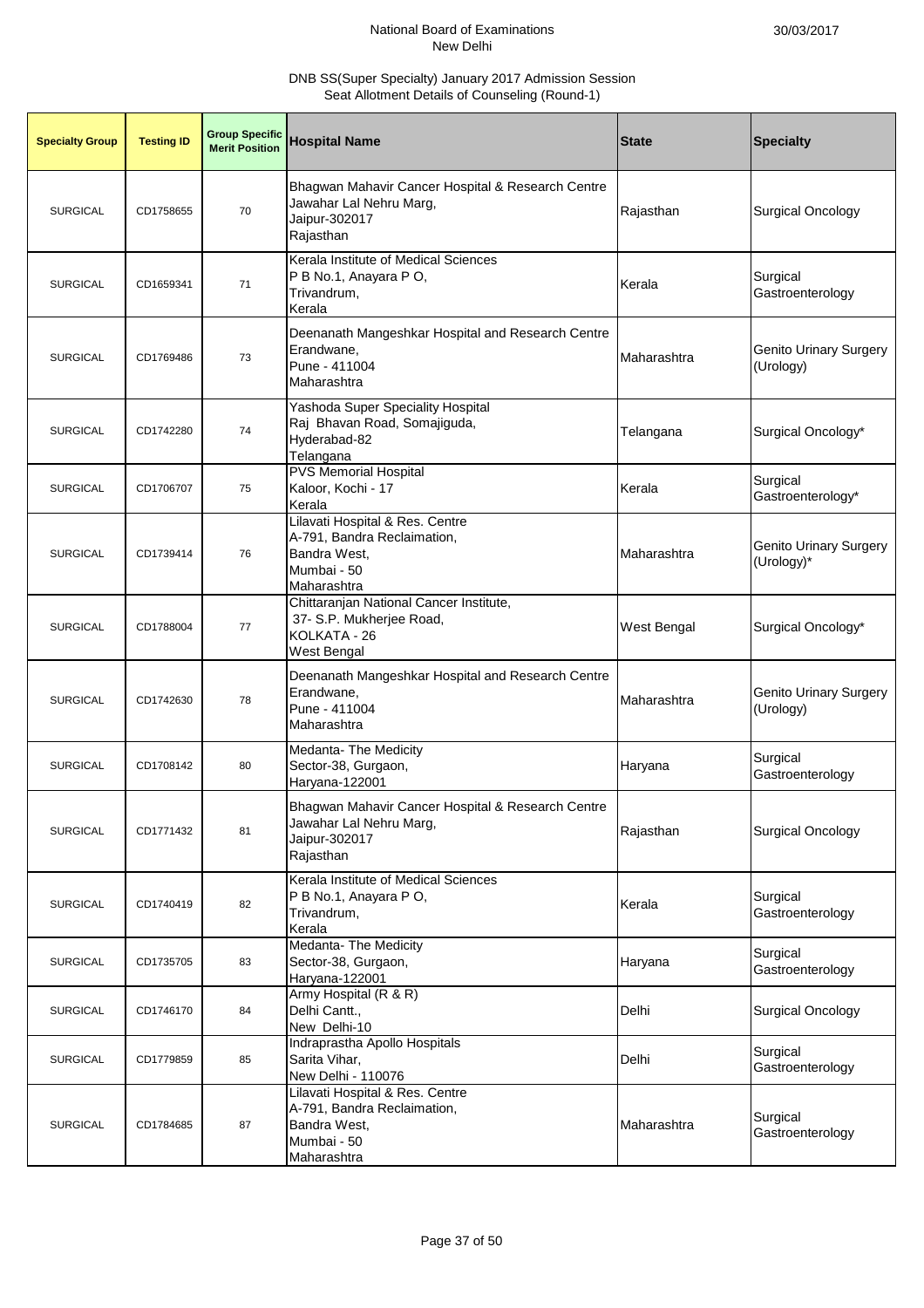| <b>Specialty Group</b> | <b>Testing ID</b> | <b>Group Specific</b><br><b>Merit Position</b> | <b>Hospital Name</b>                                                                                       | <b>State</b>   | <b>Specialty</b>                            |
|------------------------|-------------------|------------------------------------------------|------------------------------------------------------------------------------------------------------------|----------------|---------------------------------------------|
| <b>SURGICAL</b>        | CD1778112         | 89                                             | Medanta- The Medicity<br>Sector-38, Gurgaon,<br>Haryana-122001                                             | Haryana        | Genito Urinary Surgery<br>(Urology)         |
| <b>SURGICAL</b>        | CD1679831         | 90                                             | Bhagwan Mahavir Cancer Hospital & Research Centre<br>Jawahar Lal Nehru Marg,<br>Jaipur-302017<br>Rajasthan | Rajasthan      | <b>Surgical Oncology</b>                    |
| <b>SURGICAL</b>        | CD1764132         | 91                                             | Krishna Institute of Medical Sciences<br>1-8-31/1, Minister Road,<br>Secunderabad - 500003<br>Telangana    | Telangana      | <b>Genito Urinary Surgery</b><br>(Urology)  |
| <b>SURGICAL</b>        | CD1758824         | 92                                             | <b>Medical Trust Hospital</b><br>M. G. Road,<br>KOCHI-16<br>Kerala                                         | Kerala         | Surgical<br>Gastroenterology*               |
| <b>SURGICAL</b>        | CD1806067         | 93                                             | Sir Ganga Ram Hospital<br>Rajinder Nagar,<br>New Delhi-60                                                  | Delhi          | <b>Thoracic Surgery</b>                     |
| <b>SURGICAL</b>        | CD1740371         | 95                                             | Sir Ganga Ram Hospital<br>Rajinder Nagar,<br>New Delhi-60                                                  | Delhi          | <b>Thoracic Surgery</b>                     |
| <b>SURGICAL</b>        | CD1794079         | 96                                             | <b>Fortis Hospitals</b><br>154/9, Bannerghatta Road,<br>Opp. IIMB<br>Bangalore - 560076<br>Karnataka       | Karnataka      | <b>Genito Urinary Surgery</b><br>(Urology)  |
| <b>SURGICAL</b>        | CD1701199         | 97                                             | Kasturba Medical College Hospital<br>Dr. B R Ambedkar Circle,<br>Mangalore- 575001<br>Karnataka            | Karnataka      | <b>Genito Urinary Surgery</b><br>(Urology)  |
| <b>SURGICAL</b>        | CD1749488         | 99                                             | Sri Sathya Sai Instt. of Higher Medical Scs.<br>Prasantha Gram,<br>ANANTHPUR-515134<br>Andhra Pradesh      | Andhra Pradesh | <b>Genito Urinary Surgery</b><br>(Urology)* |
| <b>SURGICAL</b>        | CD1779581         | 100                                            | Prince Aly Khan Hospital<br>Aga Hall, Nesbit Road,<br>Mazagaon,<br>Mumbai-400010<br>Maharashtra            | Maharashtra    | <b>Surgical Oncology</b>                    |
| <b>SURGICAL</b>        | CD1763642         | 101                                            | Dr. B L Kapur Memorial Hospital,<br>Pusa Road.<br>New Delhi-110005                                         | Delhi          | <b>Genito Urinary Surgery</b><br>(Urology)* |
| <b>SURGICAL</b>        | CD1794540         | 103                                            | Dr. B L Kapur Memorial Hospital,<br>Pusa Road,<br>New Delhi-110005                                         | Delhi          | Surgical<br>Gastroenterology                |
| <b>SURGICAL</b>        | CD1768828         | 104                                            | Yashoda Super Speciality Hospital<br>Raj Bhavan Road, Somajiguda,<br>Hyderabad-82<br>Telangana             | Telangana      | Surgical<br>Gastroenterology                |
| <b>SURGICAL</b>        | CD1768528         | 105                                            | Yashoda Super Speciality Hospital<br>Nalgonda X Road, Malakpet,<br>Hyderabad-36<br>Telangana               | Telangana      | Genito Urinary Surgery<br>(Urology)         |
| <b>SURGICAL</b>        | CD1786807         | 106                                            | Global Hospital<br>6-1-1070/1 to 4,<br>Lakdi-Ka-Pool,<br>Hyderabad-4<br>Telangana                          | Telangana      | Surgical<br>Gastroenterology*               |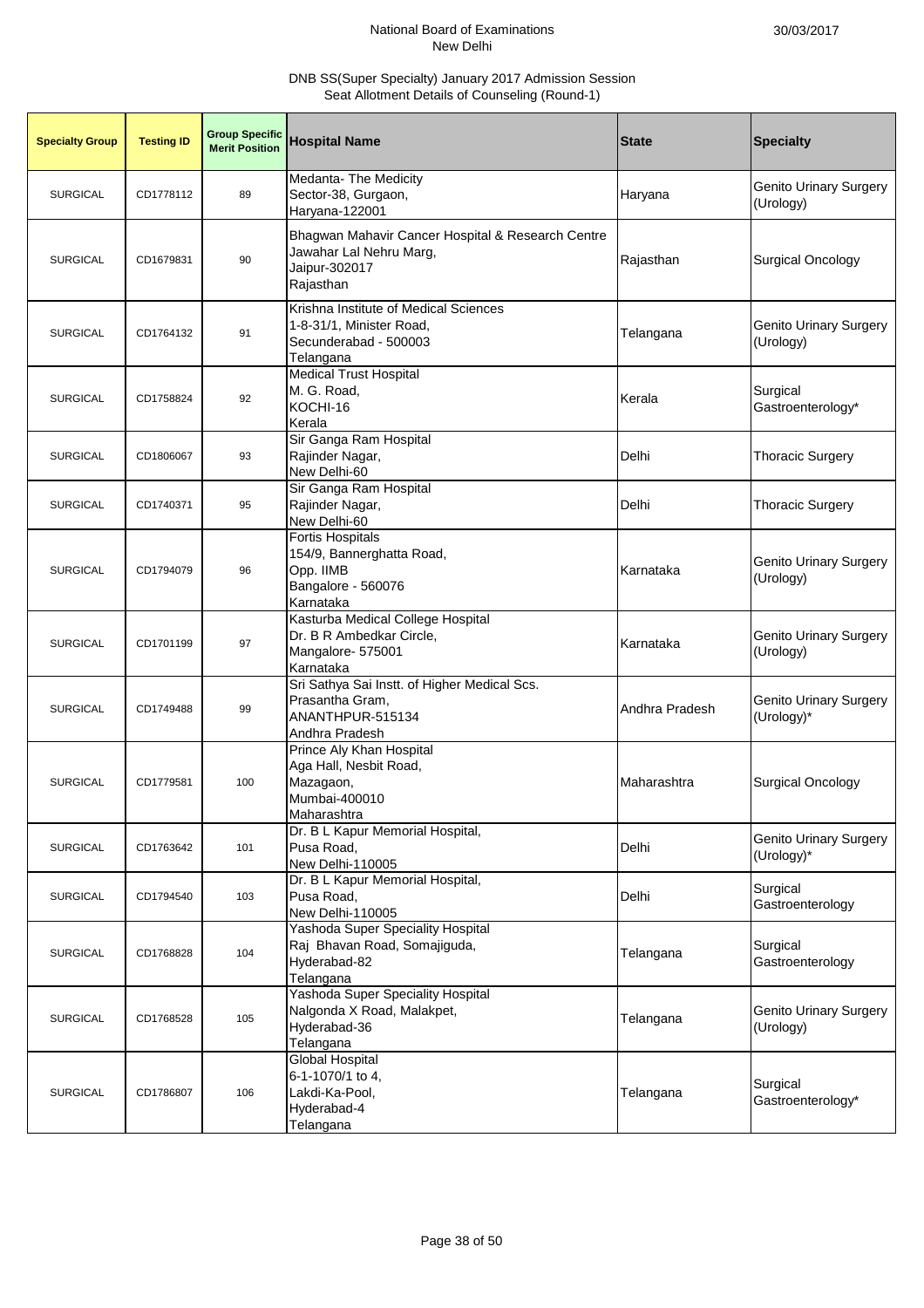| <b>Specialty Group</b> | <b>Testing ID</b> | <b>Group Specific</b><br><b>Merit Position</b> | <b>Hospital Name</b>                                                                                                                                                        | <b>State</b> | <b>Specialty</b>                            |
|------------------------|-------------------|------------------------------------------------|-----------------------------------------------------------------------------------------------------------------------------------------------------------------------------|--------------|---------------------------------------------|
| <b>SURGICAL</b>        | CD1788020         | 109                                            | <b>Manipal Hospital</b><br>98 Rustum Bagh,<br>Airport Road,<br>Bangalore - 17<br>Karnataka                                                                                  | Karnataka    | <b>Surgical Oncology</b>                    |
| <b>SURGICAL</b>        | CD1766272         | 110                                            | Max Super Specialty Hospital<br>1, Press Enclave Road,<br>Saket,<br>New Delhi-110017                                                                                        | Delhi        | <b>Surgical Oncology</b>                    |
| <b>SURGICAL</b>        | CD1773944         | 111                                            | Lilavati Hospital & Res. Centre<br>A-791, Bandra Reclaimation,<br>Bandra West,<br>Mumbai - 50<br>Maharashtra                                                                | Maharashtra  | <b>Genito Urinary Surgery</b><br>(Urology)* |
| <b>SURGICAL</b>        | CD1768434         | 112                                            | Yashoda Hospital<br>Behind Hari Hara Kala Bhawan,<br>S.P. Road, Secunderabad - 500003<br>Telangana                                                                          | Telangana    | <b>Genito Urinary Surgery</b><br>(Urology)* |
| <b>SURGICAL</b>        | CD1755147         | 113                                            | Apollo Hospital<br>Room No. 306, Office of the Director of Medical<br>Education<br>Jubilee Hills,<br>Hyderabad-500033,<br>Telangana                                         | Telangana    | <b>Genito Urinary Surgery</b><br>(Urology)  |
| <b>SURGICAL</b>        | CD1739547         | 122                                            | Prince Aly Khan Hospital<br>Aga Hall, Nesbit Road,<br>Mazagaon,<br>Mumbai-400010<br>Maharashtra                                                                             | Maharashtra  | <b>Surgical Oncology</b>                    |
| <b>SURGICAL</b>        | CD1700725         | 123                                            | Bombay Hospital & Instt. of Med. Sciences<br>12, Marine Lines,<br>Mumbai-20<br>Maharashtra                                                                                  | Maharashtra  | <b>Surgical Oncology</b>                    |
| <b>SURGICAL</b>        | CD1741071         | 124                                            | Dharamshila Hospital and Research Centre,<br>Dharamshila Marg, Vasundara Enclave,<br>New Delhi-110096                                                                       | Delhi        | <b>Surgical Oncology</b>                    |
| <b>SURGICAL</b>        | CD1781031         | 125                                            | Bhagwan Mahaveer Jain Hospital<br>(Jain Institute of Vasculare Sciences)<br>Millers Road, Vasanth Nagar,<br>Bangalore-560052.<br>Karnataka                                  | Karnataka    | Peripheral Vascular<br>Surgery              |
| <b>SURGICAL</b>        | CD1793558         | 127                                            | HealthCare Global Specialty Hospital,<br>(Formerly Bangalore Institute of Oncology)<br>44-45/2, 2nd Cross,<br>Raja Rammohan Roy Extension,<br>Bangalore-560027<br>Karnataka | Karnataka    | <b>Surgical Oncology</b>                    |
| <b>SURGICAL</b>        | CD1767820         | 128                                            | <b>Manipal Hospital</b><br>98 Rustum Bagh,<br>Airport Road,<br>Bangalore - 17<br>Karnataka                                                                                  | Karnataka    | <b>Surgical Oncology</b>                    |
| <b>SURGICAL</b>        | CD1749475         | 129                                            | Apollo Hospital<br>Room No. 306, Office of the Director of Medical<br>Education<br>Jubilee Hills,<br>Hyderabad-500033,<br>Telangana                                         | Telangana    | <b>Genito Urinary Surgery</b><br>(Urology)  |
| <b>SURGICAL</b>        | CD1762406         | 130                                            | Narayana Hrudayalaya,<br>258/A, Bommasandra Industrial Area,<br>Anekal Taluk,<br>Bangalore-560099<br>Karnataka                                                              | Karnataka    | <b>Genito Urinary Surgery</b><br>(Urology)  |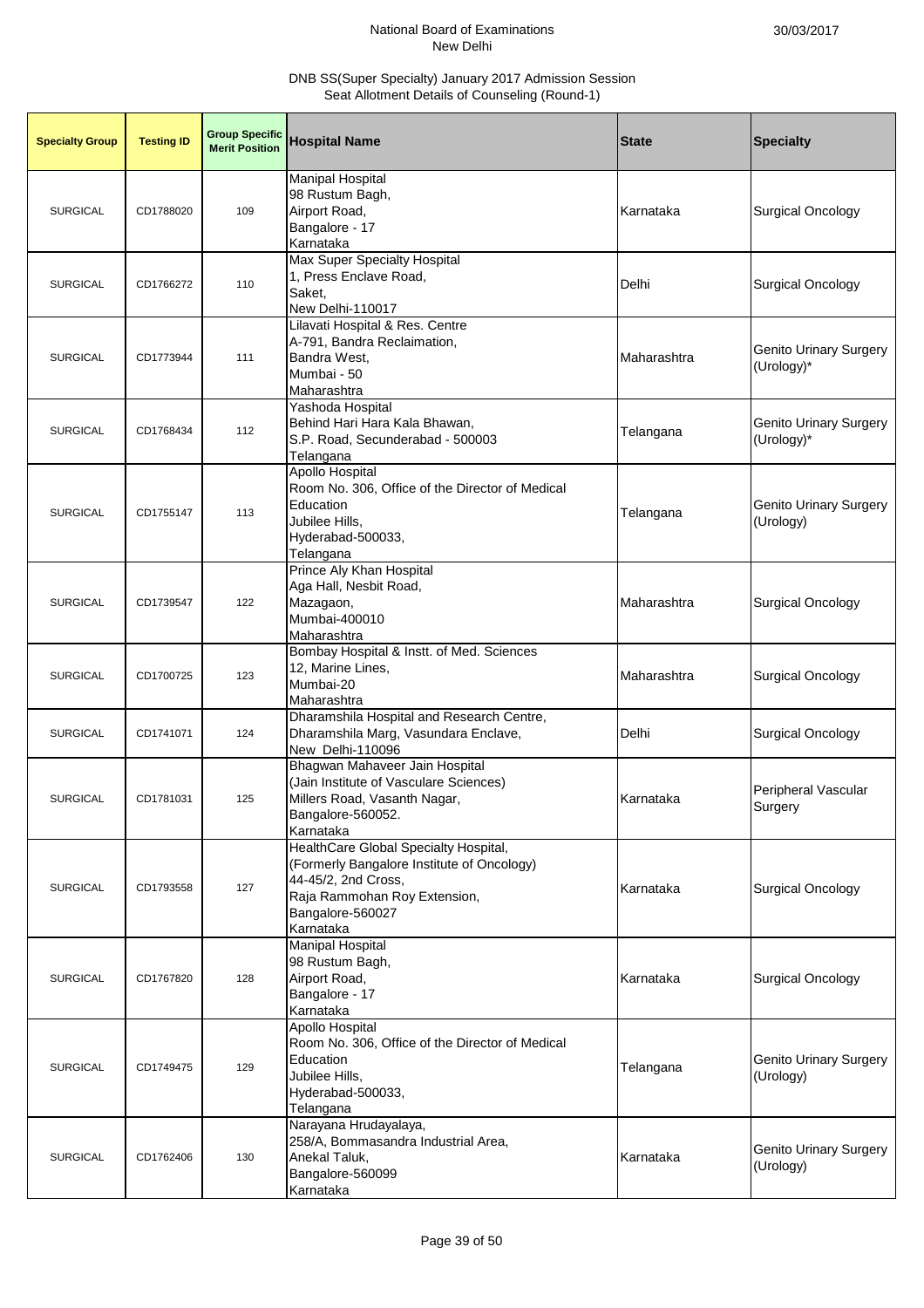| <b>Specialty Group</b> | <b>Testing ID</b> | <b>Group Specific</b><br><b>Merit Position</b> | <b>Hospital Name</b>                                                                                                                            | <b>State</b>       | <b>Specialty</b>                             |
|------------------------|-------------------|------------------------------------------------|-------------------------------------------------------------------------------------------------------------------------------------------------|--------------------|----------------------------------------------|
| <b>SURGICAL</b>        | CD1711884         | 131                                            | Chittaranjan National Cancer Institute,<br>37- S.P. Mukherjee Road,<br>KOLKATA - 26<br><b>West Bengal</b>                                       | <b>West Bengal</b> | Surgical Oncology*                           |
| <b>SURGICAL</b>        | CD1755064         | 132                                            | Apollo Hospital<br>Plot No. 251<br>Sainik School Road<br>Unit-15, Bhubaneshwar<br>Orissa-751005                                                 | Orissa             | <b>Genito Urinary Surgery</b><br>(Urology)   |
| <b>SURGICAL</b>        | CD1770243         | 133                                            | Yashoda Super Speciality Hospital<br>Raj Bhavan Road, Somajiguda,<br>Hyderabad-82<br>Telangana                                                  | Telangana          | Surgical Oncology*                           |
| <b>SURGICAL</b>        | CD1775857         | 135                                            | Ruby Hall Clinic<br>(Grant Medical Foundation)<br>40 Sassoon Road<br>Pune -411001<br>Maharashtra                                                | Maharashtra        | <b>Genito Urinary Surgery</b><br>(Urology)   |
| <b>SURGICAL</b>        | CD1761222         | 136                                            | The Calcutta Medical Research Institute<br>7/2-Diamond Harbour Rd,<br>KOLKATA-27<br>West Bengal                                                 | West Bengal        | Surgical<br>Gastroenterology                 |
| <b>SURGICAL</b>        | CD1789105         | 137                                            | Dr. B L Kapur Memorial Hospital,<br>Pusa Road,<br>New Delhi-110005                                                                              | Delhi              | <b>Surgical Oncology</b>                     |
| <b>SURGICAL</b>        | CD1751932         | 147                                            | Global Hospital<br>6-1-1070/1 to 4,<br>Lakdi-Ka-Pool,<br>Hyderabad-4<br>Telangana                                                               | Telangana          | Surgical<br>Gastroenterology*                |
| <b>SURGICAL</b>        | CD1754999         | 148                                            | Institute of Urology,<br>Sakri Road,<br>Dhule - 424001<br>Maharashtra                                                                           | Maharashtra        | <b>Genito Urinary Surgery</b><br>(Urology)   |
| <b>SURGICAL</b>        | CD1719864         | 150                                            | Ruby Hall Clinic<br>(Grant Medical Foundation)<br>40 Sassoon Road<br>Pune -411001<br>Maharashtra                                                | Maharashtra        | <b>Genito Urinary Surgery</b><br>(Urology)   |
| <b>SURGICAL</b>        | CD1637382         | 151                                            | Sher-I-Kashmir Institute of Medical Sciences<br>Saura,<br>Srinagar<br>Jammu & Kashmir                                                           | Jammu and Kashmir  | Surgical<br>Gastroenterology                 |
| <b>SURGICAL</b>        | CD1756286         | 152                                            | Rabindranath Tagore International<br>Instt.of Cardiac Sciences<br>124, Mukundapur,<br>Near Santoshpur Connector,<br>KOLKATA - 99<br>West Bengal | West Bengal        | <b>Genito Urinary Surgery</b><br>(Urology)   |
| <b>SURGICAL</b>        | CD1666687         | 153                                            | <b>Manipal Hospital</b><br>98 Rustum Bagh,<br>Airport Road,<br>Bangalore - 17<br>Karnataka                                                      | Karnataka          | Surgical<br>Gastroenterology*                |
| <b>SURGICAL</b>        | CD1779756         | 154                                            | Yashoda Super Speciality Hospital<br>Raj Bhavan Road, Somajiguda,<br>Hyderabad- 500082<br>Telangana                                             | Telangana          | <b>Genito Urinary Surgery</b><br>(Urology)** |
| <b>SURGICAL</b>        | CD1671867         | 156                                            | Omega Hospitals,<br>Road No. 12, Banjara Hills,<br>Hyderabad-500034,<br>Telangana                                                               | Telangana          | <b>Surgical Oncology</b>                     |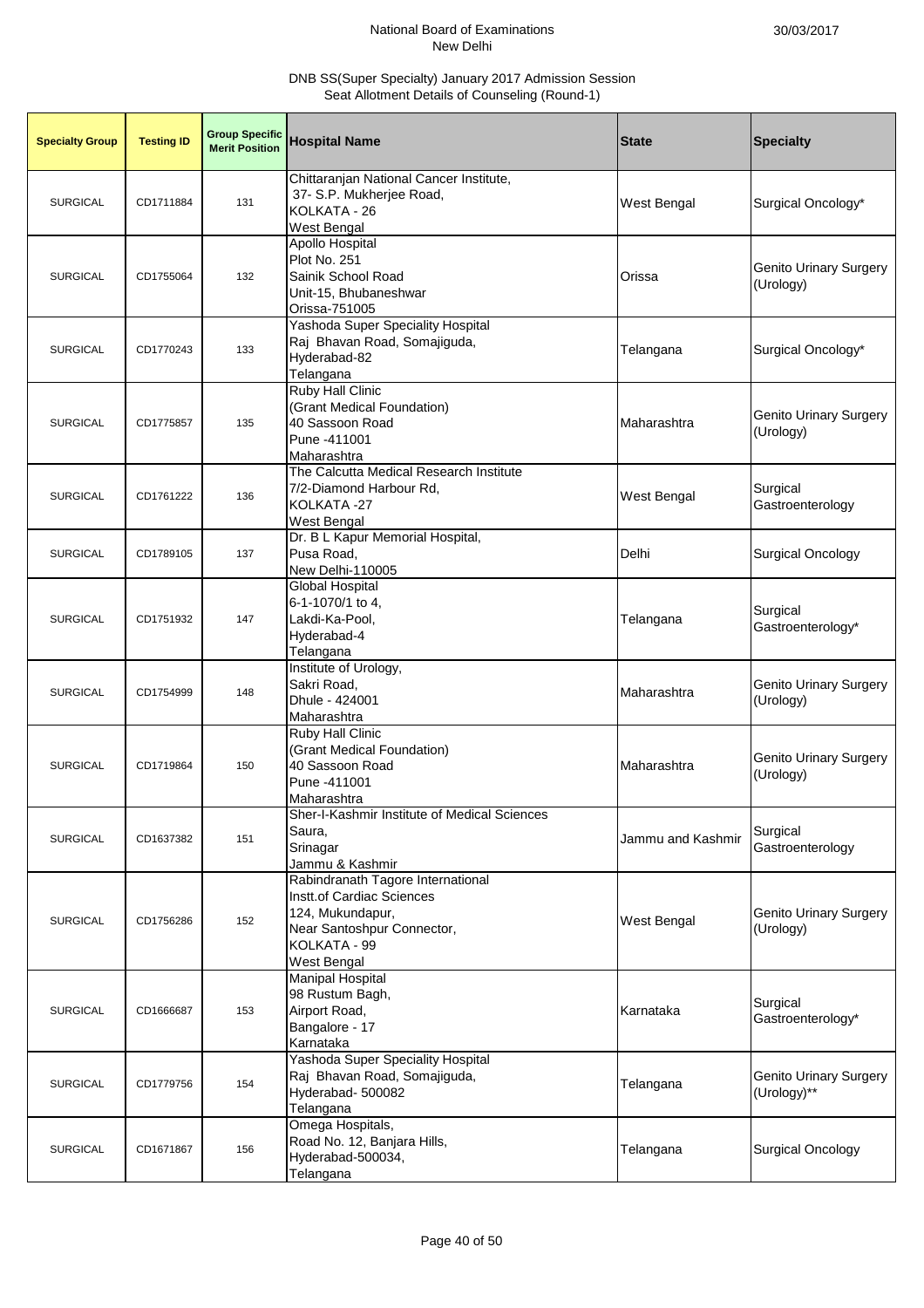| <b>Specialty Group</b> | <b>Testing ID</b> | <b>Group Specific</b><br><b>Merit Position</b> | <b>Hospital Name</b>                                                                                                                                         | <b>State</b>       | <b>Specialty</b>                           |
|------------------------|-------------------|------------------------------------------------|--------------------------------------------------------------------------------------------------------------------------------------------------------------|--------------------|--------------------------------------------|
| <b>SURGICAL</b>        | CD1768342         | 157                                            | <b>Medical Trust Hospital</b><br>M. G. Road,<br>KOCHI-16<br>Kerala                                                                                           | Kerala             | Surgical<br>Gastroenterology*              |
| <b>SURGICAL</b>        | CD1759615         | 158                                            | Sterling Hospital,<br>Off. Gurukul Road<br>Behind Drive-In Cinema,<br>Ahmedabad-380052<br>Gujarat                                                            | Gujarat            | Surgical<br>Gastroenterology*              |
| <b>SURGICAL</b>        | CD1656362         | 159                                            | Saroj Gupta Cancer Centre Welfare<br>Home & Res. Institute<br>M.G.Road, Thakurpurkar,<br>KOLKATA-63<br>West Bengal                                           | West Bengal        | <b>Surgical Oncology</b>                   |
| <b>SURGICAL</b>        | CD1696022         | 160                                            | Dr. B L Kapur Memorial Hospital,<br>Pusa Road,<br>New Delhi-110005                                                                                           | Delhi              | <b>Surgical Oncology</b>                   |
| <b>SURGICAL</b>        | CD1757684         | 169                                            | P.D. Hinduja National Hospital<br>and Medical Research Centre,<br>Veer Savarkar Marg, Mahim,<br>Mumbai-400016<br>Maharashtra                                 | Maharashtra        | <b>Surgical Oncology</b>                   |
| <b>SURGICAL</b>        | CD1765989         | 170                                            | P.D. Hinduja National Hospital<br>and Medical Research Centre,<br>Veer Savarkar Marg, Mahim,<br>Mumbai-400016<br>Maharashtra                                 | Maharashtra        | <b>Surgical Oncology</b>                   |
| <b>SURGICAL</b>        | CD1800389         | 171                                            | Asian Institute of Nephrology and Urology<br>6-3-562/A, Erramanzil Colony,<br>Somajiguda,<br>Hyderabad-500082,<br>Telangana                                  | Telangana          | Genito Urinary Surgery<br>(Urology)**      |
| <b>SURGICAL</b>        | CD1675388         | 173                                            | Kamineni Hospital<br>L. B. Nagar,<br>Hyderabad -500068<br>Telangana                                                                                          | Telangana          | <b>Genito Urinary Surgery</b><br>(Urology) |
| <b>SURGICAL</b>        | CD1781256         | 175                                            | Bombay Hospital & Instt. of Med. Sciences<br>12, Marine Lines,<br>Mumbai-20<br>Maharashtra                                                                   | Maharashtra        | <b>Surgical Oncology</b>                   |
| <b>SURGICAL</b>        | CD1783112         | 176                                            | Kokilaben Dhirubhai Ambani Hospital & Medical<br>Research Institute<br>Achyutrao Patwardhan Marg,<br>4 Bunglows,<br>Andheri (w),<br>Mumbai-51<br>Maharashtra | Maharashtra        | <b>Surgical Oncology</b>                   |
| <b>SURGICAL</b>        | CD1719859         | 177                                            | <b>Ruby Hall Clinic</b><br>(Grant Medical Foundation)<br>40 Sassoon Road<br>Pune -411001<br>Maharashtra                                                      | Maharashtra        | <b>Genito Urinary Surgery</b><br>(Urology) |
| <b>SURGICAL</b>        | CD1735622         | 178                                            | Care Hospital<br>Road No. 1, Banjara Hills,<br>Hyderabad - 34<br>Telangana                                                                                   | Telangana          | <b>Genito Urinary Surgery</b><br>(Urology) |
| <b>SURGICAL</b>        | CD1769442         | 180                                            | Rabindranath Tagore International<br>Instt.of Cardiac Sciences<br>124, Mukundapur,<br>Near Santoshpur Connector,<br>KOLKATA - 99<br>West Bengal              | <b>West Bengal</b> | <b>Genito Urinary Surgery</b><br>(Urology) |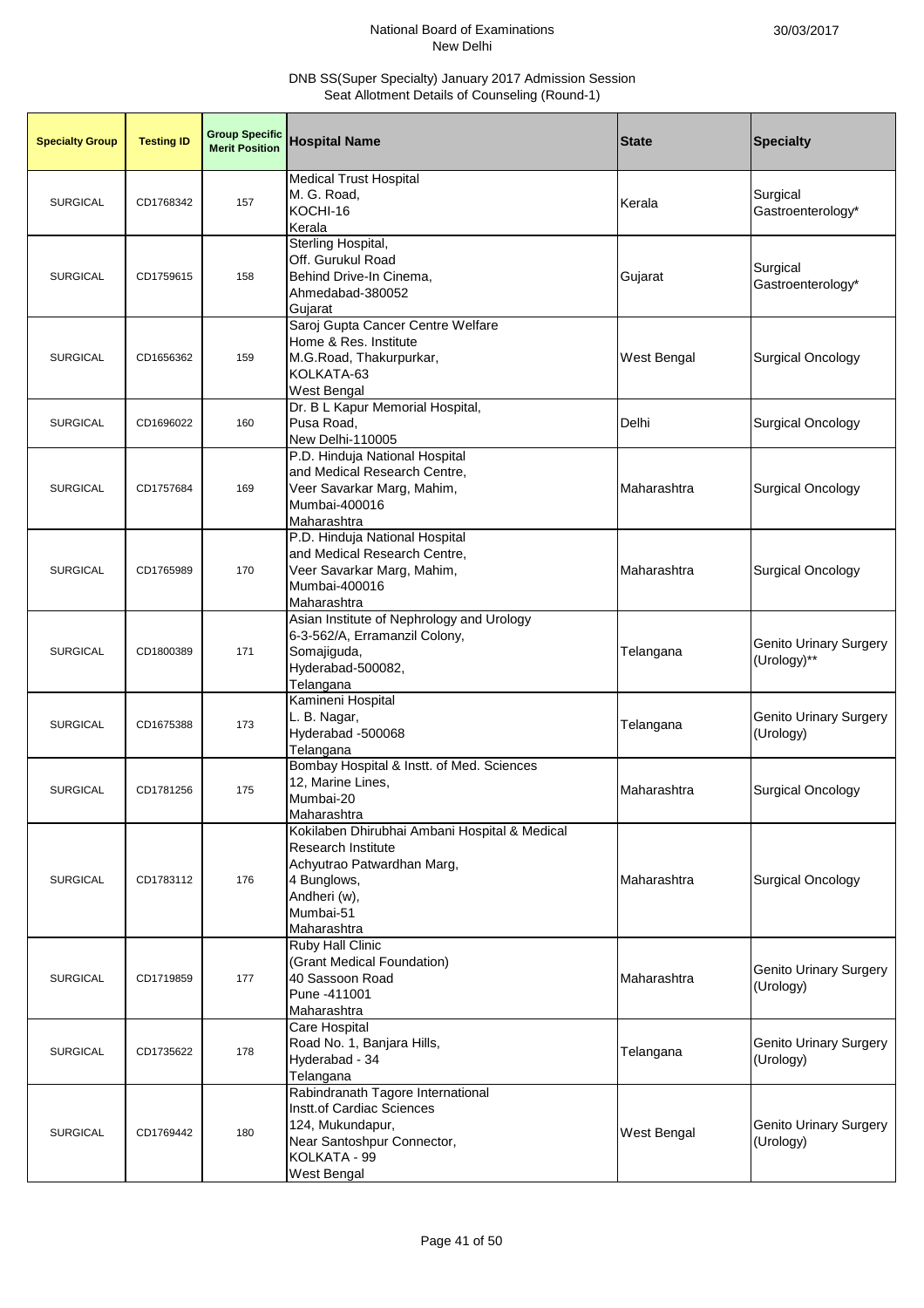| <b>Specialty Group</b> | <b>Testing ID</b> | <b>Group Specific</b><br><b>Merit Position</b> | <b>Hospital Name</b>                                                                                                                                                | <b>State</b>      | <b>Specialty</b>                             |
|------------------------|-------------------|------------------------------------------------|---------------------------------------------------------------------------------------------------------------------------------------------------------------------|-------------------|----------------------------------------------|
| <b>SURGICAL</b>        | CD1778803         | 182                                            | Inlaks & Budhrani Hospital<br>7-9, Koregaon Park,<br>Pune-411001<br>Maharashtra                                                                                     | Maharashtra       | <b>Surgical Oncology</b>                     |
| <b>SURGICAL</b>        | CD1762448         | 199                                            | Omega Hospitals,<br>Road No. 12, Banjara Hills,<br>Hyderabad-500034,<br>Telangana                                                                                   | Telangana         | <b>Surgical Oncology</b>                     |
| <b>SURGICAL</b>        | CD1777015         | 200                                            | Apollo Hospital<br>21 Greams lane,<br>Off Greams Rd,<br>Chennai - 06<br><b>Tamil Nadu</b>                                                                           | <b>Tamil Nadu</b> | <b>Surgical Oncology</b>                     |
| <b>SURGICAL</b>        | CD1739111         | 201                                            | Kokilaben Dhirubhai Ambani Hospital & Medical<br><b>Research Institute</b><br>Achyutrao Patwardhan Marg,<br>4 Bunglows,<br>Andheri (w),<br>Mumbai-51<br>Maharashtra | Maharashtra       | <b>Genito Urinary Surgery</b><br>(Urology)** |
| <b>SURGICAL</b>        | CD1675715         | 202                                            | Apollo Hospital<br>21 Greams lane,<br>Off Greams Rd,<br>Chennai - 06<br><b>Tamil Nadu</b>                                                                           | <b>Tamil Nadu</b> | <b>Genito Urinary Surgery</b><br>(Urology)   |
| <b>SURGICAL</b>        | CD1735378         | 203                                            | Safdarjung Hospital &<br>Vardhman Mahavir Medical College<br>Ring Road, New Delhi                                                                                   | Delhi             | Neuro Surgery                                |
| <b>SURGICAL</b>        | CD1780291         | 204                                            | N U Trust,<br>CA-6, 15th Main,<br>11th Cross,<br>Padmanabanagar,<br>Bangalore-70<br>Karnataka                                                                       | Karnataka         | <b>Genito Urinary Surgery</b><br>(Urology)   |
| <b>SURGICAL</b>        | CD1763777         | 205                                            | Sher-I-Kashmir Institute of Medical Sciences<br>Saura,<br>Srinagar<br>Jammu & Kashmir                                                                               | Jammu and Kashmir | Surgical<br>Gastroenterology                 |
| <b>SURGICAL</b>        | CD1798192         | 207                                            | Indraprastha Apollo Hospitals<br>Sarita Vihar,<br>New Delhi - 110076                                                                                                | Delhi             | Surgical Oncology*                           |
| <b>SURGICAL</b>        | CD1717938         | 208                                            | Sri Shankara Cancer Hospital and Research centre<br>Shankara Math Premises,<br>1st cross, Shankarapuram,<br>Basavanagudi,<br>Bangalore- 560004<br>Karnataka         | Karnataka         | Surgical Oncology*                           |
| <b>SURGICAL</b>        | CD1770182         | 209                                            | Venketeshwara Kidney Centre,<br>Ambedkar Road,<br>Karim Nagar-505001<br>Telangana                                                                                   | Telangana         | Genito Urinary Surgery<br>(Urology)          |
| <b>SURGICAL</b>        | CD1742032         | 211                                            | Mahavir Cancer Sansthan<br>Phulwari Sharif,<br>PATNA-801505<br><b>Bihar</b>                                                                                         | Bihar             | <b>Surgical Oncology</b>                     |
| <b>SURGICAL</b>        | CD1715645         | 212                                            | Fortis Hospitals Limited<br>730, Anandapur, EM Bypass Road,<br>Kolkata-700107<br>West Bengal                                                                        | West Bengal       | <b>Genito Urinary Surgery</b><br>(Urology)   |
| <b>SURGICAL</b>        | CD1742842         | 213                                            | Mahavir Cancer Sansthan<br>Phulwari Sharif,<br>PATNA-801505<br><b>Bihar</b>                                                                                         | Bihar             | <b>Surgical Oncology</b>                     |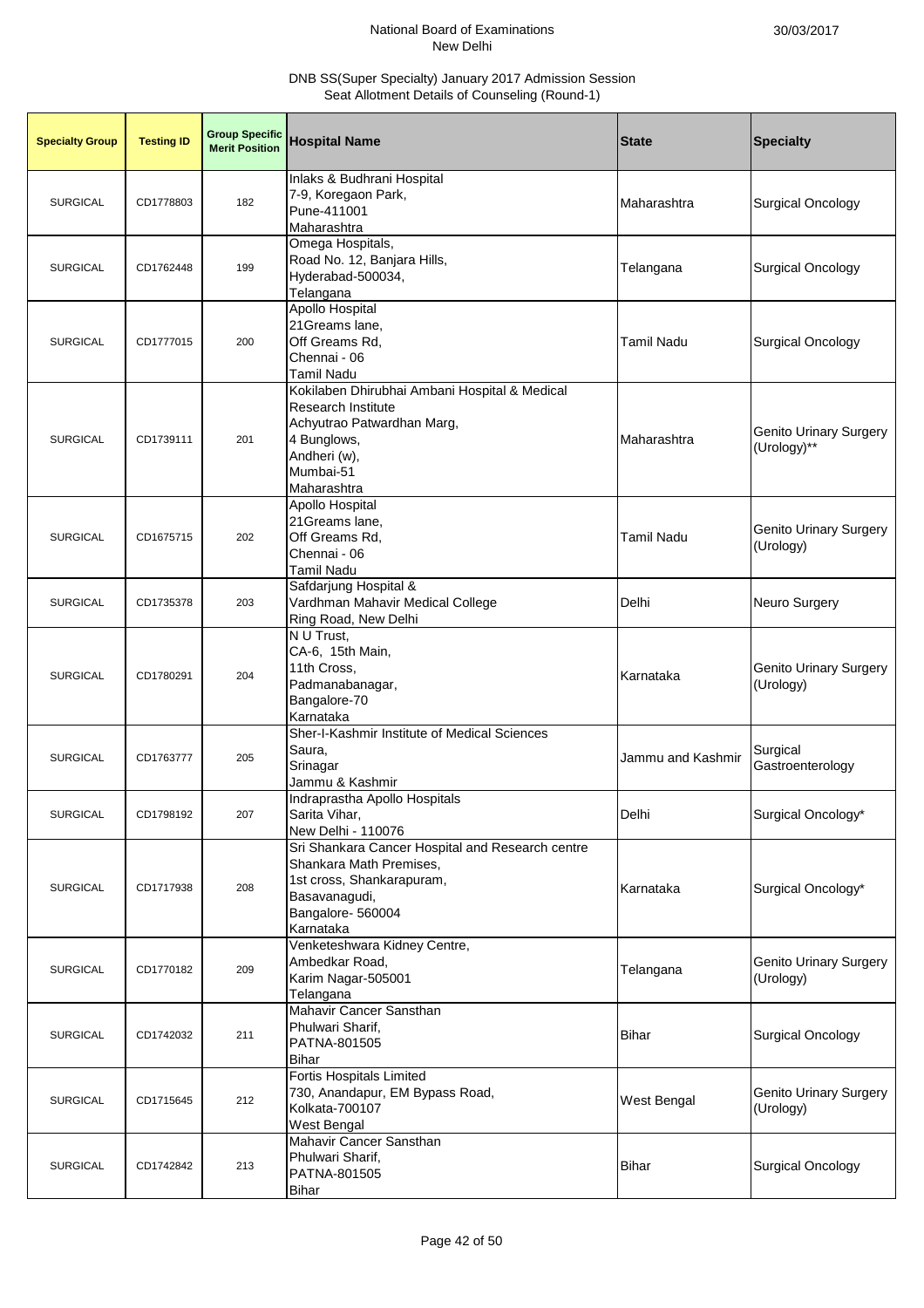| <b>Specialty Group</b> | <b>Testing ID</b> | <b>Group Specific</b><br><b>Merit Position</b> | <b>Hospital Name</b>                                                                                                                                                | <b>State</b>       | <b>Specialty</b>                             |
|------------------------|-------------------|------------------------------------------------|---------------------------------------------------------------------------------------------------------------------------------------------------------------------|--------------------|----------------------------------------------|
| <b>SURGICAL</b>        | CD1751968         | 214                                            | <b>Malabar Cancer Centre</b><br>Moozhikkara P O, Kodiyeri,<br>Thalassery, Kannur,<br>Kerala                                                                         | Kerala             | Surgical Oncology*                           |
| <b>SURGICAL</b>        | CD1774403         | 228                                            | Vedanaygam Hospital<br>133 East Bhakshyakaralu Road,<br>R S Puram,<br>COIMBATORE - 2<br>Tamil Nadu                                                                  | <b>Tamil Nadu</b>  | <b>Genito Urinary Surgery</b><br>(Urology)*  |
| <b>SURGICAL</b>        | CD1769839         | 229                                            | Kokilaben Dhirubhai Ambani Hospital & Medical<br><b>Research Institute</b><br>Achyutrao Patwardhan Marg,<br>4 Bunglows,<br>Andheri (w),<br>Mumbai-51<br>Maharashtra | Maharashtra        | <b>Surgical Oncology</b>                     |
| <b>SURGICAL</b>        | CD1716728         | 230                                            | Saroj Gupta Cancer Centre Welfare<br>Home & Res. Institute<br>M.G.Road, Thakurpurkar,<br>KOLKATA-63<br><b>West Bengal</b>                                           | <b>West Bengal</b> | Surgical Oncology                            |
| <b>SURGICAL</b>        | CD1741230         | 232                                            | N U Trust,<br>CA-6, 15th Main,<br>11th Cross,<br>Padmanabanagar,<br>Bangalore-70<br>Karnataka                                                                       | Karnataka          | <b>Genito Urinary Surgery</b><br>(Urology)   |
| <b>SURGICAL</b>        | CD1781814         | 233                                            | Kokilaben Dhirubhai Ambani Hospital & Medical<br><b>Research Institute</b><br>Achyutrao Patwardhan Marg,<br>4 Bunglows,<br>Andheri (w),<br>Mumbai-51<br>Maharashtra | Maharashtra        | <b>Genito Urinary Surgery</b><br>(Urology)** |
| <b>SURGICAL</b>        | CD1733184         | 234                                            | Vedanaygam Hospital<br>133 East Bhakshyakaralu Road,<br>R S Puram,<br><b>COIMBATORE - 2</b><br><b>Tamil Nadu</b>                                                    | <b>Tamil Nadu</b>  | <b>Genito Urinary Surgery</b><br>(Urology)*  |
| <b>SURGICAL</b>        | CD1670442         | 235                                            | Rabindranath Tagore International<br><b>Instt.of Cardiac Sciences</b><br>124, Mukundapur,<br>Near Santoshpur Connector,<br>KOLKATA - 99<br>West Bengal              | <b>West Bengal</b> | Genito Urinary Surgery<br>(Urology)          |
| <b>SURGICAL</b>        | CD1717571         | 236                                            | Meenakshi Mission Hosp. & Res. Centre<br>Lake Area, Melur Road,<br><b>MADURAI-625107</b><br>Tamil Nadu                                                              | <b>Tamil Nadu</b>  | <b>Genito Urinary Surgery</b><br>(Urology)   |
| <b>SURGICAL</b>        | CD1760596         | 237                                            | Indraprastha Apollo Hospitals<br>Sarita Vihar,<br>New Delhi - 110076                                                                                                | Delhi              | Surgical Oncology*                           |
| <b>SURGICAL</b>        | CD1711320         | 239                                            | Indira Gandhi Govt. General Hospital & PG Institute<br>PONDICHERRY - 605001<br>Pondicherry                                                                          | Pondicherry        | <b>Genito Urinary Surgery</b><br>(Urology)   |
| <b>SURGICAL</b>        | CD1684141         | 252                                            | Bhagwan Mahaveer Jain Hospital<br>(Jain Institute of Vasculare Sciences)<br>Millers Road, Vasanth Nagar,<br>Bangalore-560052.<br>Karnataka                          | Karnataka          | Peripheral Vascular<br>Surgery               |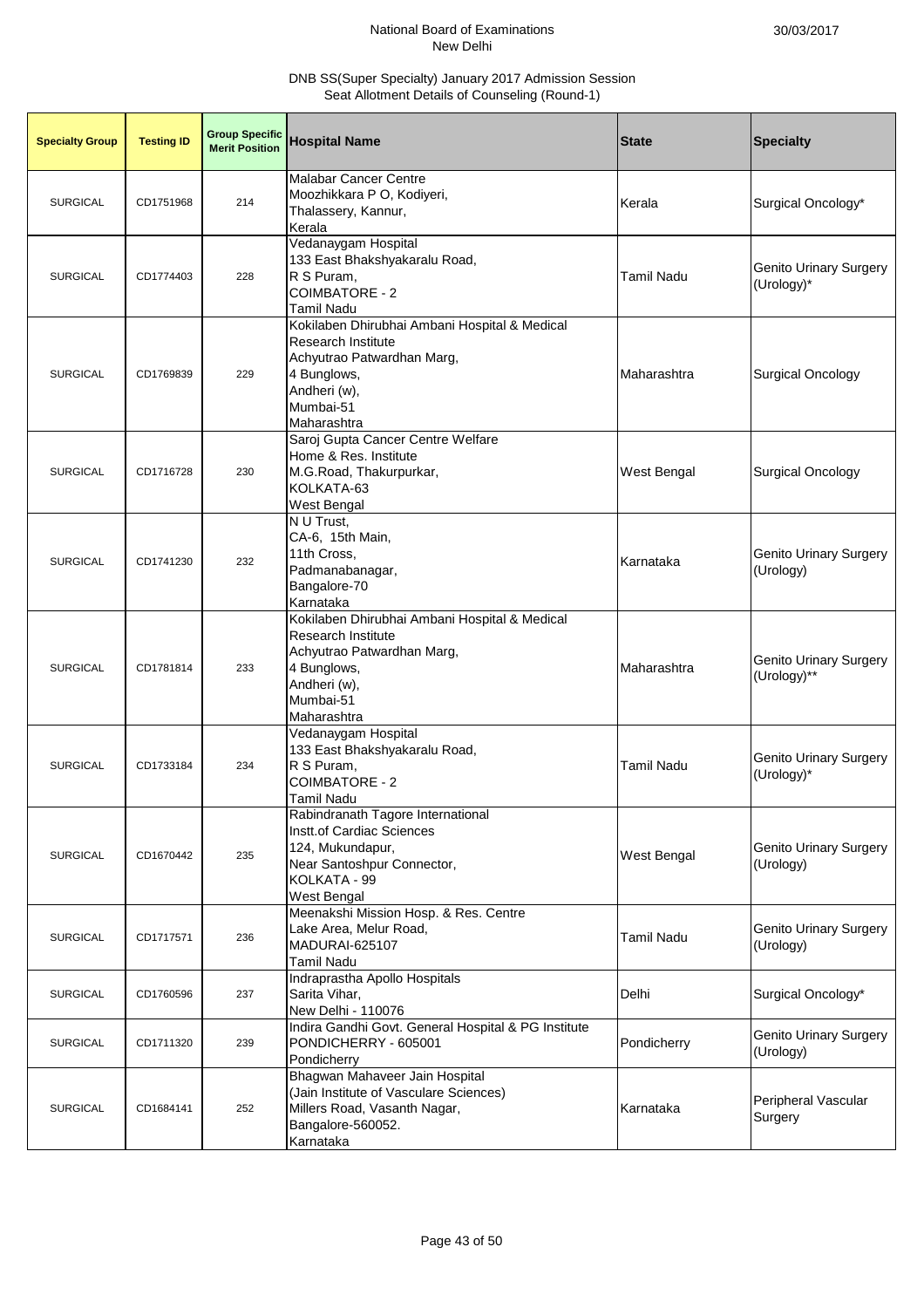| <b>Specialty Group</b> | <b>Testing ID</b> | <b>Group Specific</b><br><b>Merit Position</b> | <b>Hospital Name</b>                                                                                                                    | <b>State</b>      | <b>Specialty</b>                             |
|------------------------|-------------------|------------------------------------------------|-----------------------------------------------------------------------------------------------------------------------------------------|-------------------|----------------------------------------------|
| <b>SURGICAL</b>        | CD1681567         | 253                                            | Kerala Institute of Medical Sciences<br>P B No.1, Anayara P O,<br>Trivandrum,<br>Kerala                                                 | Kerala            | <b>Genito Urinary Surgery</b><br>(Urology)   |
| <b>SURGICAL</b>        | CD1713935         | 254                                            | N U Trust,<br>CA-6, 15th Main,<br>11th Cross,<br>Padmanabanagar,<br>Bangalore-70<br>Karnataka                                           | Karnataka         | <b>Genito Urinary Surgery</b><br>(Urology)   |
| <b>SURGICAL</b>        | CD1666842         | 255                                            | Apollo Hospital<br>21Greams lane,<br>Off Greams Rd,<br>Chennai - 06<br><b>Tamil Nadu</b>                                                | <b>Tamil Nadu</b> | <b>Genito Urinary Surgery</b><br>(Urology)   |
| <b>SURGICAL</b>        | CD1758630         | 256                                            | Narayana Hrudayalaya,<br>258/A, Bommasandra Industrial Area,<br>Anekal Taluk,<br>Bangalore-560099<br>Karnataka                          | Karnataka         | <b>Genito Urinary Surgery</b><br>(Urology)   |
| <b>SURGICAL</b>        | CD1762909         | 257                                            | <b>STAR HOSPITAL</b><br>8-2-596/5, RD. NO-10<br><b>BANJARA HILLS</b><br>HYDERABAD-500 034<br>Telangana                                  | Telangana         | <b>Genito Urinary Surgery</b><br>(Urology)** |
| <b>SURGICAL</b>        | CD1677939         | 258                                            | Ramakrishna Mission Seva Pratishthan,<br>Vivekananda Instt. of Medical Sciences,<br>99, Sarat Bose Road,<br>KOLKATA - 26<br>West Bengal | West Bengal       | <b>Genito Urinary Surgery</b><br>(Urology)   |
| <b>SURGICAL</b>        | CD1735633         | 259                                            | Meenakshi Mission Hosp. & Res. Centre<br>Lake Area, Melur Road,<br>MADURAI-625107<br><b>Tamil Nadu</b>                                  | Tamil Nadu        | <b>Genito Urinary Surgery</b><br>(Urology)   |
| <b>SURGICAL</b>        | CD1807452         | 260                                            | Bharat Cancer Hospital and Research Institute<br>Surat - Bardoli Road,<br>Saroli, Surat- 395010<br>Gujarat                              | Gujarat           | Surgical Oncology*                           |
| <b>SURGICAL</b>        | CD1686949         | 262                                            | <b>Baby Memorial Hospital</b><br>Indira Gandhi Road,<br>Kozhikode,<br>CALICUT - 673004<br>Kerala                                        | Kerala            | <b>Genito Urinary Surgery</b><br>(Urology)   |
| <b>SURGICAL</b>        | CD1756089         | 289                                            | <b>Baby Memorial Hospital</b><br>Indira Gandhi Road,<br>Kozhikode,<br>CALICUT - 673004<br>Kerala                                        | Kerala            | <b>Genito Urinary Surgery</b><br>(Urology)   |
| <b>SURGICAL</b>        | CD1716501         | 291                                            | Krishna Institute of Medical Sciences<br>1-8-31/1, Minister Road,<br>Secunderabad - 500003<br>Telangana                                 | Telangana         | Neuro Surgery                                |
| <b>SURGICAL</b>        | CD1668564         | 292                                            | Safdarjung Hospital &<br>Vardhman Mahavir Medical College<br>Ring Road, New Delhi                                                       | Delhi             | Neuro Surgery                                |
| <b>SURGICAL</b>        | CD1752328         | 294                                            | Aster Medcity,<br>Kuttisahib Road, Near Kothas Bridge,<br>South Chittoor P.O.,<br>Cheranalloor,<br>Kochi-682027<br>Kerala               | Kerala            | <b>Genito Urinary Surgery</b><br>(Urology)*  |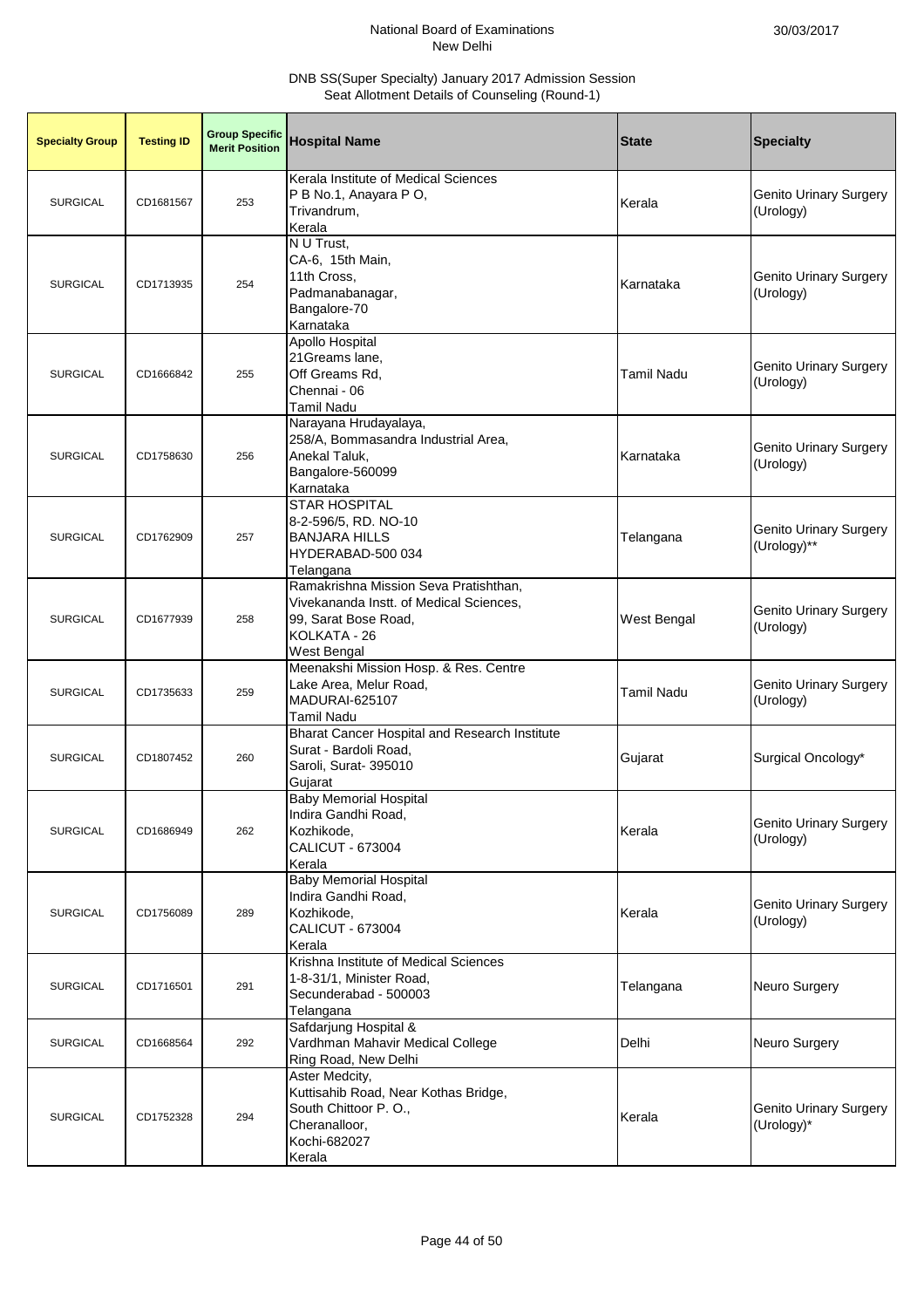| <b>Specialty Group</b> | <b>Testing ID</b> | <b>Group Specific</b><br><b>Merit Position</b> | <b>Hospital Name</b>                                                                                                 | <b>State</b> | <b>Specialty</b>                            |
|------------------------|-------------------|------------------------------------------------|----------------------------------------------------------------------------------------------------------------------|--------------|---------------------------------------------|
| <b>SURGICAL</b>        | CD1737693         | 295                                            | <b>Fortis Hospital</b><br>Sector-62, Phase-VIII,<br>Mohali-160062<br>Puniab                                          | Punjab       | <b>Genito Urinary Surgery</b><br>(Urology)  |
| <b>SURGICAL</b>        | CD1764354         | 296                                            | Christian Medical College<br>LUDHIANA<br>Punjab                                                                      | Punjab       | <b>Genito Urinary Surgery</b><br>(Urology)  |
| <b>SURGICAL</b>        | CD1753433         | 299                                            | St. Stephen's Hospital,<br>Tees Hazari,<br>New Delhi-7                                                               | Delhi        | Neuro Surgery                               |
| <b>SURGICAL</b>        | CD1695569         | 300                                            | <b>Christian Medical College</b><br>LUDHIANA<br>Punjab                                                               | Punjab       | <b>Genito Urinary Surgery</b><br>(Urology)  |
| <b>SURGICAL</b>        | CD1686205         | 301                                            | Bombay Hospital & Instt. of Med. Sciences<br>12, Marine Lines,<br>Mumbai-20<br>Maharashtra                           | Maharashtra  | <b>Plastic Surgery</b>                      |
| <b>SURGICAL</b>        | CD1713676         | 302                                            | Apollo Hospital<br>Plot No. 251<br>Sainik School Road<br>Unit-15, Bhubaneshwar<br>Orissa-751005                      | Orissa       | Surgical<br>Gastroenterology*               |
| <b>SURGICAL</b>        | CD1705401         | 324                                            | Sir Hurkisondas Nurrotumdas Hospital and Research<br>Centre<br>Raja Rammohan Roy Road,<br>Mumbai - 04<br>Maharashtra | Maharashtra  | Surgical Oncology*                          |
| <b>SURGICAL</b>        | CD1724525         | 325                                            | Bharat Cancer Hospital and Research Institute<br>Surat - Bardoli Road,<br>Saroli, Surat- 395010<br>Gujarat           | Gujarat      | Surgical Oncology*                          |
| <b>SURGICAL</b>        | CD1732223         | 326                                            | Sir Ganga Ram Hospital<br>Rajinder Nagar,<br>New Delhi-60                                                            | Delhi        | Peripheral Vascular<br>Surgery              |
| <b>SURGICAL</b>        | CD1718132         | 327                                            | Lourdes Hospital<br>Pachalam,<br>Ernakulam,<br>KOCHI-12 kerala                                                       | Kerala       | <b>Genito Urinary Surgery</b><br>(Urology)  |
| <b>SURGICAL</b>        | CD1704188         | 330                                            | Army Hospital (R & R)<br>Delhi Cantt.,<br>New Delhi-10                                                               | Delhi        | Neuro Surgery                               |
| <b>SURGICAL</b>        | CD1763053         | 334                                            | Apollo Hospital International<br>Plot No. 1A, GIDC Estate<br>Bhat, District - Gandhi Nagar -382428<br>Gujarat        | Gujarat      | Surgical Oncology*                          |
| <b>SURGICAL</b>        | CD1772423         | 335                                            | Kerala Institute of Medical Sciences<br>P B No.1, Anayara P O,<br>Trivandrum,<br>Kerala                              | Kerala       | <b>Genito Urinary Surgery</b><br>(Urology)  |
| <b>SURGICAL</b>        | CD1786263         | 336                                            | Apollo Hospital International<br>Plot No. 1A, GIDC Estate<br>Bhat, District - Gandhi Nagar -382428<br>Gujarat        | Gujarat      | Surgical Oncology*                          |
| <b>SURGICAL</b>        | CD1751271         | 347                                            | <b>Medical Trust Hospital</b><br>M. G. Road,<br>KOCHI-16<br>Kerala                                                   | Kerala       | <b>Genito Urinary Surgery</b><br>(Urology)* |
| <b>SURGICAL</b>        | CD1699515         | 348                                            | Lourdes Hospital<br>Pachalam,<br>Ernakulam,<br>KOCHI-12 kerala                                                       | Kerala       | <b>Genito Urinary Surgery</b><br>(Urology)  |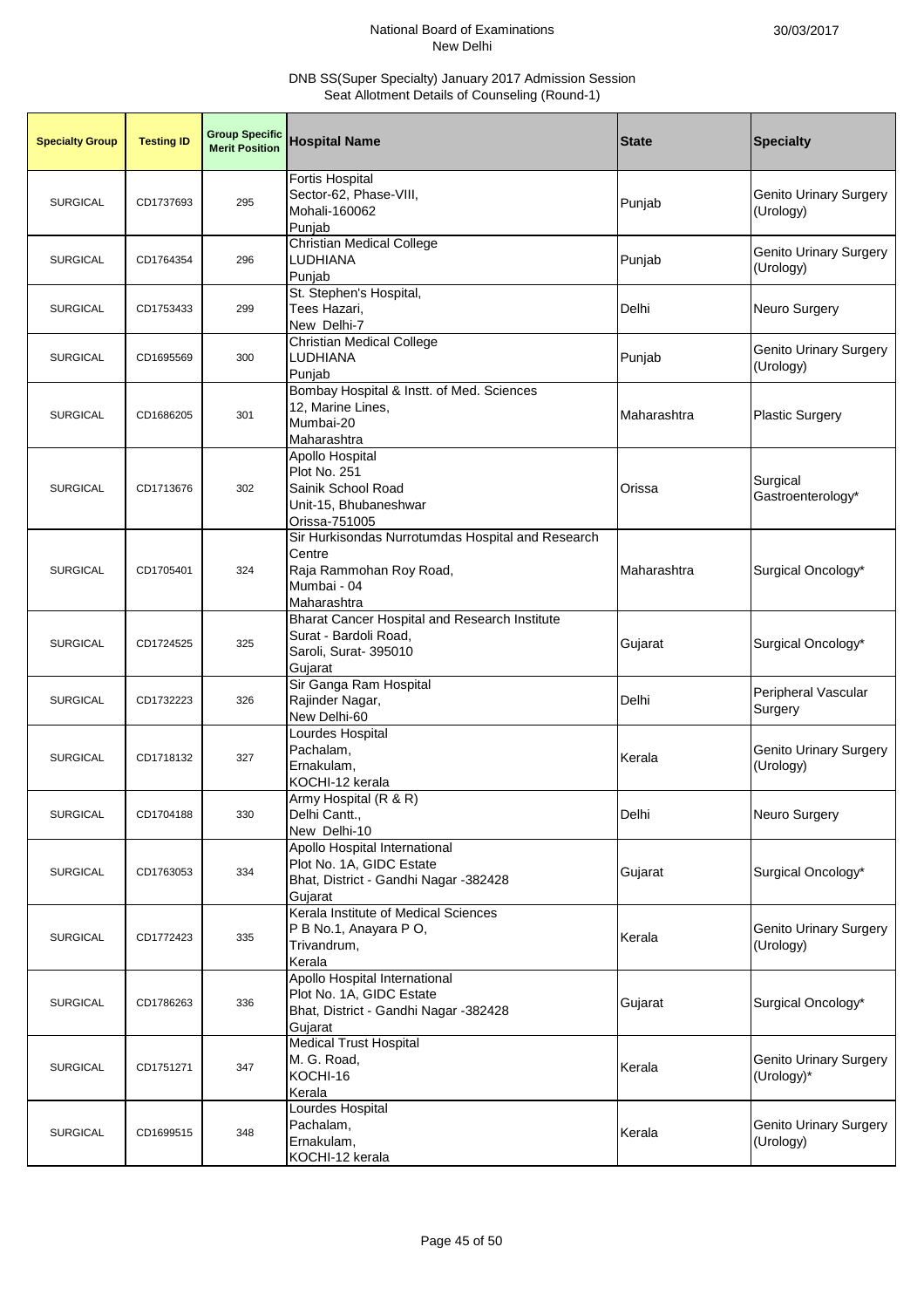| <b>Specialty Group</b> | <b>Testing ID</b> | <b>Group Specific</b><br><b>Merit Position</b> | <b>Hospital Name</b>                                                                                                                                                | <b>State</b>         | <b>Specialty</b>                           |
|------------------------|-------------------|------------------------------------------------|---------------------------------------------------------------------------------------------------------------------------------------------------------------------|----------------------|--------------------------------------------|
| <b>SURGICAL</b>        | CD1733397         | 349                                            | Meenakshi Mission Hosp. & Res. Centre<br>Lake Area, Melur Road,<br>MADURAI-625107<br>Tamil Nadu                                                                     | Tamil Nadu           | <b>Genito Urinary Surgery</b><br>(Urology) |
| <b>SURGICAL</b>        | CD1725742         | 350                                            | Institute of Neurosciences<br>185/1, A J C Bose Road,<br>Kolkata- 700017<br>West Bengal                                                                             | West Bengal          | Neuro Surgery*                             |
| <b>SURGICAL</b>        | CD1768689         | 351                                            | Medanta- The Medicity<br>Sector-38, Gurgaon,<br>Haryana-122001                                                                                                      | Haryana              | <b>Neuro Surgery</b>                       |
| <b>SURGICAL</b>        | CD1719862         | 353                                            | Medanta- The Medicity<br>Sector-38, Gurgaon,<br>Haryana-122001                                                                                                      | Haryana              | Neuro Surgery                              |
| <b>SURGICAL</b>        | CD1651298         | 355                                            | <b>Dispur Hospital</b><br>Ganeshguri, Dispur,<br>Guwahati-6<br>Assam                                                                                                | Assam                | <b>Genito Urinary Surgery</b><br>(Urology) |
| <b>SURGICAL</b>        | CD1693539         | 356                                            | Kokilaben Dhirubhai Ambani Hospital & Medical<br><b>Research Institute</b><br>Achyutrao Patwardhan Marg,<br>4 Bunglows,<br>Andheri (w),<br>Mumbai-51<br>Maharashtra | Maharashtra          | Neuro Surgery                              |
| <b>SURGICAL</b>        | CD1767236         | 359                                            | Krishna Institute of Medical Sciences<br>1-8-31/1, Minister Road,<br>Secunderabad - 500003<br>Telangana                                                             | Telangana            | <b>Neuro Surgery</b>                       |
| <b>SURGICAL</b>        | CD1676200         | 395                                            | Lok Nayak Jai Prakash (L N J P) Hospital,<br>(Maulana Azad Medical College),<br>J L Nehru Marg,<br>Delhi-110002<br>New Delhi                                        | Delhi                | <b>Plastic Surgery</b>                     |
| <b>SURGICAL</b>        | CD1738278         | 397                                            | Army Hospital (R & R)<br>Delhi Cantt.,<br>New Delhi-10                                                                                                              | Delhi                | Peripheral Vascular<br>Surgery             |
| <b>SURGICAL</b>        | CD1798995         | 398                                            | Safdarjung Hospital &<br>Vardhman Mahavir Medical College<br>Ring Road, New Delhi                                                                                   | Delhi                | <b>Paediatric Surgery</b>                  |
| <b>SURGICAL</b>        | CD1680834         | 445                                            | Santokbha Durlabji Memorial Hospital<br>Bhawani Singh Marg,<br>JAIPUR - 15<br>Rajasthan                                                                             | Rajasthan            | Neuro Surgery                              |
| <b>SURGICAL</b>        | CD1760484         | 446                                            | <b>Fortis Hospital</b><br>B-22, Sector-62,<br>Noida - 201301<br><b>Uttar Pradesh</b>                                                                                | <b>Uttar Pradesh</b> | Neuro Surgery                              |
| <b>SURGICAL</b>        | CD1770484         | 447                                            | Nizam's Institute of Medical Sciences<br>Punjagutta, Hyderabad-82<br>Telangana                                                                                      | Telangana            | Peripheral Vascular<br>Surgery             |
| <b>SURGICAL</b>        | CD1737738         | 474                                            | Jaslok Hospital & Res. Centre<br>15, Deshmukh Marg,<br>Mumbai-26<br>Maharashtra                                                                                     | Maharashtra          | Neuro Surgery*                             |
| <b>SURGICAL</b>        | CD1709472         | 476                                            | Nizam's Institute of Medical Sciences<br>Punjagutta, Hyderabad-82<br>Telangana                                                                                      | Telangana            | Peripheral Vascular<br>Surgery             |
| <b>SURGICAL</b>        | CD1710051         | 477                                            | Sir Ganga Ram Hospital<br>Rajinder Nagar,<br>New Delhi-60                                                                                                           | Delhi                | Peripheral Vascular<br>Surgery             |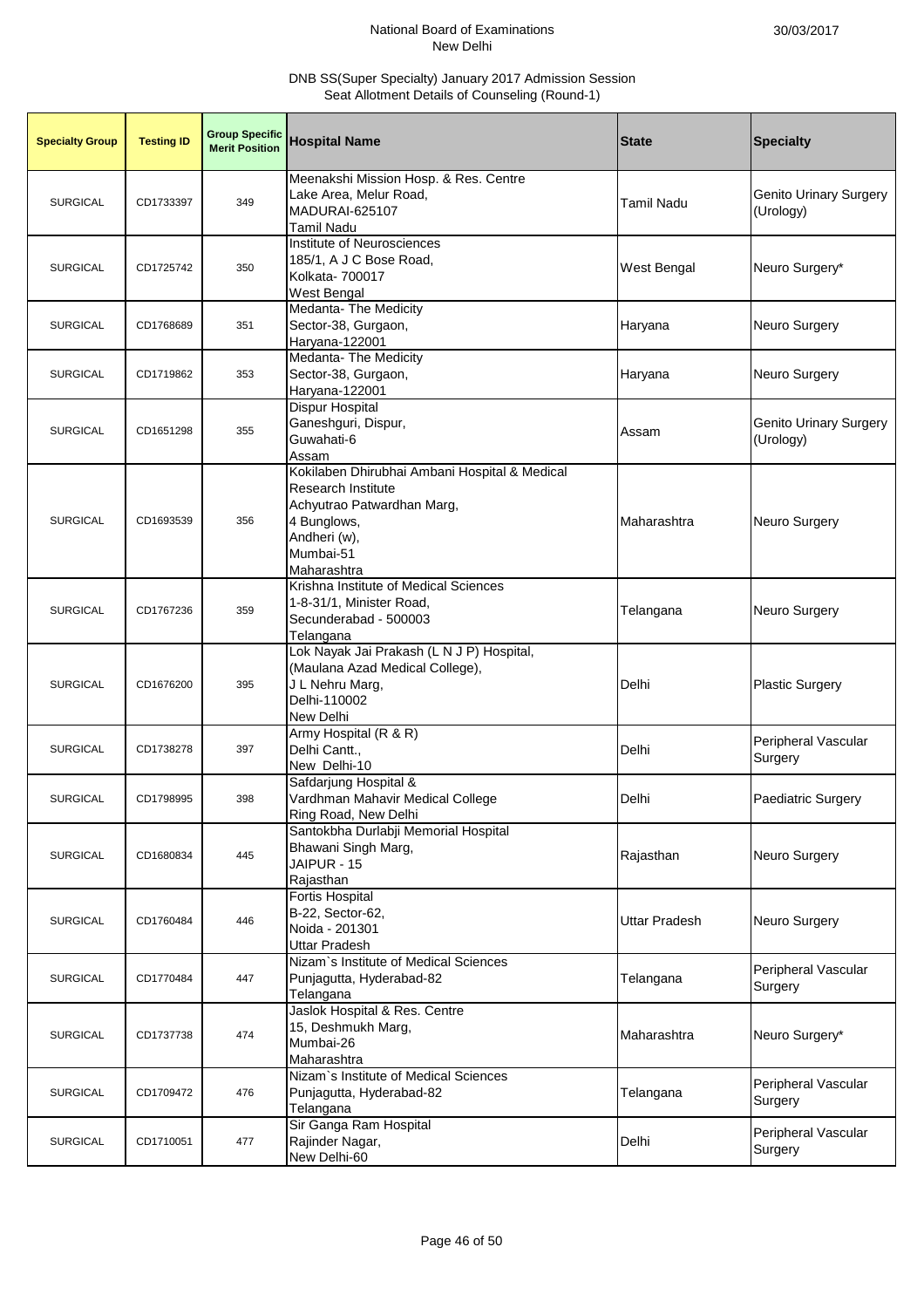| <b>Specialty Group</b> | <b>Testing ID</b> | <b>Group Specific</b><br><b>Merit Position</b> | <b>Hospital Name</b>                                                                                                                                                     | <b>State</b>         | <b>Specialty</b>                |
|------------------------|-------------------|------------------------------------------------|--------------------------------------------------------------------------------------------------------------------------------------------------------------------------|----------------------|---------------------------------|
| <b>SURGICAL</b>        | CD1740105         | 479                                            | Indraprastha Apollo Hospitals<br>Sarita Vihar,<br>New Delhi - 110076                                                                                                     | Delhi                | Neuro Surgery                   |
| <b>SURGICAL</b>        | CD1750460         | 481                                            | Lok Nayak Jai Prakash (L N J P) Hospital,<br>(Maulana Azad Medical College),<br>J L Nehru Marg,<br>Delhi-110002<br>New Delhi                                             | Delhi                | <b>Plastic Surgery</b>          |
| <b>SURGICAL</b>        | CD1726330         | 483                                            | Care Hospital<br>Road No. 1, Banjara Hills,<br>Hyderabad - 34<br>Telangana                                                                                               | Telangana            | <b>Neuro Surgery</b>            |
| <b>SURGICAL</b>        | CD1810106         | 511                                            | Lok Nayak Jai Prakash (L N J P) Hospital,<br>(Maulana Azad Medical College),<br>J L Nehru Marg,<br>Delhi-110002<br>New Delhi                                             | Delhi                | <b>Plastic Surgery</b>          |
| <b>SURGICAL</b>        | CD1711165         | 512                                            | Lok Nayak Jai Prakash (L N J P) Hospital,<br>(Maulana Azad Medical College),<br>J L Nehru Marg,<br>Delhi-110002<br>New Delhi                                             | Delhi                | <b>Plastic Surgery</b>          |
| <b>SURGICAL</b>        | CD1739991         | 548                                            | Vivekananda Polyclinic<br>Vivekananda puram,<br>Lucknow - 7<br>Uttar Pradesh                                                                                             | <b>Uttar Pradesh</b> | Neuro Surgery                   |
| <b>SURGICAL</b>        | CD1763398         | 549                                            | Yashoda Super Speciality Hospital<br>Raj Bhavan Road, Somajiguda,<br>Hyderabad- 500082<br>Telangana                                                                      | Telangana            | Peripheral Vascular<br>Surgery* |
| <b>SURGICAL</b>        | CD1763192         | 550                                            | Care Hospital<br>Road No. 1, Banjara Hills,<br>Hyderabad - 34<br>Telangana                                                                                               | Telangana            | Neuro Surgery                   |
| <b>SURGICAL</b>        | CD1723705         | 551                                            | Kovai Medical Centre,<br>Post Box No. 3209,<br>Avinashi Road.<br>Civil Arodrom Post,<br>COIMBATORE-14<br><b>Tamil Nadu</b>                                               | <b>Tamil Nadu</b>    | Neuro Surgery                   |
| <b>SURGICAL</b>        | CD1721245         | 598                                            | National Institute of Tuberculosis and Respiratory<br><b>Diseases</b><br>(Formerly Known as L.R.S. Instt. of T.B. & Allied Scs)<br>Sri Aurobindo Marg,<br>New Delhi - 30 | Delhi                | <b>Thoracic Surgery</b>         |
| <b>SURGICAL</b>        | CD1650334         | 636                                            | Army Hospital (R & R)<br>Delhi Cantt.,<br>New Delhi-10                                                                                                                   | Delhi                | <b>Plastic Surgery</b>          |
| <b>SURGICAL</b>        | CD1725152         | 676                                            | National Institute of Tuberculosis and Respiratory<br><b>Diseases</b><br>(Formerly Known as L.R.S. Instt. of T.B. & Allied Scs)<br>Sri Aurobindo Marg,<br>New Delhi - 30 | Delhi                | <b>Thoracic Surgery</b>         |
| <b>SURGICAL</b>        | CD1791276         | 677                                            | Park Clinic,<br>4, Gorky Terrace,<br>Kolkata - 700017<br>West Bengal                                                                                                     | West Bengal          | Neuro Surgery                   |
| <b>SURGICAL</b>        | CD1658068         | 679                                            | Fortis Hospital<br>Sector-62, Phase-VIII,<br>Mohali-160062<br>Punjab                                                                                                     | Punjab               | Neuro Surgery                   |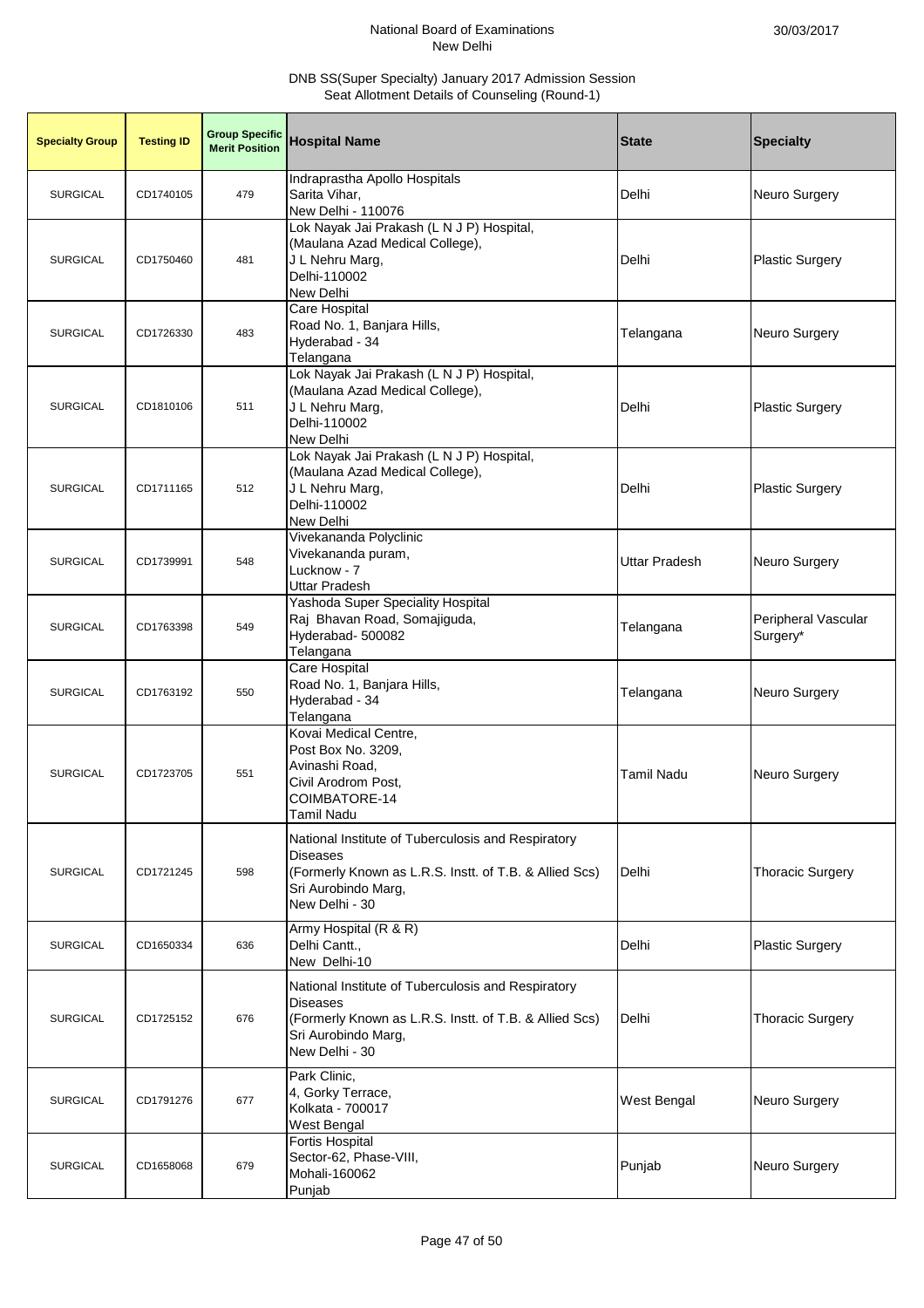| <b>Specialty Group</b> | <b>Testing ID</b> | <b>Group Specific</b><br><b>Merit Position</b> | <b>Hospital Name</b>                                                                                                                                                     | <b>State</b>      | <b>Specialty</b>               |
|------------------------|-------------------|------------------------------------------------|--------------------------------------------------------------------------------------------------------------------------------------------------------------------------|-------------------|--------------------------------|
| <b>SURGICAL</b>        | CD1809504         | 719                                            | National Institute of Tuberculosis and Respiratory<br><b>Diseases</b><br>(Formerly Known as L.R.S. Instt. of T.B. & Allied Scs)<br>Sri Aurobindo Marg,<br>New Delhi - 30 | Delhi             | <b>Thoracic Surgery</b>        |
| <b>SURGICAL</b>        | CD1781187         | 720                                            | Narayana Hrudayalaya,<br>258/A, Bommasandra Industrial Area,<br>Anekal Taluk,<br>Bangalore-560099<br>Karnataka                                                           | Karnataka         | Peripheral Vascular<br>Surgery |
| <b>SURGICAL</b>        | CD1786771         | 721                                            | Narayana Hrudayalaya,<br>258/A, Bommasandra Industrial Area,<br>Anekal Taluk,<br>Bangalore-560099<br>Karnataka                                                           | Karnataka         | Peripheral Vascular<br>Surgery |
| <b>SURGICAL</b>        | CD1748273         | 722                                            | Army Hospital (R & R)<br>Delhi Cantt.,<br>New Delhi-10                                                                                                                   | Delhi             | <b>Plastic Surgery</b>         |
| <b>SURGICAL</b>        | CD1776109         | 723                                            | Apollo Hospital<br>159/11, Opp. I.I.M.,<br>Bannerghatta Road,<br>Bangalore-560076<br>Karnataka                                                                           | Karnataka         | Neuro Surgery                  |
| <b>SURGICAL</b>        | CD1708370         | 774                                            | Max Super Specialty Hospital<br>1, Press Enclave Road,<br>Saket,<br>New Delhi-110017                                                                                     | Delhi             | Neuro Surgery                  |
| <b>SURGICAL</b>        | CD1769919         | 892                                            | Apollo Hospital<br>159/11, Opp. I.I.M.,<br>Bannerghatta Road,<br>Bangalore-560076<br>Karnataka                                                                           | Karnataka         | Neuro Surgery                  |
| <b>SURGICAL</b>        | CD1781417         | 893                                            | Safdarjung Hospital &<br>Vardhman Mahavir Medical College<br>Ring Road, New Delhi                                                                                        | Delhi             | Paediatric Surgery             |
| <b>SURGICAL</b>        | CD1707319         | 894                                            | Indraprastha Apollo Hospitals<br>Sarita Vihar,<br>New Delhi - 110076                                                                                                     | Delhi             | Neuro Surgery                  |
| SURGICAL               | CD1712002         | 898                                            | Medanta- The Medicity<br>Sector-38, Gurgaon,<br>Haryana-122001                                                                                                           | Haryana           | Peripheral Vascular<br>Surgery |
| <b>SURGICAL</b>        | CD1797211         | 1048                                           | Kovai Medical Centre,<br>Post Box No. 3209,<br>Avinashi Road,<br>Civil Arodrom Post.<br>COIMBATORE-14<br><b>Tamil Nadu</b>                                               | <b>Tamil Nadu</b> | Neuro Surgery                  |
| <b>SURGICAL</b>        | CD1777108         | 1049                                           | <b>Medanta- The Medicity</b><br>Sector-38, Gurgaon,<br>Haryana-122001                                                                                                    | Haryana           | Peripheral Vascular<br>Surgery |
| <b>SURGICAL</b>        | CD1693125         | 1051                                           | Medanta- The Medicity<br>Sector-38, Gurgaon,<br>Haryana-122001                                                                                                           | Haryana           | <b>Plastic Surgery</b>         |
| <b>SURGICAL</b>        | CD1737441         | 1096                                           | Indraprastha Apollo Hospitals<br>Delhi Mathura Road,<br>Sarita Vihar,<br>New Delhi - 110076                                                                              | Delhi             | Plastic Surgery*               |
| <b>SURGICAL</b>        | CD1693127         | 1135                                           | Medanta- The Medicity<br>Sector-38, Gurgaon,<br>Haryana-122001                                                                                                           | Haryana           | <b>Plastic Surgery</b>         |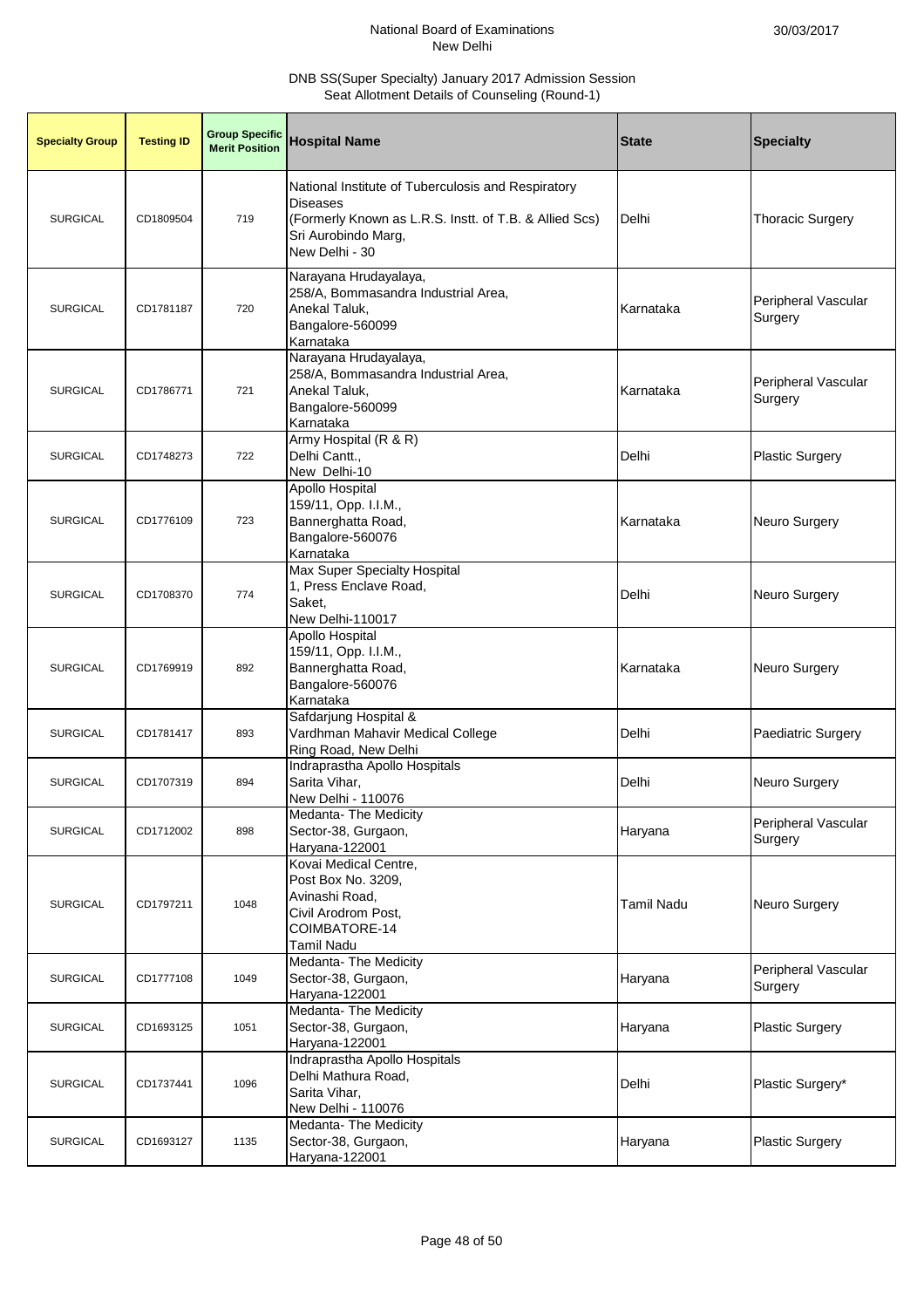| <b>Specialty Group</b> | <b>Testing ID</b> | <b>Group Specific</b><br><b>Merit Position</b> | <b>Hospital Name</b>                                                                                                                                                   | <b>State</b>      | <b>Specialty</b>                |
|------------------------|-------------------|------------------------------------------------|------------------------------------------------------------------------------------------------------------------------------------------------------------------------|-------------------|---------------------------------|
| <b>SURGICAL</b>        | CD1797017         | 1189                                           | Ganga Medical Centre & Hospital Pvt. Ltd.<br>313, Mettupalayam Road,<br>Coimbatore- 641043                                                                             | Tamil Nadu        | <b>Plastic Surgery</b>          |
| <b>SURGICAL</b>        | CD1771856         | 1190                                           | Paras Hospitals<br>C-1, Shushant Lok, Phase-1,<br>Gurgaon-122002, Haryana                                                                                              | Haryana           | Neuro Surgery*                  |
| <b>SURGICAL</b>        | CD1771727         | 1237                                           | Chacha Nehru Bal Chiktsalaya<br>Geeta Colony,<br>New Delhi-31                                                                                                          | Delhi             | Paediatric Surgery              |
| <b>SURGICAL</b>        | CD1783196         | 1238                                           | Park Clinic,<br>4, Gorky Terrace,<br>Kolkata - 700017<br>West Bengal                                                                                                   | West Bengal       | Neuro Surgery                   |
| <b>SURGICAL</b>        | CD1735133         | 1239                                           | Chacha Nehru Bal Chiktsalaya<br>Geeta Colony,<br>New Delhi-31                                                                                                          | Delhi             | Paediatric Surgery              |
| <b>SURGICAL</b>        | CD1805927         | 1241                                           | Max Super Specialty Hospital<br>Mussoorie Diversion Road,<br>Malsi, Dehradun - 248001<br>Uttranchal                                                                    | Uttaranchal       | Neuro Surgery*                  |
| <b>SURGICAL</b>        | CD1803735         | 1291                                           | Park Clinic,<br>4, Gorky Terrace,<br>Kolkata - 700017<br>West Bengal                                                                                                   | West Bengal       | <b>Neuro Surgery</b>            |
| <b>SURGICAL</b>        | CD1689610         | 1324                                           | <b>Medanta- The Medicity</b><br>Sector-38, Gurgaon,<br>Haryana-122001                                                                                                  | Haryana           | Thoracic Surgery**              |
| <b>SURGICAL</b>        | CD1774308         | 1328                                           | <b>Apollo Gleneagles Hospitals</b><br>58, Canal Circular Road,<br>Kolkata-700054<br>West Bengal                                                                        | West Bengal       | Neuro Surgery                   |
| <b>SURGICAL</b>        | CD1659805         | 1373                                           | Apollo Hospital<br>Room No. 306, Office of the Director of Medical<br>Education<br>Jubilee Hills,<br>Hyderabad-500033,<br>Telangana                                    | Telangana         | Peripheral Vascular<br>Surgery* |
| <b>SURGICAL</b>        | CD1756913         | 1374                                           | <b>Medanta- The Medicity</b><br>Sector-38, Gurgaon,<br>Haryana-122001                                                                                                  | Haryana           | Cardio Thoracic<br>Surgery      |
| <b>SURGICAL</b>        | CD1721949         | 1450                                           | Medica Superspecialty Hospital<br>127 Mukundapur, E M Bypass,<br>Kolkata-700099<br>West Bengal                                                                         | West Bengal       | Neuro Surgery*                  |
| <b>SURGICAL</b>        | CD1734355         | 1452                                           | Paras Hospitals<br>C-1, Shushant Lok, Phase-1,<br>Gurgaon-122002, Haryana                                                                                              | Haryana           | Neuro Surgery*                  |
| <b>SURGICAL</b>        | CD1795946         | 1503                                           | Global Hospitals and Health City<br>(A unit of Ravindernath GE Medical Associate Pvt Ltd)<br>No-439, Cheran Nagar, Perumbakkam,<br>Chennai-600100<br><b>Tamil Nadu</b> | <b>Tamil Nadu</b> | Neuro Surgery*                  |
| <b>SURGICAL</b>        | CD1697315         | 1504                                           | STAR HOSPITAL<br>8-2-596/5, RD. NO-10<br><b>BANJARA HILLS</b><br>HYDERABAD-500 034<br><b>Telangana</b>                                                                 | Telangana         | Neuro Surgery*                  |
| <b>SURGICAL</b>        | CD1699300         | 1540                                           | Apollo Hospital<br>Plot No. 251<br>Sainik School Road<br>Unit-15, Bhubaneshwar<br>Orissa-751005                                                                        | Orissa            | Neuro Surgery                   |